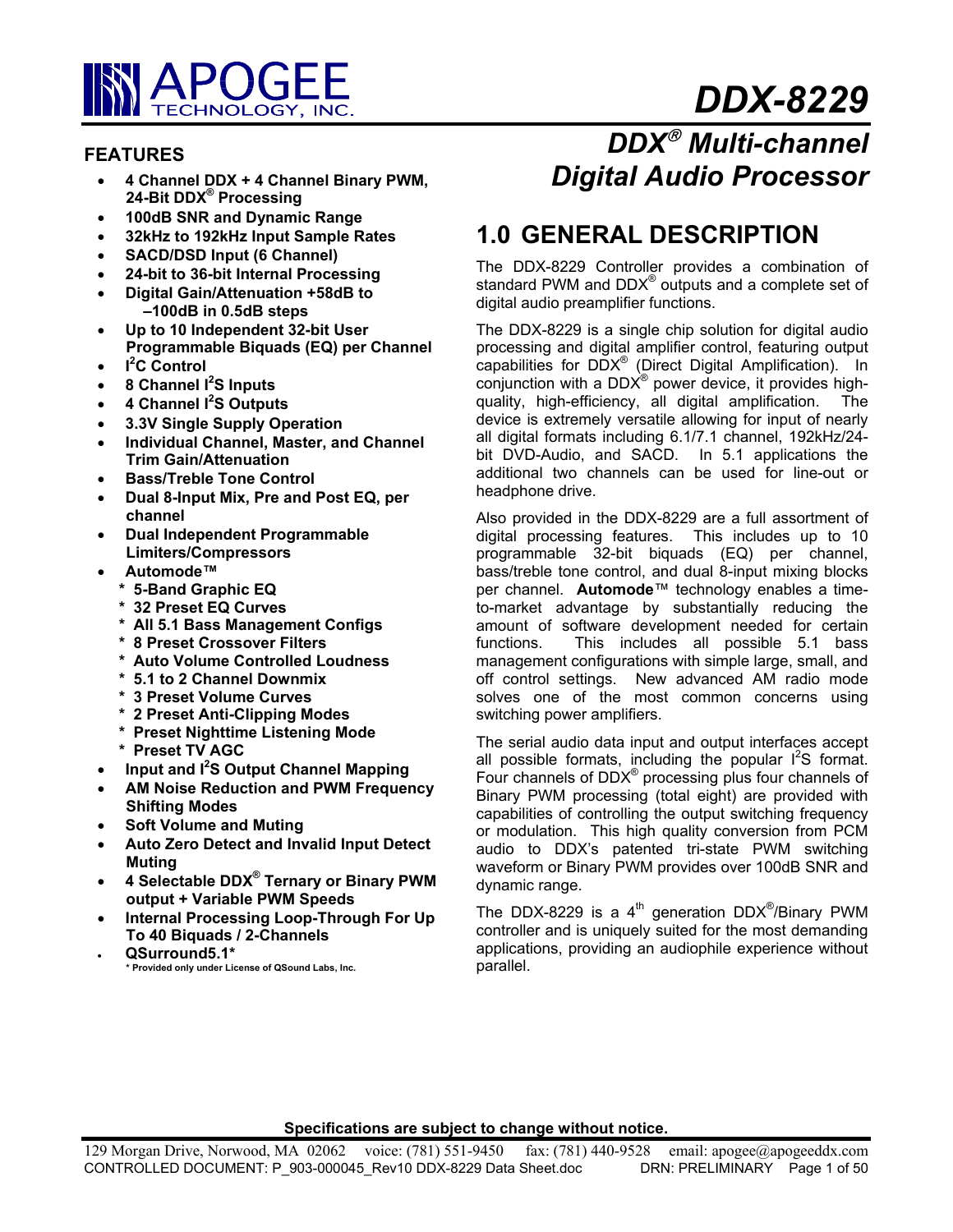

# **Table of Contents**

| 1.1 |  |
|-----|--|
|     |  |
|     |  |
|     |  |
|     |  |
|     |  |
|     |  |
|     |  |
|     |  |
|     |  |
|     |  |
|     |  |
|     |  |
|     |  |
|     |  |
|     |  |
| 3.4 |  |
|     |  |
|     |  |
| 3.7 |  |
|     |  |
|     |  |
|     |  |
|     |  |
|     |  |
|     |  |
|     |  |
|     |  |
|     |  |
|     |  |
|     |  |
|     |  |
|     |  |
|     |  |
|     |  |
| 4.4 |  |
|     |  |
|     |  |
|     |  |
|     |  |
|     |  |
|     |  |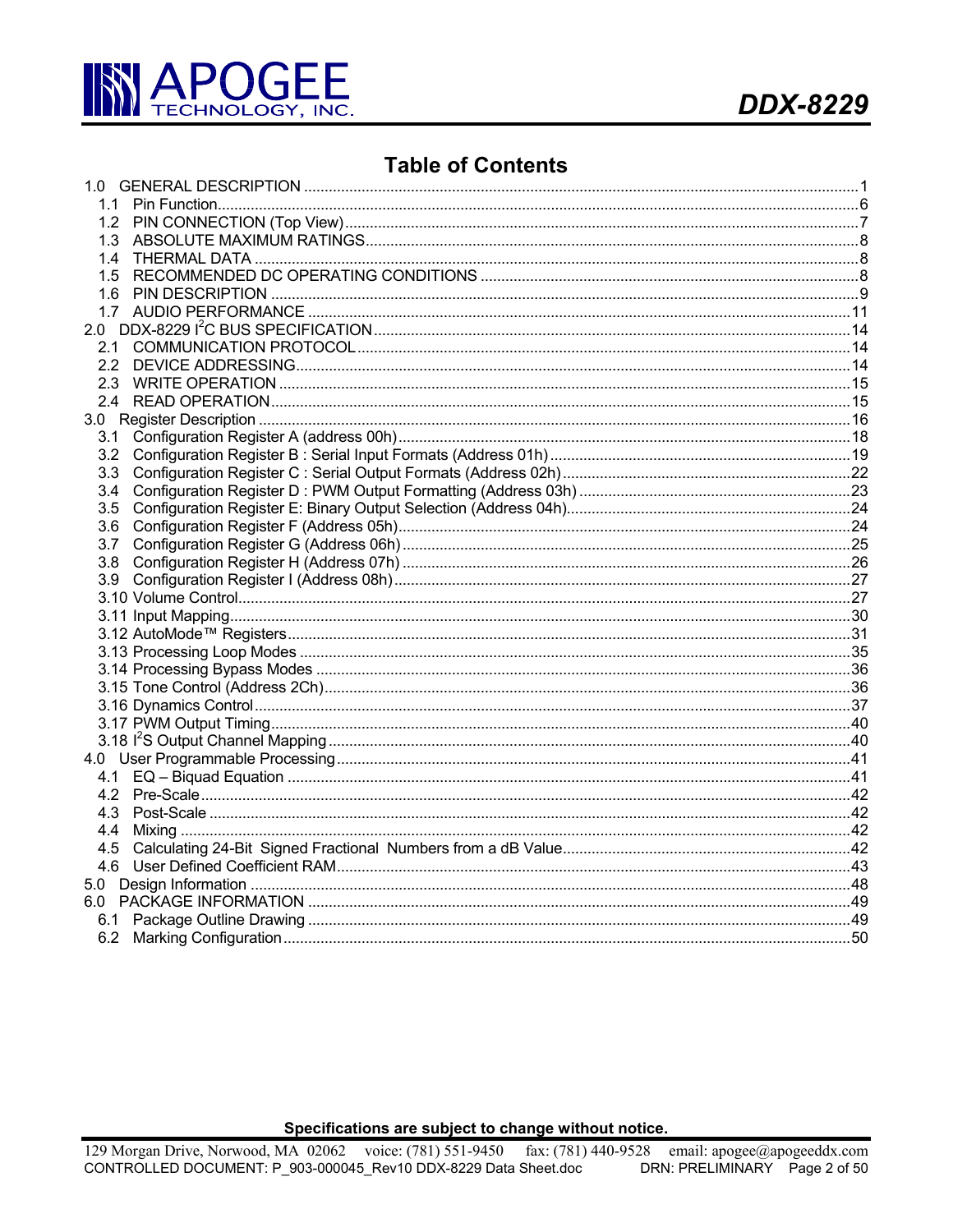

# **Table of Figures**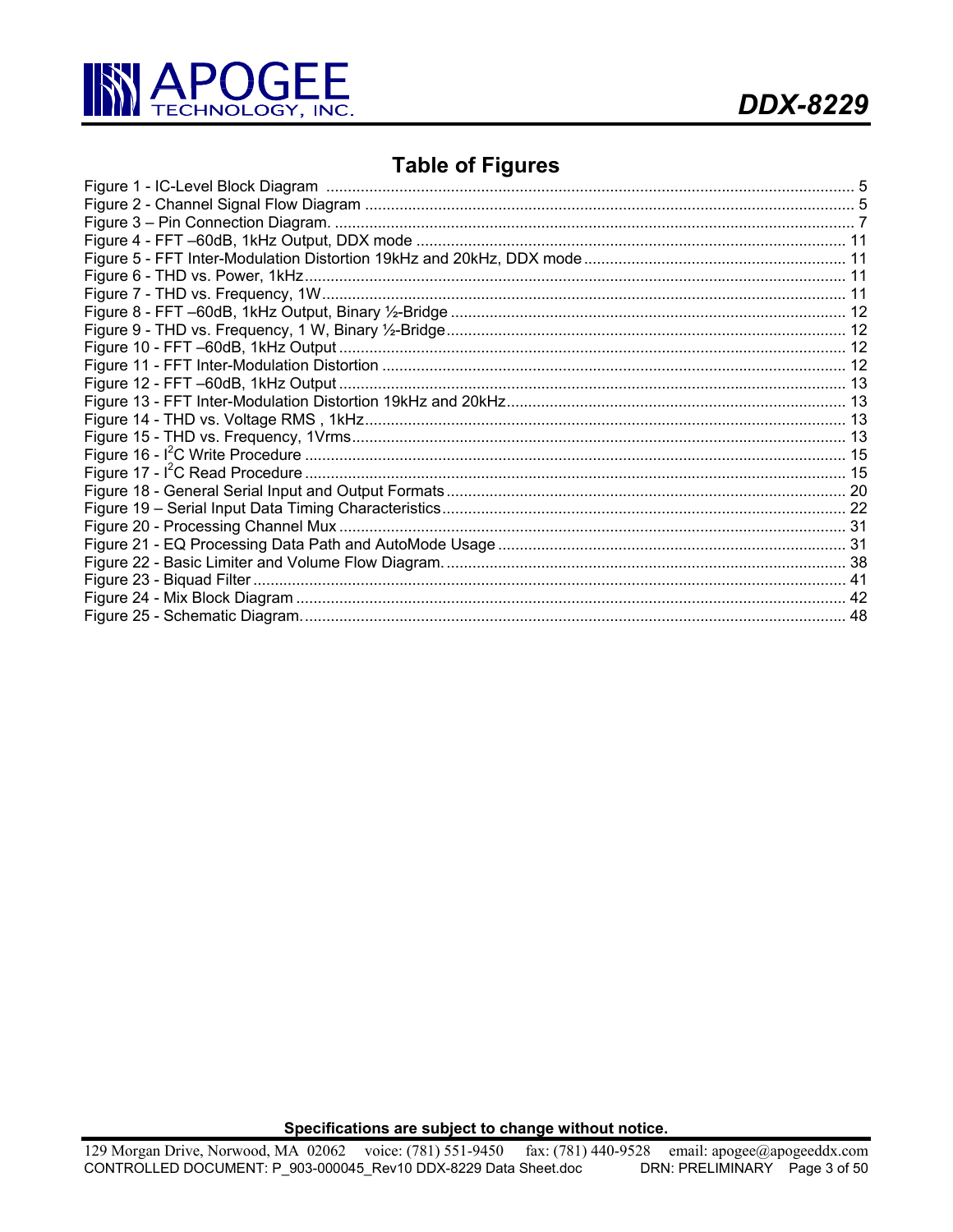

# **List of Tables**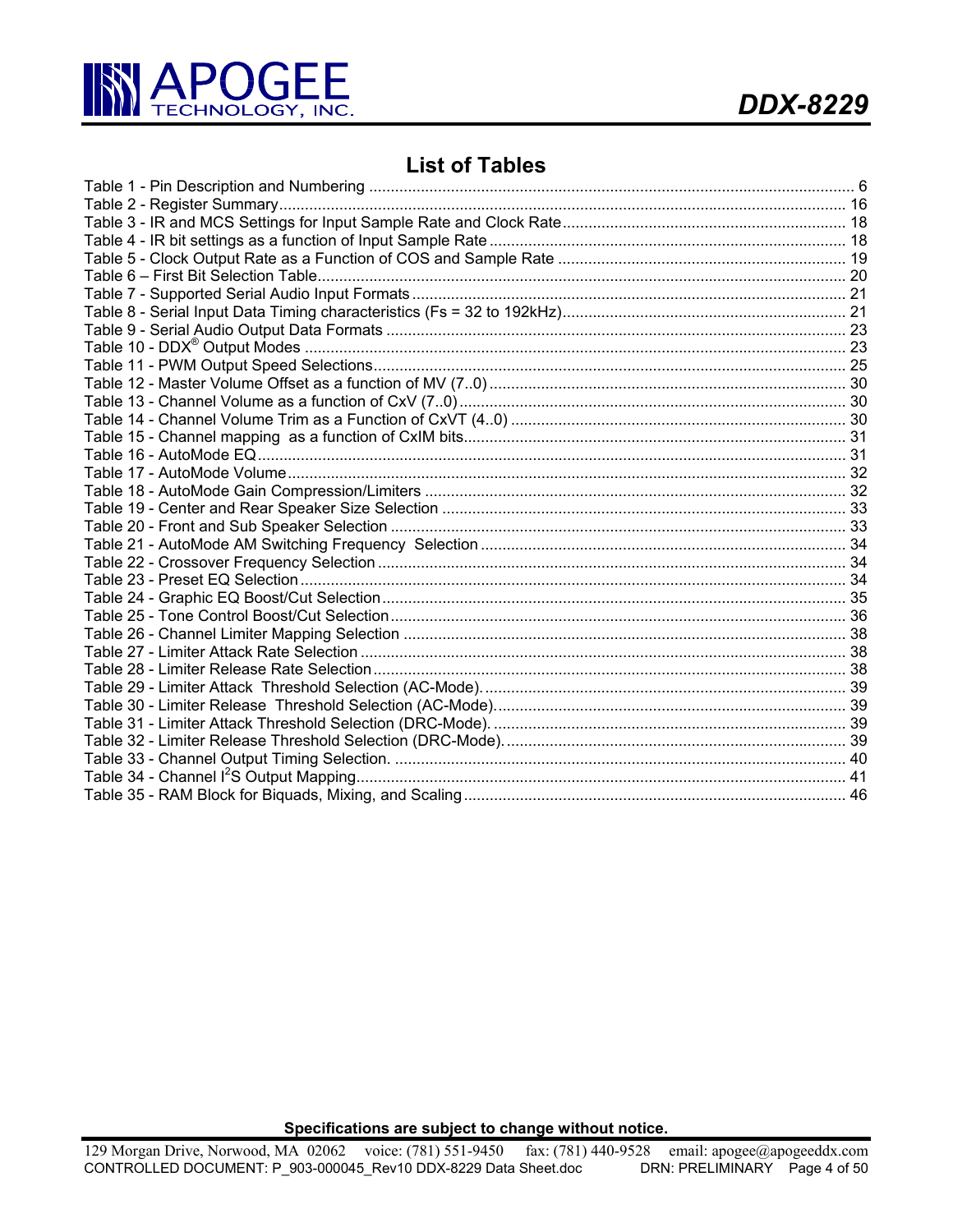



*Figure 1 - IC-Level Block Diagram* 



*Figure 2 - Channel Signal Flow Diagram*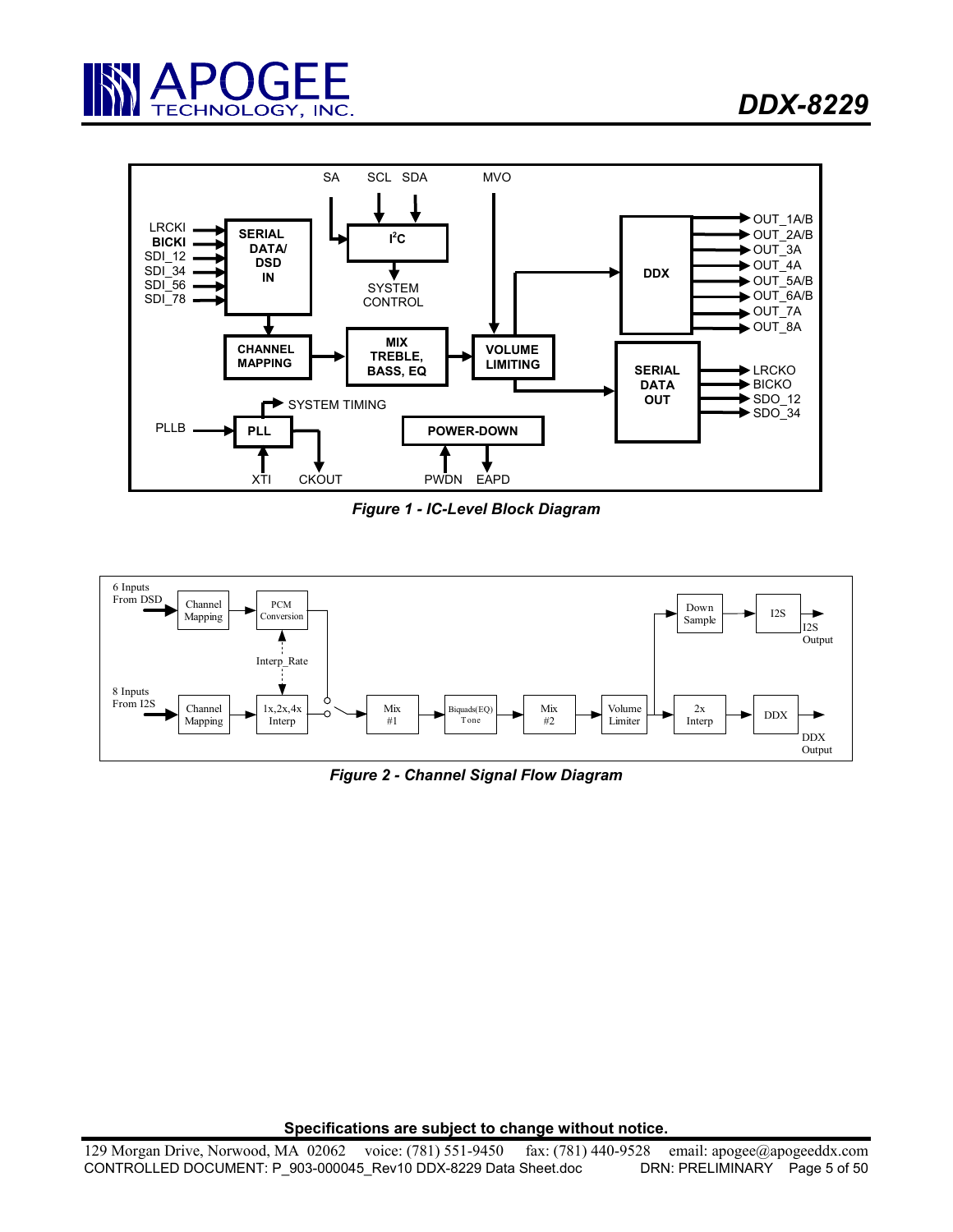

# **1.1 Pin Function**

|                                                                         | <b>Table 1 - Pin Description and Numbering</b> |                 |                                                                 |                                                                                                                 |  |  |  |
|-------------------------------------------------------------------------|------------------------------------------------|-----------------|-----------------------------------------------------------------|-----------------------------------------------------------------------------------------------------------------|--|--|--|
| Pin                                                                     | I/O                                            | <b>Pin Name</b> | <b>Description</b>                                              | Pad Type                                                                                                        |  |  |  |
| 1                                                                       |                                                | MVO/DSD CLK     | Master Volume Override/ DSD Input Clock                         | 5V Tolerant TTL Input Buffer                                                                                    |  |  |  |
| 2, 4,<br>13, 27,<br>36, 45,<br>53, 60                                   |                                                | <b>GND</b>      | Ground                                                          | Digital Ground                                                                                                  |  |  |  |
| 3, 12,<br>28, 35,<br>44, 52,<br>59                                      | T                                              | VDD3 3          | 3.3V Supply                                                     | 3.3V Digital Power Supply Voltage                                                                               |  |  |  |
| 5, 14,<br>22, 26,<br>29, 31,<br>37, 40,<br>42, 46,<br>54, 61,<br>62, 63 |                                                | <b>NC</b>       | No Connect                                                      | Do not connect to these pins                                                                                    |  |  |  |
| 6                                                                       | $\mathsf{I}$                                   | SDI 78/DSD 6    | Input Serial Data Channels 7 & 8/<br>DSD Input Channel 6        | 5V Tolerant TTL Input Buffer                                                                                    |  |  |  |
| $\overline{7}$                                                          | $\mathbf{I}$                                   | SDI_56/DSD_5    | Input Serial Data Channels 5 & 6/<br><b>DSD Input Channel 5</b> | 5V Tolerant TTL Input Buffer                                                                                    |  |  |  |
| 8                                                                       | $\mathbf{I}$                                   | SDI 34/DSD 4    | Input Serial Data Channels 3 & 4/<br><b>DSD Input Channel 4</b> | 5V Tolerant TTL Input Buffer                                                                                    |  |  |  |
| 9                                                                       | $\mathbf{I}$                                   | SDI 12/DSD 3    | Input Serial Data Channels 1 & 2/<br><b>DSD Input Channel 3</b> | 5V Tolerant TTL Input Buffer                                                                                    |  |  |  |
| 10                                                                      |                                                | LRCKI/DSD 2     | Input Left/Right Clock/ DSD Input Channel 2                     | 5V Tolerant TTL Input Buffer                                                                                    |  |  |  |
| 11                                                                      |                                                | BICKI/DSD 1     | Input Serial Clock/ DSD Input Channel 1                         | 5V Tolerant TTL Input Buffer                                                                                    |  |  |  |
| 15                                                                      |                                                | <b>RESET</b>    | <b>Global Reset</b>                                             | 5V Tolerant TTL Schmitt Trigger Input Buffer                                                                    |  |  |  |
| 16                                                                      |                                                | PLL BYPASS      | Bypass Phase Locked Loop                                        | 5V Tolerant TTL Input with Pull-Down                                                                            |  |  |  |
| 17                                                                      | $\overline{\phantom{a}}$                       | <b>SA</b>       | Select Address (I2C)                                            | 5V Tolerant TTL Input with Pull-Down                                                                            |  |  |  |
| 18                                                                      | $UO$                                           | <b>SDA</b>      | <b>I2C Serial Data</b>                                          | Bidirectional Buffer: 5 V Tolerant TTL Schmitt<br>Trigger Input; 3.3V Capable 2 mA Slew-rate<br>control Output; |  |  |  |
| 19                                                                      |                                                | SCL             | <b>I2C Serial Clock</b>                                         | 5V Tolerant TTL Schmitt Trigger Input Buffer                                                                    |  |  |  |
| 20                                                                      |                                                | XTI             | Clock Input                                                     | 5V Tolerant TTL Schmitt Trigger Input Buffer                                                                    |  |  |  |
| 21                                                                      |                                                | PLL FILTER      | PLL Filter                                                      | Analog Pad                                                                                                      |  |  |  |
| 23                                                                      |                                                | <b>GNDA</b>     | PLL Ground                                                      | Analog Ground                                                                                                   |  |  |  |
| 24                                                                      |                                                | <b>VDDA</b>     | PLL Supply                                                      | 3.3V Analog Power Supply Voltage                                                                                |  |  |  |
| 25                                                                      | O                                              | <b>CKOUT</b>    | <b>Clock Output</b>                                             | 3.3 V Capable TTL Tristate 4 mA Output Buffer                                                                   |  |  |  |
| 30                                                                      | O                                              | OUT 8A          | PWM Channel 8 Output                                            | 3.3V Capable TTL 2mA Output Buffer                                                                              |  |  |  |
| 32                                                                      | O                                              | OUT 7A          | PWM Channel 7 Output                                            | 3.3V Capable TTL 2mA Output Buffer                                                                              |  |  |  |
| 33                                                                      | O                                              | OUT 6B          | PWM Channel 6 Output B                                          | 3.3V Capable TTL 2mA Output Buffer                                                                              |  |  |  |
| 34                                                                      | O                                              | OUT 6A          | PWM Channel 6 Output A                                          | 3.3V Capable TTL 2mA Output Buffer                                                                              |  |  |  |
| 38                                                                      | O                                              | OUT 5B          | PWM Channel 5 Output B                                          | 3.3V Capable TTL 2mA Output Buffer                                                                              |  |  |  |
| 39                                                                      | O                                              | OUT 5A          | PWM Channel 5 Output A                                          | 3.3V Capable TTL 2mA Output Buffer                                                                              |  |  |  |
| 41                                                                      | O                                              | OUT 4A          | PWM Channel 4 Output                                            | 3.3V Capable TTL 2mA Output Buffer                                                                              |  |  |  |
| 43                                                                      | O                                              | OUT 3A          | PWM Channel 3 Output                                            | 3.3V Capable TTL 2mA Output Buffer                                                                              |  |  |  |
| 47                                                                      | O                                              | OUT 2B          | PWM Channel 2 Output B                                          | 3.3V Capable TTL 2mA Output Buffer                                                                              |  |  |  |
| 48                                                                      | O                                              | OUT 2A          | PWM Channel 2 Output A                                          | 3.3V Capable TTL 2mA Output Buffer                                                                              |  |  |  |
| 49                                                                      | O                                              | OUT 1B          | PWM Channel 1 Output B                                          | 3.3V Capable TTL 2mA Output Buffer                                                                              |  |  |  |
| 50                                                                      | $\circ$                                        | OUT 1A          | PWM Channel 1 Output A                                          | 3.3V Capable TTL 2mA Output Buffer                                                                              |  |  |  |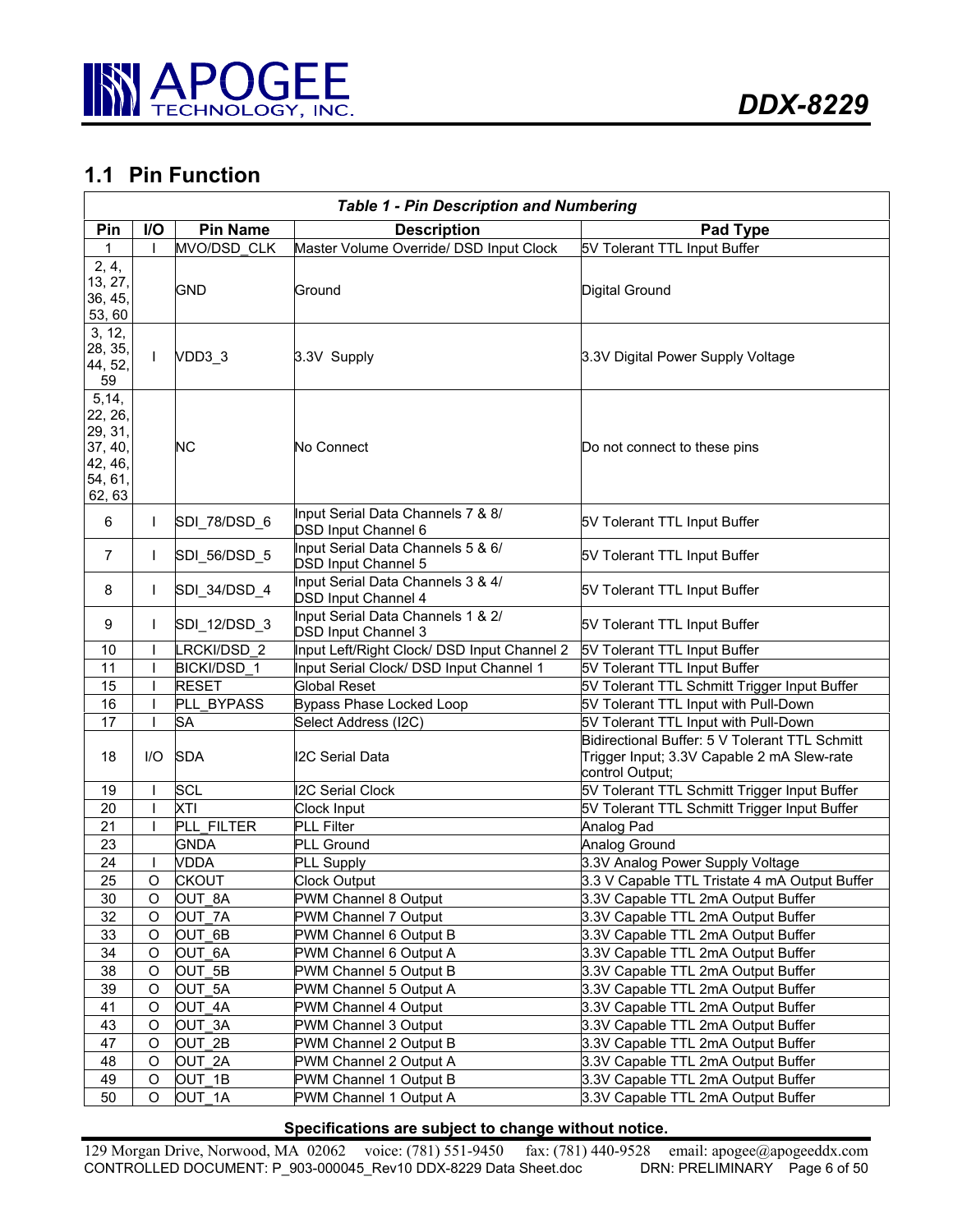

| <b>Table 1 - Pin Description and Numbering</b> |            |                 |                                 |                                              |  |
|------------------------------------------------|------------|-----------------|---------------------------------|----------------------------------------------|--|
| <b>Pin</b>                                     | <b>I/O</b> | <b>Pin Name</b> | <b>Description</b>              | Pad Type                                     |  |
| 51                                             | O          | <b>EAPD</b>     | Ext. Amp Power Down             | 3.3V Capable TTL 2mA Output Buffer           |  |
| 55                                             | Ω          | <b>BICKO</b>    | <b>Output Serial Clock</b>      | 3.3V Capable TTL 2mA Output Buffer           |  |
| 56                                             | O          | <b>LRCKO</b>    | Output Left/Right Clock         | 3.3V Capable TTL 2mA Output Buffer           |  |
| 57                                             | O          | SDO 12          | Output Serial Data Channels 1&2 | 3.3V Capable TTL 2mA Output Buffer           |  |
| 58                                             | Ω          | SDO 34          | Output Serial Data Channels 3&4 | 3.3V Capable TTL 2mA Output Buffer           |  |
| 64                                             |            | <b>PWDN</b>     | Device Powerdown                | 5V Tolerant TTL Schmitt Trigger Input Buffer |  |

# **1.2 PIN CONNECTION (Top View)**

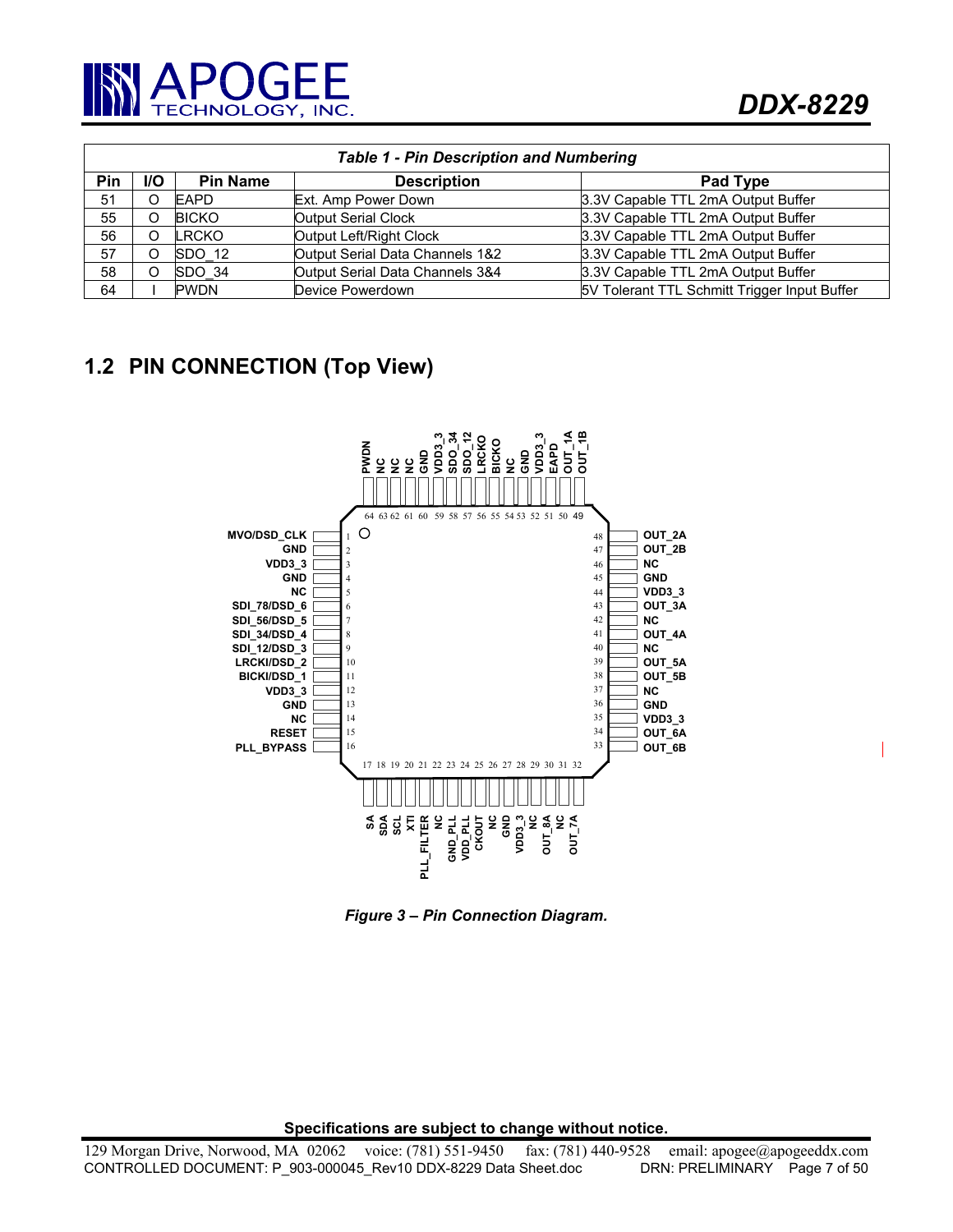# **1.3 ABSOLUTE MAXIMUM RATINGS**

| Symbol                       | Parameter                                                      | Value                 | Unit   |
|------------------------------|----------------------------------------------------------------|-----------------------|--------|
| $V_{DD}$ 3.3                 | 3.3V Digital Power Supply                                      | $-0.5$ to 4           |        |
| $\mathsf{V}_{\mathsf{DDA}}$  | 3.3V Analog Power Supply                                       | $-0.5$ to 4           |        |
| Vi                           | Voltage on input pins                                          | $-0.5$ to (Vdd + 0.5) |        |
| V <sub>o</sub>               | Voltage on output pins                                         | $-0.5$ to (Vdd + 0.5) |        |
| $V_{b}$                      | Voltage on 5V tolerant inputs and bi-directional pins (Note 1) | $-0.5$ to 5.5         |        |
| ${\mathsf T}_{\textsf{stg}}$ | Storage Temperature                                            | $-40$ to $+150$       | $\sim$ |
| Тд                           | Ambient operating temperature                                  | $-20$ to $+85$        | $\sim$ |

*Note 1 –Withstands -0.8V undershoot and 6.3V overshoots for 4ns max.* 

# **1.4 THERMAL DATA**

| ' , , , , , , , , ,   | Parameter                                           | alut | Jnit |
|-----------------------|-----------------------------------------------------|------|------|
| $R\theta_{\text{la}}$ | ⊤to Ambient<br>Junction<br>resistance<br>hei<br>nai | υJ   | °C/W |

# **1.5 RECOMMENDED DC OPERATING CONDITIONS**

| Symbol           | Parameter                         | Value                 | Unit    |
|------------------|-----------------------------------|-----------------------|---------|
| $V_{DD}$ 3.3     | 3.3V Digital Power Supply Voltage | $3.0 \text{ to } 3.6$ |         |
| V <sub>DDA</sub> | 3.3V Analog Power Supply          | $3.0 \text{ to } 3.6$ |         |
| ΙA               | Operating Ambient Temperature     | 0 to 70               | $\circ$ |

### **1.5.1 DC ELECTRICAL CHARACTERISTICS: 3.3V CAPABLE OUTPUT BUFFERS (Note 2) (pins 18,25,29-34,38-43,47-51,55-58,62,63)**

| <b>Symbol</b>    | <b>Parameter</b>      | <b>Test Condition</b>          | Min.           | $\tau_{VD}$ . | Max. | Unit |
|------------------|-----------------------|--------------------------------|----------------|---------------|------|------|
| V <sub>OL2</sub> | Low Level 2mA Output  | $\text{IoI} = 2 \text{mA}$     |                |               | 0.15 |      |
| V <sub>OH2</sub> | High Level 2mA Output | $\mathsf{lab} = -2\mathsf{mA}$ | $VDD - 0.15$   |               |      |      |
| $V_{OL4}$        | Low Level 4mA Output  | $\text{IoI} = 4 \text{ mA}$    |                |               | 0.15 |      |
| $V_{OH4}$        | High Level 4mA Output | $\lambda$ loh = -4 mA          | $V_{DD}$ -0.15 |               |      |      |

*Note 2 - The min and max values comply to the JEDEC standard, which is 0.4V max for V<sub>OL</sub> and 2.4 for V<sub>OH</sub>.* 

## **1.5.2 DC ELECTRICAL CHARACTERISTICS: 5V TOLERANT INPUT BUFFERS (pins 1,6-11,15,18,19,20,64)**

| <b>Symbol</b>     | <b>Parameter</b>                  | <b>Test Condition</b>   | Min. | Typ. | Max. | Unit |
|-------------------|-----------------------------------|-------------------------|------|------|------|------|
| Víl               | Low Level Input Voltage           |                         |      |      | 0.8  |      |
| $V_{\text{IH}}$   | High Level Input Voltage          |                         | 2.0  |      |      |      |
| $V_{\text{hyst}}$ | <b>Schmitt Trigger Hysteresis</b> |                         | 0.4  |      |      |      |
|                   | Low Level Input Current           | $Vi = 0V$ (Note 3)      | 40   | 60   | 110  | uA   |
| Iін               | High Level Input Current          | $Vi = VDD$ 3.3 (Note 3) | 25   | 60   | 110  | uA   |

*Note 3 - Min condition: V<sub>DD</sub> = 3V, 125°C, min process; Max condition: V<sub>DD</sub> = 3.6V, -40°C, fast process.* 

#### **1.5.3 OPERATING CHARACTERISTICS**

| Symbol    | Parameter              | <b>Test Condition</b>    | Min. | Tvp.                          | Max. | Unit |
|-----------|------------------------|--------------------------|------|-------------------------------|------|------|
| $VDD$ 3.3 | Operating Current 3.3V | All 8-channels operating |      | $\overline{\phantom{a}}$<br>ີ |      | mA   |
| $VDD$ 3.3 | PowerDown Current 3.3V | PowerDown Asserted       |      |                               |      | mA   |

## **1.5.4 ELECTRICAL CHARACTERISTICS**

#### **(VDD= 3.3±0.3V, TA=0 to 70°C unless otherwise specified)**

| Svmbol | Parameter             | <b>Fest Condition</b>      | Min. | `\/r<br>՝ | Max. | Unit |
|--------|-----------------------|----------------------------|------|-----------|------|------|
| VESD   | Protection<br>istatic | (Note 4.<br>1uA<br>∟eakaɑe | 2000 |           |      |      |

*Note 4 - Human Body Model.*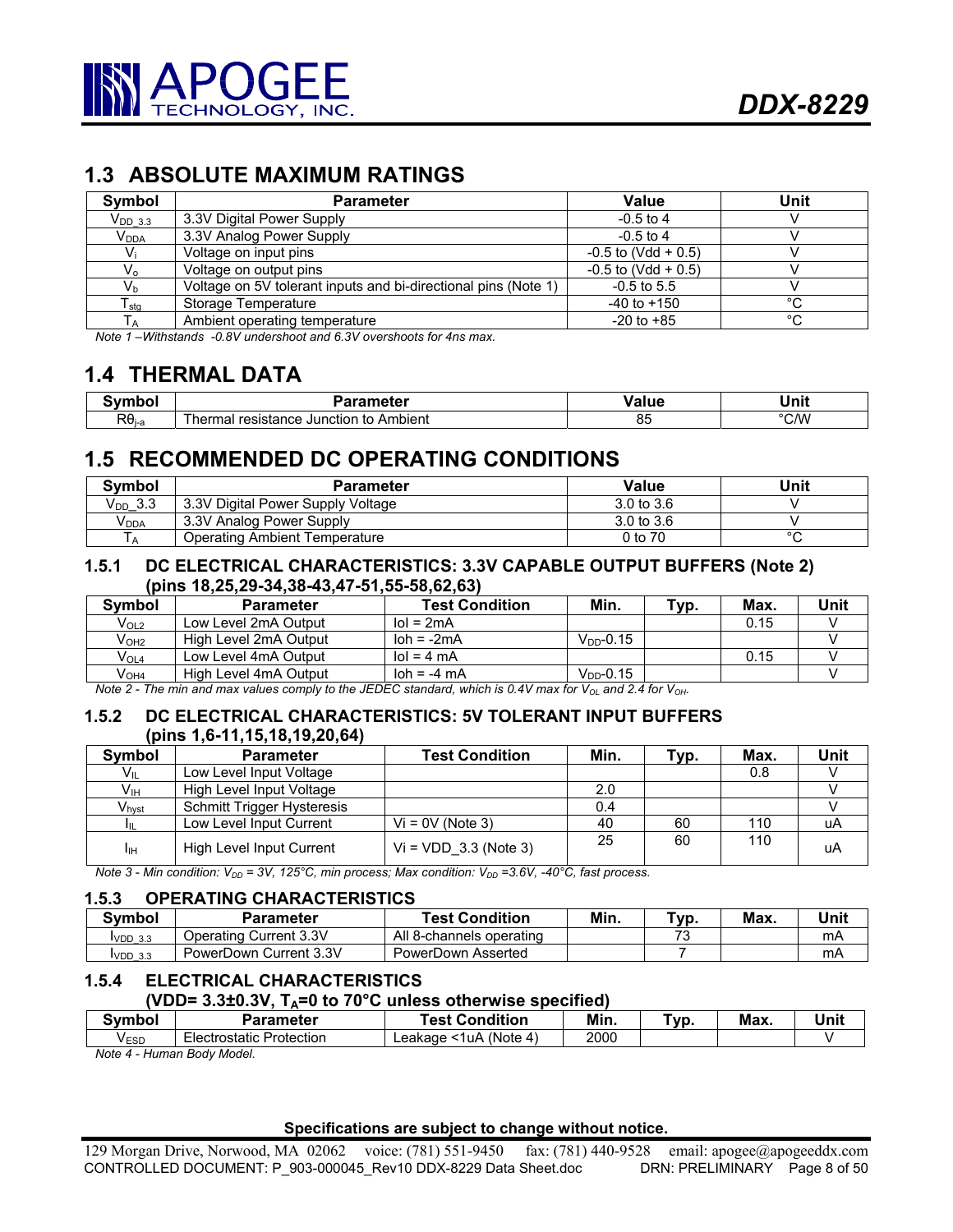# **1.5.5 TIMING CHARACTERISTICS**

**(VDD= 3.3±0.3V, TA=0 to 70°C unless otherwise specified)** 

| Symbol               | <b>Parameter</b>                                | <b>Test Condition</b>               | Min. | Typ.    | Max. | Unit          |
|----------------------|-------------------------------------------------|-------------------------------------|------|---------|------|---------------|
| <b>T</b> reset       | Reset hold time                                 | Active Low Reset (pin<br>15)        | 100  |         |      | nSec          |
| CKO <sub>48k</sub>   | Clock Out Frequency w/<br>48k/96k/192k Fs       | $COS10 = '10'$                      |      | 12.288  |      | <b>MHz</b>    |
| CKO <sub>44.1k</sub> | Clock Out Frequency w/<br>44.1k/88.2k/176.4k Fs | $COS10 = '10'$                      |      | 11.2896 |      | <b>MHz</b>    |
| $CKOFree-run$        | Clock Out Free-run Frequency                    | No clock applied at XTI<br>(Note 5) | 2.3  | 3.5     |      | <b>MHz</b>    |
| CKO.litter           | Short-term Jitter                               | Rising $\rightarrow$ Rising Edge    |      | 300     |      | pSec<br>pk-pk |

*Note 5 - The DDX-8229 is designed to operate at a minimum free-run frequency when there is no clock applied at XTI. This assures proper*   $l^2$ C communication without a valid master clock. The device is not designed to process audio data without a valid clock applied at XTI.

# **1.6 PIN DESCRIPTION**

# **1.6.1 MVO: Master Volume Override (pin 1) / DSD\_CLK: DSD Input Clock**

The Master Volume Override enables the user to bypass the Volume Control on all channels. When MVO is pulled High, the Master Volume Register is set to 00h, which corresponds to its Full Scale setting. The Master Volume Register Setting offsets the individual Channel Volume Settings, which default to 0dB. Also, with MVO pulled high the EAPD output will enable the power device. This mode is intended for testing purposes and applications where  $I^2C$  is not available.

When in DSD Mode (IR=11), this input is used for the DSD input clock, which should be typically 2.8224MHz. When operating the device in DSD Mode, this pin must be held low until the DSD input mode is selected via MCS and IR bits in Configuration Register A.

## **1.6.2 SDI\_78 thru SDI\_12: Serial Data In (pins 6-9) / DSD\_6 thru DSD\_3: DSD Data Inputs**

PCM audio information enters the device here. Six format choices are available including  $I^2S$ , left- or rightjustified, LSB or MSB first, with word widths of 16, 18, 20 and 24 bits.

When in DSD Mode, these pins serve as the data inputs for channels 3 thru 6.

## **1.6.3 LRCKI: Left/Right Clock In (pin 10) / DSD\_2: DSD Data Input**

The Left/Right clock input is for the purpose of data word framing. The clock frequency will be at the input sample rate Fs.

When in DSD Mode, this pin serves as the data input for channel 2.

## **1.6.4 BICKI: Bit Clock In (pin 11) / DSD\_1: DSD Data Input**

The serial or bit clock input is for the purpose of framing each data bit. The bit clock frequency is typically 64\*Fs, for example using  $I^2S$  serial format.

When in DSD Mode, this pin serves as the data input for channel 1.

## **1.6.5 RESET: Reset (pin 15)**

Driving RESET low sets all outputs low and returns all register settings to their defaults. The reset is asynchronous to the internal clock.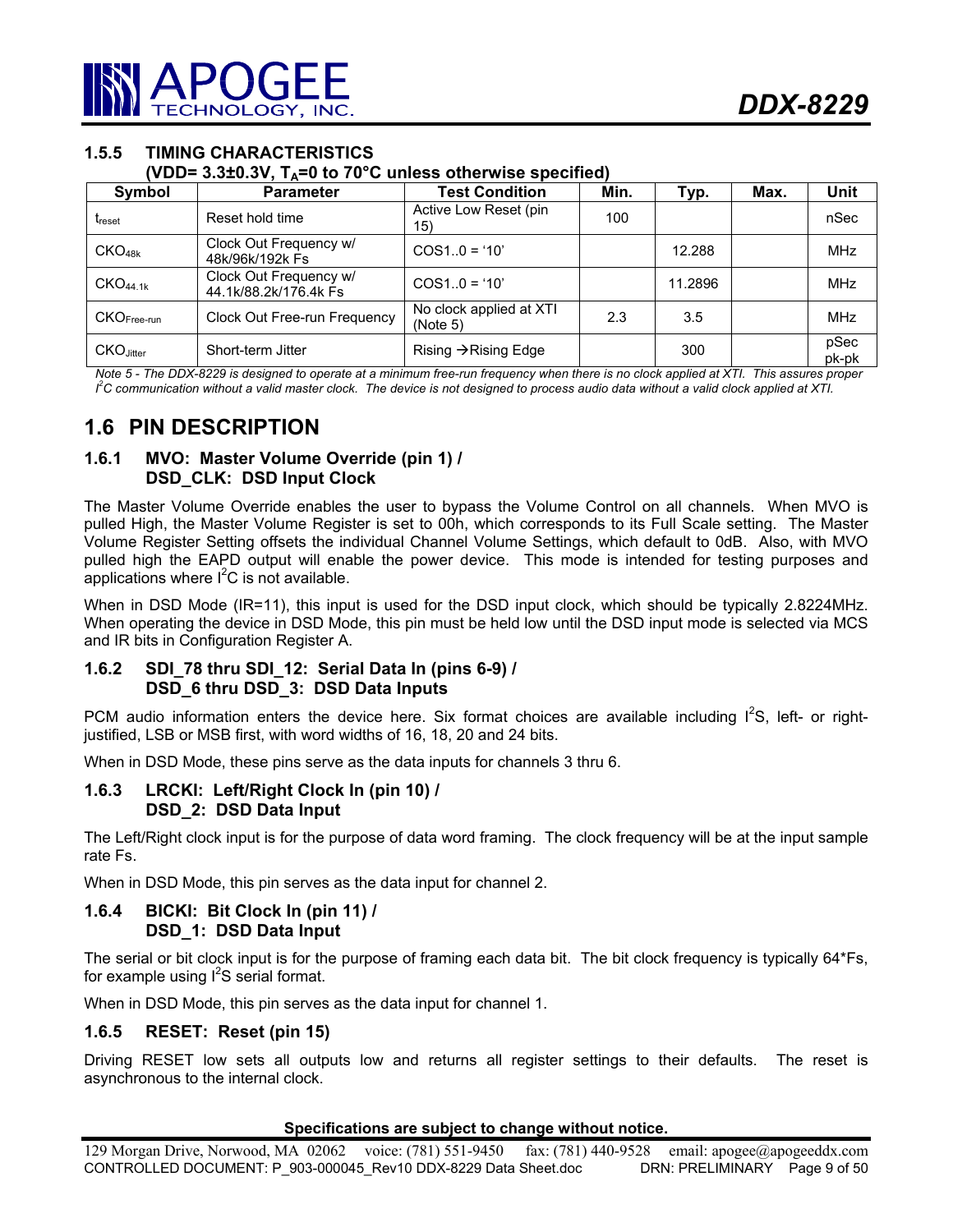

# **1.6.6 PLL\_BYPASS: Phase Locked Loop Bypass (pin 16)**

PLL Bypass is used to steer the XTI input, bypassing the internal PLL circuit. This pin will bypass the internal PLL and the XTI clock input will directly drive the internal device clock. This is intended for testing purposes only.

#### **1.6.7 I<sup>2</sup> C (pins 17-19)**

The SA (Select Address, pin 17), SDA (I2C Data, pin 18) and SCL (I2C Clock, pin 19) pins operate per the I2C specification (see Section 2.0). Fast-mode (400kB/sec) I2C communication is supported.

#### **1.6.8 PLL - Phase Locked Loop**

The phase locked loop section provides the System Timing Signals and CKOUT.

#### **1.6.8.1 XTI: Master clock In (pin 20)**

This is the master clock input. The master clock must be an integer multiple of the LR clock frequency. Typically, the master clock frequency is 12.288 MHz (256\*Fs) for a 48kHz sample rate, which is the default at power-up. Care must be taken not to exceed an internal clock frequency of 98.304MHz; otherwise the device may not properly operate or be able to communicate.

## **1.6.8.2 FILTER\_PLL: PLL Filter (pin 21)**

PLL Filter connects to external filter components for PLL loop compensation. Refer to the schematic diagram, Figure 25, for the recommended circuit.

#### **1.6.8.3 VDDA and GNDA: Phase Locked Loop Power (pins 24, 23)**

The phase locked loop power is applied here. This +3.3V supply must be well bypassed and filtered for noise immunity. The audio performance of the device is critically dependent upon the PLL circuit.

## **1.6.8.4 CKOUT: Clock Out (pin 25)**

System synchronization and master clocks are provided by the CKOUT. This output may be used as a clock source for other devices in the system.

#### **1.6.9 OUT\_1A, OUT\_1B, OUT\_2A, OUT\_2B, OUT\_5A, OUT\_5B, OUT\_6A, OUT\_6B: PWM Outputs (pins 50, 49, 48, 47, 39, 38, 34, 33)**

The PWM outputs provide the input signal for the power devices. Both patented DDX® and binary PWM (default) modes are supported.

## **1.6.10 OUT\_3A, OUT\_4A, OUT\_7A, OUT\_8A: PWM Outputs (pins 43, 41, 32, 30)**

The PWM outputs provide the input signal for the power devices. Only binary PWM modes are supported.

#### **1.6.11 EAPD: External Amplifier Power-Down (pin 51)**

EAPD (output) is used to control the operation of DDX® Power Devices and for Power-on and Power-off sequencing.

## **1.6.12 BICKO: Bit Clock Out and LRCKO: LR Clock Out (pins 55, 56)**

These clock signals are used to frame the  $I^2S$  output audio data.

When in DSD mode, these pins output at 176.4kHz sample rate.

#### **1.6.13 SDO\_12, SDO\_34: Serial Data Out (pins 57, 58)**

PCM audio information exits the device here. Six different format choices are available including  $I^2S$ , left- or rightjustified, LSB or MSB first, with word widths of 16, 18, 20 and 24 bits.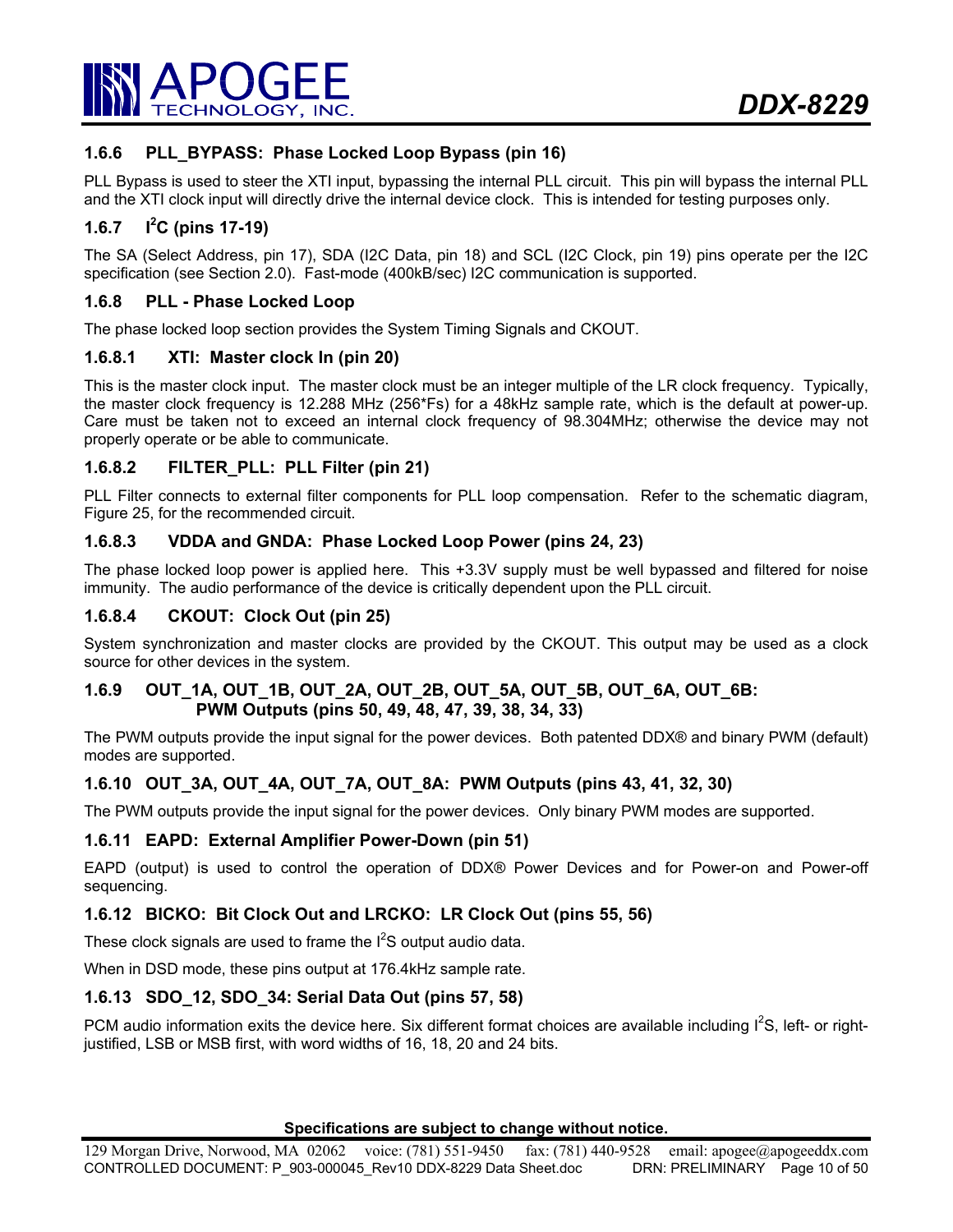

# **1.6.14 PWDN: Device Power-Down (pin 64)**

PWDN puts the DDX-8229 into a low-power state via appropriate power-down sequence. Pulling PWDN low begins power-down sequence, a soft-mute is performed on all outputs, and EAPD goes low ~30ms later.

# **1.7 AUDIO PERFORMANCE**

| <b>Parameter</b>          | DDX-2160 Output<br>(DDX Mode) | DDX-2100 Output<br>(Binary Single-<br>Ended, $6\Omega$ ) | $I^2S$<br>Output | <b>Analog Line</b><br>Output |
|---------------------------|-------------------------------|----------------------------------------------------------|------------------|------------------------------|
| SNR AW(Typical)           | -100dB                        | -92dB                                                    | $-137dB$         | $-99dB$                      |
| Dynamic Range AW(Typical) | $-100dB$                      | $-92dB$                                                  | $-137dB$         | $-99dB$                      |
| THD (Typical)             | 0.035%                        | 0.10%                                                    | 0.00002%         | 0.015%                       |
|                           | (1W, 1kHz)                    | (1W, 1kHz)                                               | (-10dBFS)        | VRMS, 1kHz)                  |

The EB-8229 test platform was used to produce the measurements shown in the following sections. This platform was designed to test and demonstrate the DDX-8229 device when combined with DDX-2160 power device(s). See the EB-8229 Data Sheet for more info.



# **1.7.1 DDX Mode Performance with DDX-2160 Power Device at Vcc=34V, 8**Ω **load.**







*Figure 6 - THD vs. Power, 1kHz* Figure 7 - THD vs. Frequency, 1W

## **Specifications are subject to change without notice.**

129 Morgan Drive, Norwood, MA 02062 voice: (781) 551-9450 fax: (781) 440-9528 email: apogee@apogeeddx.com<br>CONTROLLED DOCUMENT: P 903-000045 Rev10 DDX-8229 Data Sheet.doc DRN: PRELIMINARY Page 11 of 50 CONTROLLED DOCUMENT: P\_903-000045\_Rev10 DDX-8229 Data Sheet.doc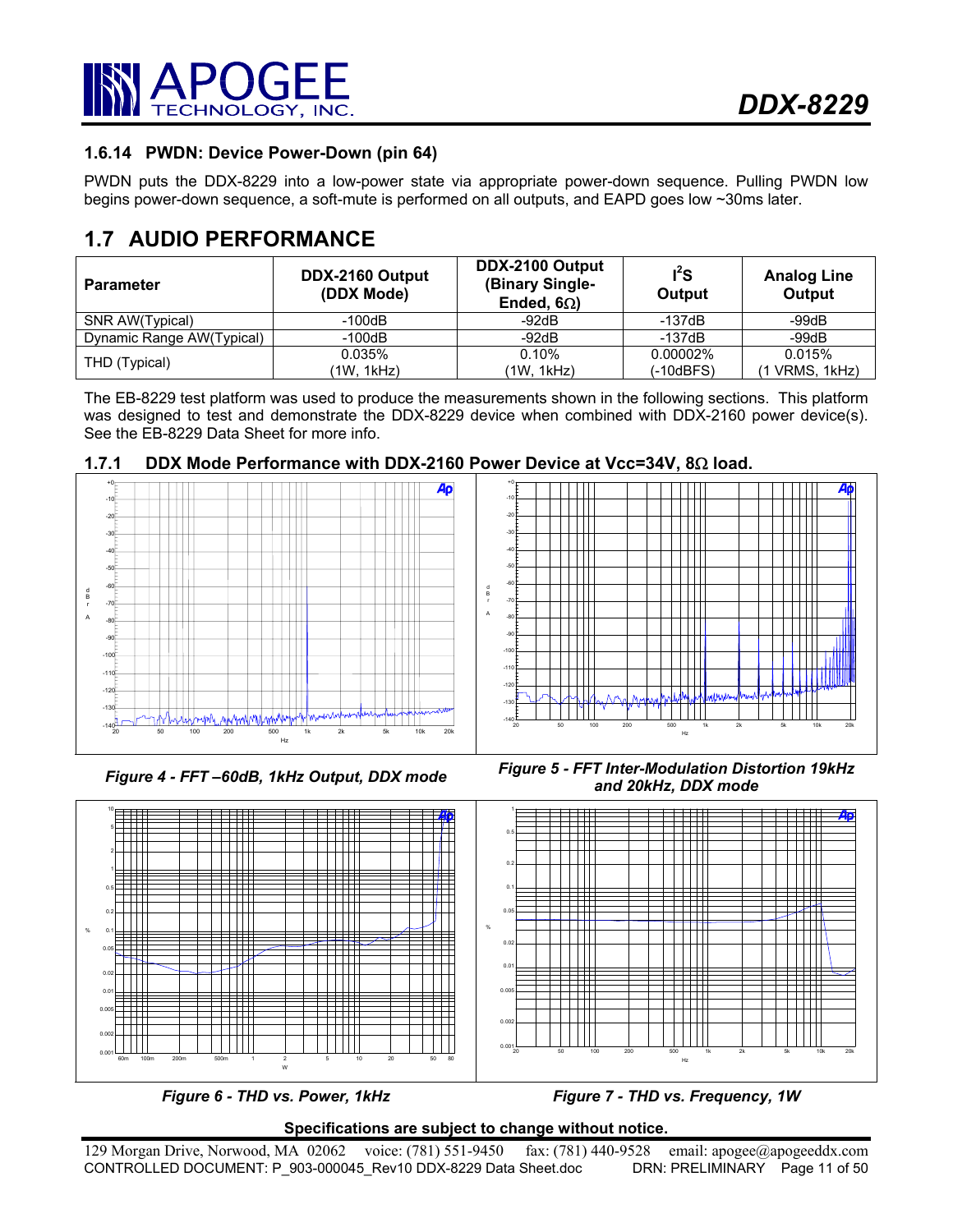



# **1.7.2 Binary Single-Ended Performance With DDX-2100 Power Device at Vcc=33V.**<br>Apogee Technology

*Figure 8 - FFT –60dB, 1kHz Output, Binary ½-Bridge Figure 9 - THD vs. Frequency, 1 W, Binary ½-Bridge* 





*Figure 10 - FFT –60dB, 1kHz Output Figure 11 - FFT Inter-Modulation Distortion*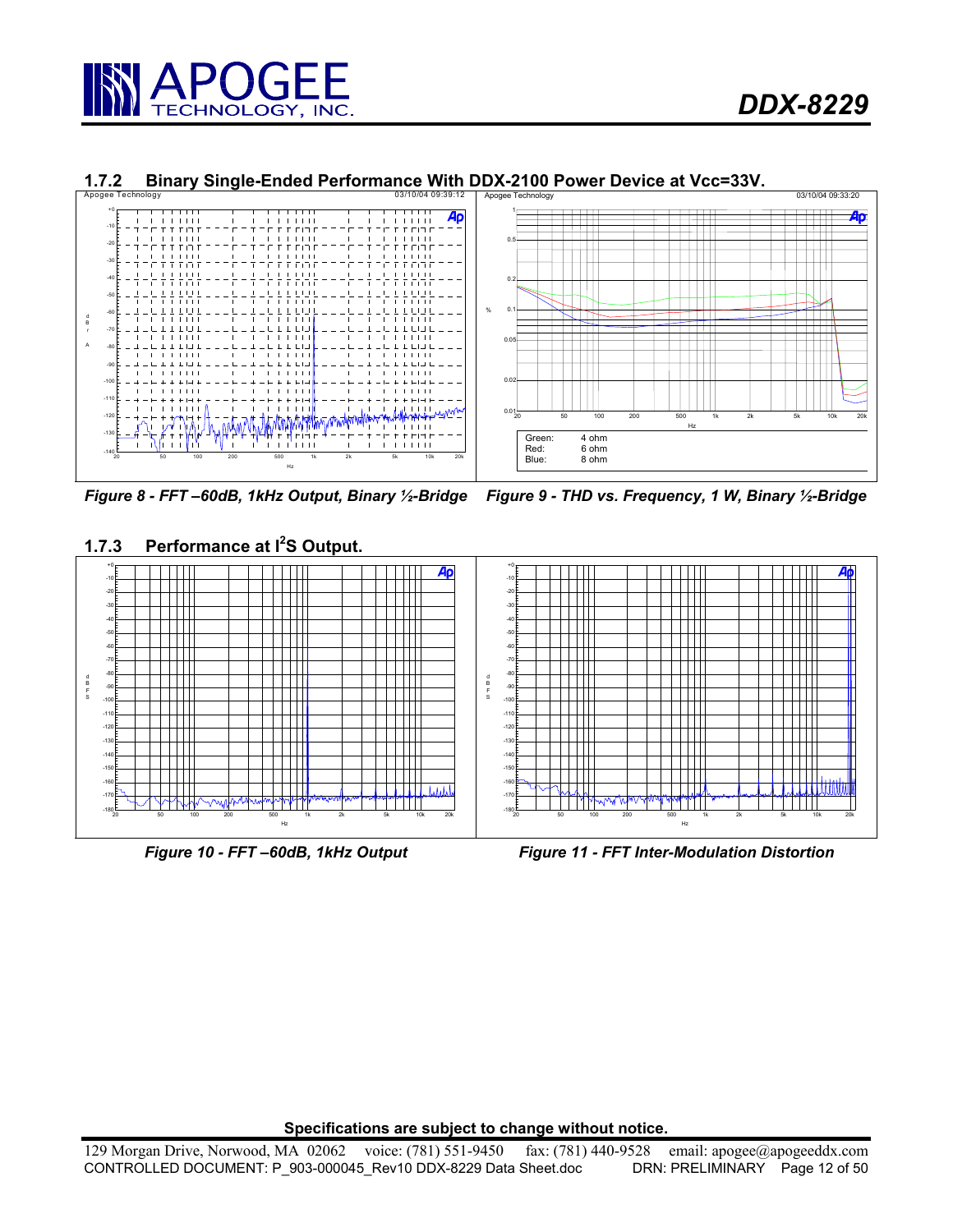

# **1.7.4 Analog Line Output Performance**



*Figure 14 - THD vs. Voltage RMS , 1kHz Figure 15 - THD vs. Frequency, 1Vrms*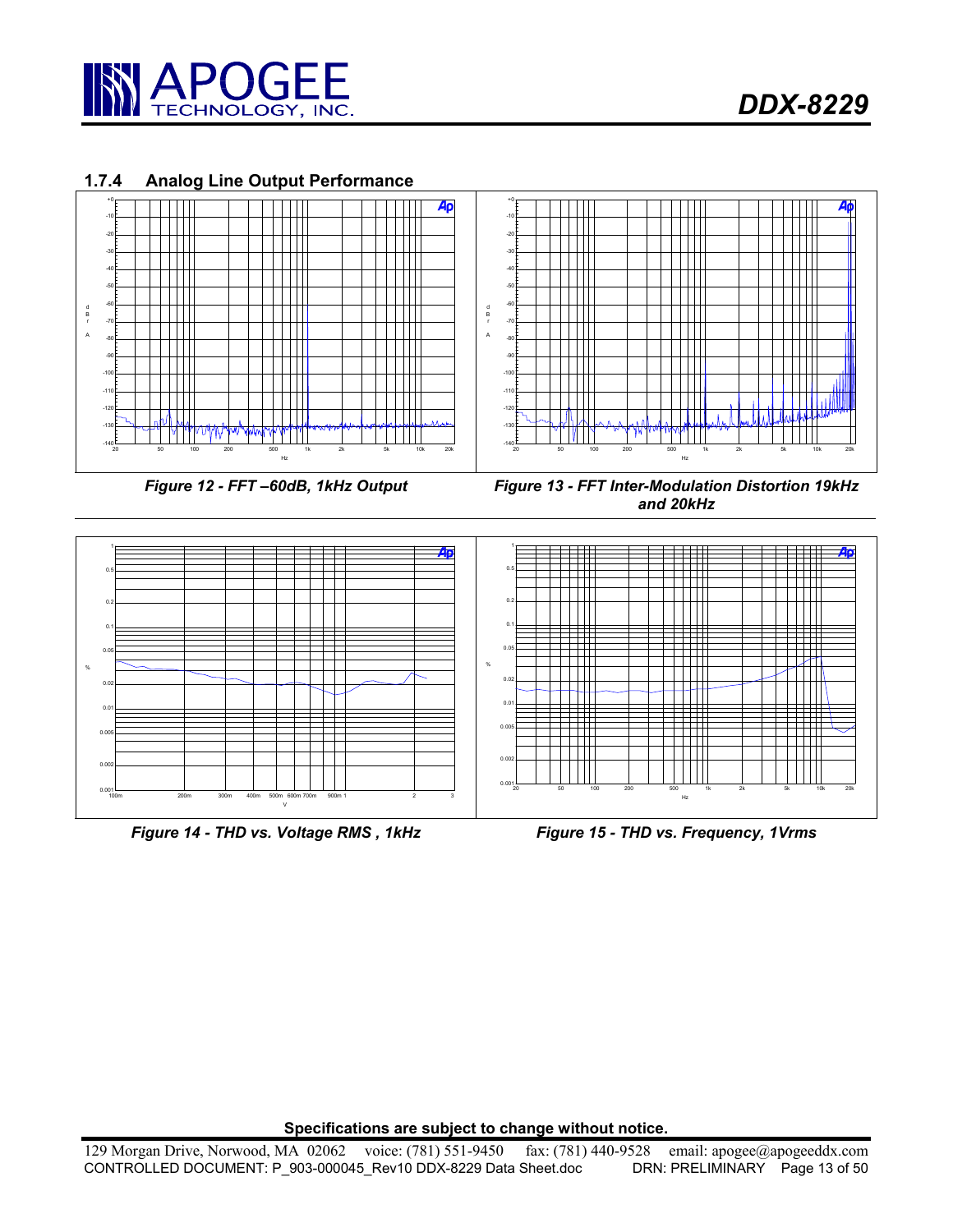

# **2.0 DDX-8229 I2 C BUS SPECIFICATION**

The DDX-8229 supports the I2C protocol. This protocol defines any device that sends data on to the bus as a transmitter and any device that reads the data as a receiver. The device that controls the data transfer is known as the master and the other as the slave. The master always starts the transfer and provides the serial clock for synchronization. The DDX-8229 is always a slave device in all of its communications.

# **2.1 COMMUNICATION PROTOCOL**

# **2.1.1 Data Transition or change**

Data changes on the SDA line must only occur when the SCL clock is low. SDA transition while the clock is high is used to identify a START or STOP condition.

# **2.1.2 Start Condition**

START is identified by a high to low transition of the data bus SDA signal while the clock signal SCL is stable in the high state. A START condition must precede any command for data transfer.

# **2.1.3 Stop Condition**

STOP is identified by a low to high transition of the data bus SDA signal while the clock signal SCL is stable in the high state. A STOP condition terminates communication between DDX-8229 and the bus master.

# **2.1.4 Data Input**

During the data input the DDX-8229 samples the SDA signal on the rising edge of clock SCL. For correct device operation the SDA signal must be stable during the rising edge of the clock and the data can change only when the SCL line is low.

# **2.2 DEVICE ADDRESSING**

To start communication between the master and the DDX-8229, the master must initiate with a start condition. Following this, the master sends 8-bits (MSB first) onto the SDA line corresponding to the device select address and read or write mode.

The 7 most significant bits are the device address identifiers, corresponding to the I2C bus definition. In the DDX-8229 the I2C interface has two device addresses depending on the SA pin configuration, 0x40 or 0100000x when  $SA = 0$ , and  $0x42$  or 0100001x when  $SA = 1$ .

The 8th bit (LSB) identifies read or write operation, RW. This bit is set to 1 in read mode and 0 for write mode. After a START condition the DDX-8229 identifies the device address on the bus. If a match is found, it acknowledges the identification on the SDA bus during the 9th bit time. The byte following the device identification byte is the internal space address.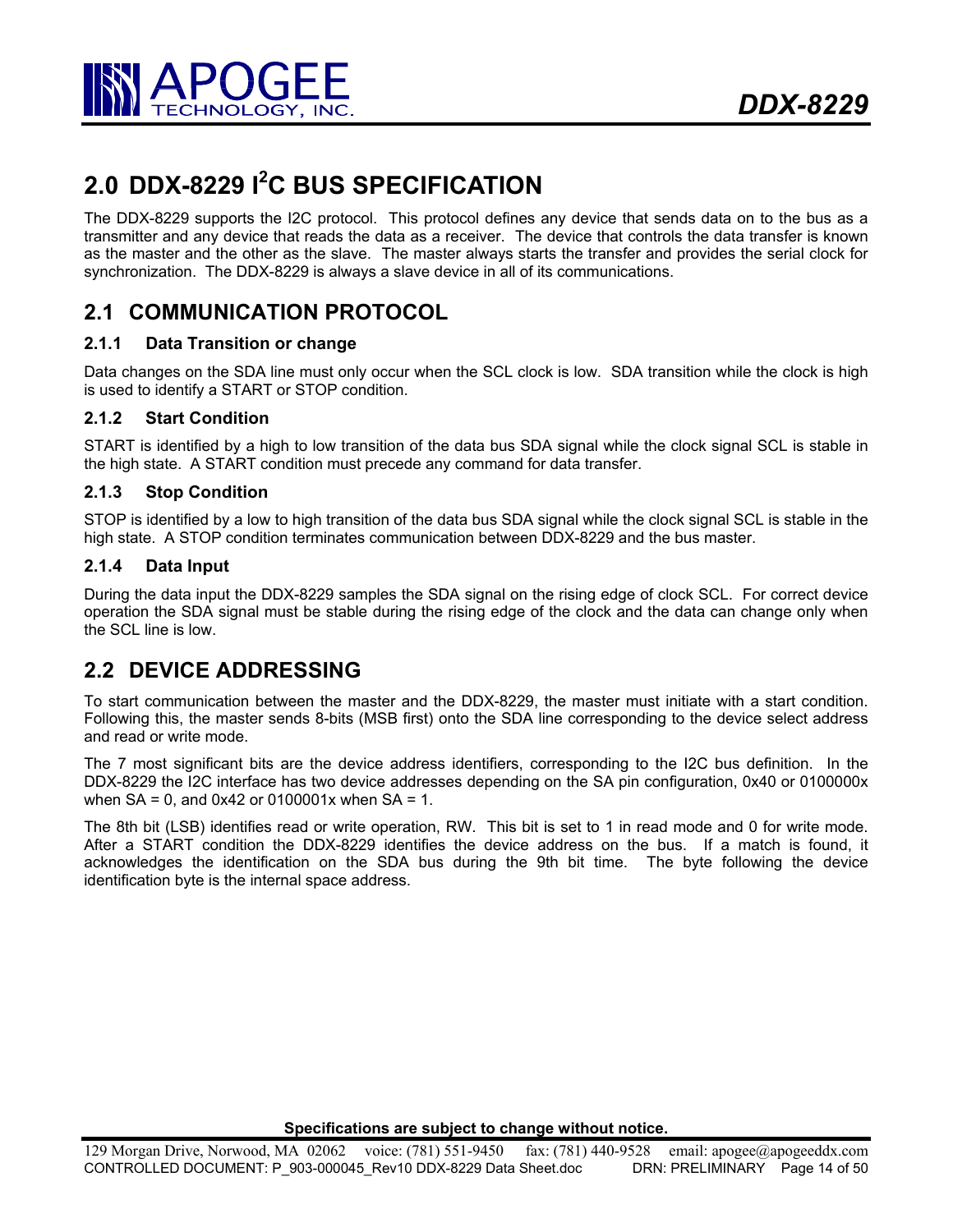

# **2.3 WRITE OPERATION**

# **Write Mode Sequence**



*Figure 16 - I2 C Write Procedure* 

Following the START condition the master sends a device select code with the RW bit set to 0. The DDX-8229 acknowledges this and then the master writes the internal address byte. After receiving the internal byte address the DDX-8229 again responds with an acknowledgement.

# **2.3.1 Byte Write**

In the byte write mode the master sends one data byte. This is acknowledged by the DDX-8229. The master then terminates the transfer by generating a STOP condition.

# **2.3.2 Multi-byte Write**

The multi-byte write modes can start from any internal address. Sequential data byte writes will be written to sequential addresses within the DDX-8229. The master generating a STOP condition terminates the transfer.

# **2.4 READ OPERATION**

# **Read Mode Sequence**



*Figure 17 - I2 C Read Procedure* 

# **2.4.1 Current Address Byte Read**

Following the START condition the master sends a device select code with the RW bit set to 1. The DDX-8229 acknowledges this and then responds by sending one byte of data. The master then terminates the transfer by generating a STOP condition.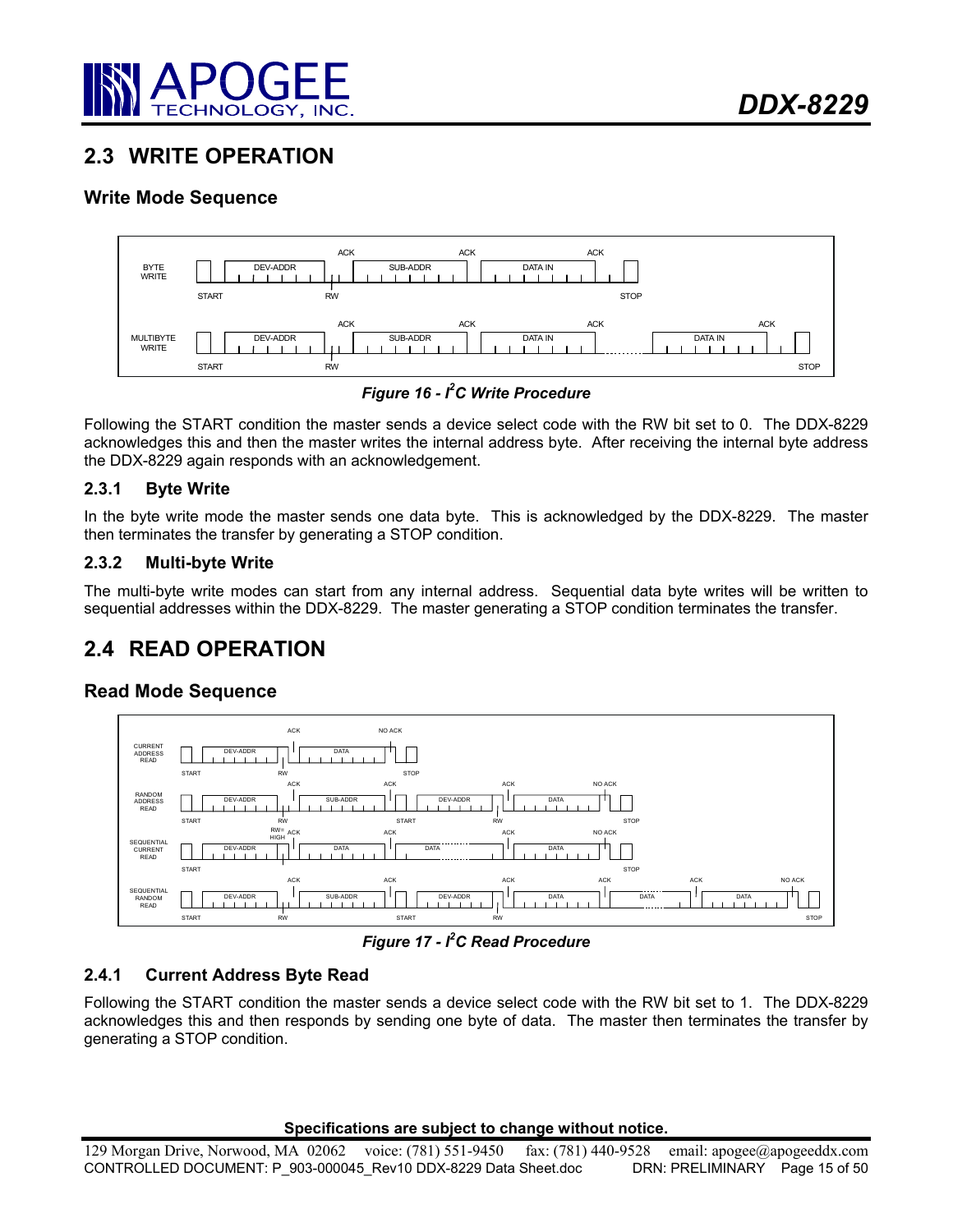

# **2.4.1.1 Current Address Multi-byte Read**

The multi-byte read modes can start from any internal address. Sequential data bytes will be read from sequential addresses within the DDX-8229. The master acknowleges each data byte read and then generates a STOP condition terminating the transfer.

### **2.4.2 Random Address Byte Read**

Following the START condition the master sends a device select code with the RW bit set to 0. The DDX-8229 acknowledges this and then the master writes the internal address byte. After receiving the internal byte address the DDX-8229 again responds with an acknowledgement. The master then initiates another START condition and sends the device select code with the RW bit set to 1. The DDX-8229 acknowledges this and then responds by sending one byte of data. The master then terminates the transfer by generating a STOP condition.

#### **2.4.2.1 Random Address Multi-byte Read**

The multi-byte read modes can start from any internal address. Sequential data bytes will be read from sequential addresses within the DDX-8229. The master acknowleges each data byte read and then generates a STOP condition terminating the transfer.

# **3.0 Register Description**

| <b>Address</b> | Name               | D7                            | D <sub>6</sub>                | D <sub>5</sub>    | D <sub>4</sub>                 | D <sub>3</sub>                  | D <sub>2</sub>                 | D <sub>1</sub>                 | D <sub>0</sub>                 |
|----------------|--------------------|-------------------------------|-------------------------------|-------------------|--------------------------------|---------------------------------|--------------------------------|--------------------------------|--------------------------------|
| 0x00           | ConfA              | COS <sub>1</sub>              | CO <sub>S0</sub>              | <b>DSPB</b>       | IR <sub>1</sub>                | IR <sub>0</sub>                 | MCS <sub>2</sub>               | MCS1                           | MCS <sub>0</sub>               |
| 0x01           | ConfB              |                               |                               |                   | <b>SAIFB</b>                   | SAI3                            | SAI <sub>2</sub>               | SAI1                           | SAI0                           |
| 0x02           | ConfC              |                               |                               |                   | <b>SAOFB</b>                   | SAO <sub>3</sub>                | SAO <sub>2</sub>               | SAO1                           | SAO0                           |
| 0x03           | ConfD              | <b>MPC</b>                    | CSZ4                          | CSZ3              | CSZ <sub>2</sub>               | CSZ1                            | CSZ0                           | OM <sub>1</sub>                | OM <sub>0</sub>                |
| 0x04           | ConfE              | C8BO                          | C7BO                          | C6BO              | C <sub>5</sub> BO              | C <sub>4</sub> BO               | C <sub>3</sub> BO              | C <sub>2</sub> BO              | C <sub>1</sub> BO              |
| 0x05           | ConfF              | PWMS2                         | PWMS1                         | PWMS0             | <b>BQL</b>                     | <b>PSL</b>                      | <b>DEMP</b>                    | <b>DRC</b>                     | <b>HPB</b>                     |
| 0x06           | ConfG              | <b>MPCV</b>                   | <b>RES</b>                    | <b>RES</b>        | <b>RES</b>                     | AME                             | COD                            | <b>SID</b>                     | <b>PWMD</b>                    |
| 0x07           | ConfH              | <b>ECLE</b>                   | <b>RES</b>                    | <b>BCLE</b>       | <b>IDE</b>                     | <b>ZDE</b>                      | <b>SVE</b>                     | <b>ZCE</b>                     | <b>NSBW</b>                    |
| 0x08           | Confl              | <b>EAPD</b>                   |                               |                   |                                |                                 |                                |                                | <b>PSCE</b>                    |
| 0x09           | Mmute              |                               |                               |                   |                                |                                 |                                |                                | <b>MMute</b>                   |
| 0x0A           | Mvol               | MV7                           | MV6                           | MV <sub>5</sub>   | MV4                            | MV3                             | MV <sub>2</sub>                | MV1                            | MV <sub>0</sub>                |
| 0x0B           | C <sub>1</sub> Vol | C <sub>1</sub> V <sub>7</sub> | C1V6                          | $\overline{C1V5}$ | C1V4                           | C1V3                            | $\overline{C1V2}$              | C1V1                           | $\overline{C1}V0$              |
| 0x0C           | C <sub>2</sub> Vol | C2V7                          | C2V6                          | C2V5              | C2V4                           | C2V3                            | C2V2                           | C2V1                           | C2V0                           |
| 0x0D           | C <sub>3</sub> Vol | C3V7                          | C <sub>3</sub> V <sub>6</sub> | C3V5              | C3V4                           | C <sub>3</sub> V <sub>3</sub>   | C3V2                           | C <sub>3</sub> V <sub>1</sub>  | C <sub>3</sub> V <sub>0</sub>  |
| 0x0E           | C4Vol              | C4V7                          | C4V6                          | C4V5              | C4V4                           | C4V3                            | C4V2                           | C4V1                           | C4V <sub>0</sub>               |
| 0x0F           | C5Vol              | C5V7                          | C5V6                          | C5V5              | C5V4                           | C5V3                            | C5V2                           | C5V1                           | C5V <sub>0</sub>               |
| 0x10           | C6Vol              | C6V7                          | C6V6                          | C6V5              | C6V4                           | C6V3                            | C6V <sub>2</sub>               | C6V1                           | C6V <sub>0</sub>               |
| 0x11           | C7Vol              | <b>C7V7</b>                   | C7V6                          | C7V5              | C7V4                           | C7V3                            | <b>C7V2</b>                    | C7V1                           | C7V <sub>0</sub>               |
| 0x12           | C8Vol              | <b>C8V7</b>                   | <b>C8V6</b>                   | <b>C8V5</b>       | C8V4                           | C8V3                            | <b>C8V2</b>                    | C8V1                           | C8V <sub>0</sub>               |
| 0x13           | C1VTMB             | C <sub>1</sub> M              | C1VBP                         |                   | C <sub>1</sub> VT <sub>4</sub> | C <sub>1</sub> VT <sub>3</sub>  | C <sub>1</sub> VT <sub>2</sub> | C <sub>1</sub> VT <sub>1</sub> | C1VT0                          |
| 0x14           | C2VTMB             | C <sub>2</sub> M              | C2VBP                         |                   | C <sub>2</sub> VT <sub>4</sub> | C <sub>2</sub> V <sub>T3</sub>  | C <sub>2</sub> V <sub>T2</sub> | C <sub>2</sub> VT <sub>1</sub> | C <sub>2</sub> VT <sub>0</sub> |
| 0x15           | C3VTMB             | C <sub>3</sub> M              | C3VBP                         |                   | C <sub>3</sub> VT <sub>4</sub> | C <sub>3</sub> V <sub>T</sub> 3 | C <sub>3</sub> V <sub>T2</sub> | C <sub>3</sub> VT <sub>1</sub> | C3VT0                          |
| 0x16           | C4VTMB             | C4M                           | C4VBP                         |                   | C4VT4                          | C4VT3                           | C4VT2                          | C4VT1                          | C4VT0                          |
| 0x17           | C5VTMB             | C <sub>5</sub> M              | C5VBP                         |                   | C5VT4                          | C5VT3                           | C5VT2                          | C5VT1                          | C5VT0                          |
| 0x18           | C6VTMB             | C6M                           | C6VBP                         |                   | C6VT4                          | C6VT3                           | C6VT2                          | C6VT1                          | C6VT0                          |
| 0x19           | C7VTMB             | C7M                           | C7VBP                         |                   | C7VT4                          | C7VT3                           | C7VT2                          | C7VT1                          | C7VT0                          |
| 0x1A           | C8VTMB             | C8M                           | C8VBP                         |                   | C8VT4                          | C8VT3                           | C8VT2                          | C8VT1                          | C8VT0                          |
| 0x1B           | C <sub>12</sub> im |                               | <b>C2IM2</b>                  | <b>C2IM1</b>      | C2IM <sub>0</sub>              |                                 | C1IM2                          | C <sub>1</sub> IM <sub>1</sub> | C <sub>1</sub> IM <sub>0</sub> |
| 0x1C           | C34im              |                               | C4IM2                         | C4IM1             | C4IM0                          |                                 | C3IM2                          | C3IM1                          | C3IM <sub>0</sub>              |
| 0x1D           | C <sub>56</sub> im |                               | C6IM2                         | C6IM1             | C6IM0                          |                                 | C5IM2                          | C5IM1                          | C5IM <sub>0</sub>              |
| 0x1E           | C78im              |                               | <b>C8IM2</b>                  | <b>C8IM1</b>      | C8IM <sub>0</sub>              |                                 | C7IM <sub>2</sub>              | C7IM1                          | C7IM <sub>0</sub>              |
| 0x1F           | Auto1              | <b>AMDM</b>                   | AMGC2                         | AMGC1             | AMGC0                          | AMV1                            | AMV0                           | AMEQ1                          | AMEQ0                          |
| 0x20           | Auto2              | <b>SUB</b>                    | RSS <sub>1</sub>              | RSS <sub>0</sub>  | CSS <sub>1</sub>               | CSS <sub>0</sub>                | <b>FSS</b>                     | <b>AMBMXE</b>                  | AMBMME                         |

*Table 2 - Register Summary* 

#### **Specifications are subject to change without notice.**

129 Morgan Drive, Norwood, MA 02062 voice: (781) 551-9450 fax: (781) 440-9528 email: apogee@apogeeddx.com CONTROLLED DOCUMENT: P 903-000045 Rev10 DDX-8229 Data Sheet.doc DRN: PRELIMINARY Page 16 of 50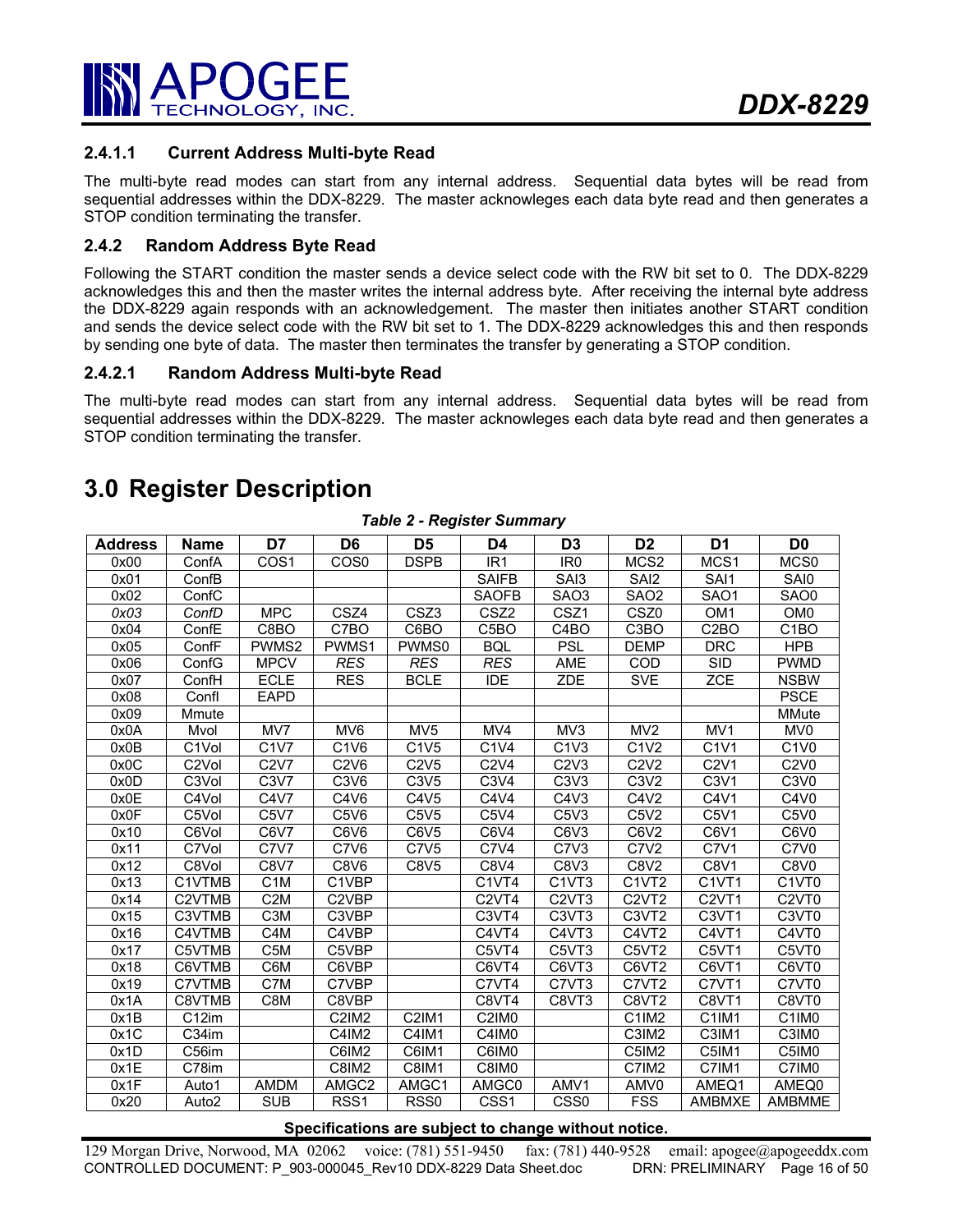

| <b>Address</b> | <b>Name</b>                          | D7                | D <sub>6</sub>                 | D <sub>5</sub>                 | D <sub>4</sub>                 | D <sub>3</sub>                 | D <sub>2</sub>                | D <sub>1</sub>                 | D <sub>0</sub>                 |
|----------------|--------------------------------------|-------------------|--------------------------------|--------------------------------|--------------------------------|--------------------------------|-------------------------------|--------------------------------|--------------------------------|
| 0x21           | Auto3                                | AMAM2             | AMAM1                          | AMAM0                          | AMAME                          |                                |                               | <b>MSA</b>                     | <b>AMPS</b>                    |
| 0x22           | PreEQ                                | XO2               | XO1                            | XOO                            | PEQ4                           | PEQ3                           | PEQ <sub>2</sub>              | PEQ1                           | PEQ0                           |
| 0x23           | Ageq                                 |                   |                                |                                | AGEQ4                          | AGEQ3                          | AGEQ2                         | AGEQ1                          | AGEQ0                          |
| 0x24           | <b>Bgeq</b>                          |                   |                                |                                | BGEQ4                          | BGEQ3                          | BGEQ2                         | BGEQ1                          | BGEQ0                          |
| 0x25           | Cgeq                                 |                   |                                |                                | CGEQ4                          | CGEQ3                          | CGEQ2                         | CGEQ1                          | CGEQ0                          |
| 0x26           | Dgeq                                 |                   |                                |                                | DGEQ4                          | DGEQ <sub>3</sub>              | DGEQ <sub>2</sub>             | DGEQ1                          | DGEQ0                          |
| 0x27           | Fgeq                                 |                   |                                |                                | EGEQ4                          | EGEQ3                          | EGEQ2                         | EGEQ1                          | EGEQ0                          |
| 0x28           | <b>BQIp</b>                          | C8BLP             | C7BLP                          | C6BLP                          | C5BLP                          | C4BLP                          | C3BLP                         | C <sub>2</sub> BLP             | C1BLP                          |
| 0x29           | $\overline{\mathsf{M}}\mathsf{X}$ lp | C8MXLP            | C7MXLP                         | C6MXLP                         | C5MXLP                         | C4MXLP                         | C3MXLP                        | C2MXLP                         | C1MXLP                         |
| 0x2A           | EQbp                                 | C8EQBP            | C7EQBP                         | C6EQBP                         | C5EQBP                         | C4EQBP                         | C3EQBP                        | C2EQBP                         | C1EQBP                         |
| 0x2B           | ToneBP                               | C8TCB             | C7TCB                          | C6TCB                          | C5TCB                          | C4TCB                          | C3TCB                         | C2TCB                          | C1TCB                          |
| 0x2C           | Tone                                 | TTC <sub>3</sub>  | TTC <sub>2</sub>               | TTC1                           | TTC0                           | BTC3                           | BTC <sub>2</sub>              | BTC1                           | BTC0                           |
| 0x2D           | C1234ls                              | C4LS1             | C4LS0                          | $\overline{\text{C3}}$ LS1     | C3LS0                          | C <sub>2</sub> L <sub>S1</sub> | C2LS0                         | C <sub>1</sub> LS <sub>1</sub> | C1LS0                          |
| 0x2E           | C5678ls                              | C8LS1             | C8LS0                          | $\overline{C}$ 7LS1            | C7LS0                          | C6LS1                          | C6LS0                         | C5LS1                          | $\overline{\text{C5}}$ LS0     |
| 0x2F           | L <sub>1</sub> ar                    | L1A3              | L1A2                           | L1A1                           | L1A0                           | L1R3                           | L1R2                          | L <sub>1R1</sub>               | L <sub>1</sub> R <sub>0</sub>  |
| 0x30           | L <sub>1</sub> atrt                  | L1AT3             | L1AT2                          | L1AT1                          | L1AT0                          | L1RT3                          | L1RT2                         | L <sub>1</sub> RT <sub>1</sub> | L1RT0                          |
| 0x31           | L <sub>2</sub> ar                    | L2A3              | L2A2                           | L2A1                           | L2A0                           | L2R3                           | L2R2                          | L2R1                           | L2R0                           |
| 0x32           | L2atrt                               | L2AT3             | L2AT2                          | L2AT1                          | L2AT0                          | L <sub>2</sub> RT <sub>3</sub> | L2RT2                         | L <sub>2</sub> RT1             | L2RT0                          |
| 0x33           | C12ot                                |                   | C2OT2                          | C2OT1                          | C <sub>2</sub> OT <sub>0</sub> |                                | C1OT2                         | C1OT1                          | C <sub>1</sub> OT <sub>0</sub> |
| 0x34           | $\overline{C}34$ ot                  |                   | C <sub>4</sub> OT <sub>2</sub> | C <sub>4</sub> OT <sub>1</sub> | C4OT0                          |                                | C3OT2                         | C <sub>3</sub> OT <sub>1</sub> | C <sub>3</sub> OT <sub>0</sub> |
| 0x35           | C56ot                                |                   | C6OT2                          | C6OT1                          | C6OT0                          |                                | C5OT2                         | C5OT1                          | C5OT0                          |
| 0x36           | C78ot                                |                   | C8OT2                          | C8OT1                          | C8OT0                          |                                | C7OT2                         | C7OT1                          | C7OT0                          |
| 0x37           | $\overline{C12}$ om                  |                   | C20M2                          | C <sub>2</sub> OM <sub>1</sub> | C2OM0                          |                                | C1OM2                         | C1OM1                          | C1OM0                          |
| 0x38           | $\overline{C}$ 34 $\sigma$ m         |                   | C4OM2                          | C4OM1                          | C4OM0                          |                                | C3OM2                         | C3OM1                          | C3OM0                          |
| 0x39           | C56om                                |                   | C6OM2                          | C6OM1                          | C6OM0                          |                                | C5OM2                         | C5OM1                          | C5OM0                          |
| 0x3A           | C78om                                |                   | C8OM2                          | C8OM1                          | C8OM0                          |                                | C7OM2                         | C7OM <sub>1</sub>              | C7OM0                          |
| 0x3B           | Cfaddr1                              |                   |                                |                                |                                |                                |                               | CFA9                           | CFA8                           |
| 0x3C           | Cfaddr2                              | CFA7              | CFA6                           | CFA <sub>5</sub>               | CFA4                           | CFA <sub>3</sub>               | CFA <sub>2</sub>              | CFA1                           | CFA0                           |
| 0x3D           | B1cf1                                | C1B23             | C1B22                          | $\overline{C1B}21$             | C1B20                          | C1B19                          | C1B18                         | C1B17                          | C1B16                          |
| 0x3E           | B1cf2                                | C1B15             | C1B14                          | C1B13                          | C1B12                          | C1B11                          | C1B10                         | C <sub>1</sub> B <sub>9</sub>  | C <sub>1</sub> B <sub>8</sub>  |
| 0x3F           | B <sub>1</sub> cf <sub>3</sub>       | C1B7              | C1B6                           | C1B5                           | C1B4                           | C1B3                           | C1B2                          | C1B1                           | C1B0                           |
| 0x40           | B <sub>2</sub> cf1                   | C2B23             | C2B22                          | C2B21                          | C2B20                          | C2B19                          | C2B18                         | C2B17                          | C2B16                          |
| 0x41           | B <sub>2</sub> cf <sub>2</sub>       | C2B15             | C2B14                          | C2B13                          | C2B12                          | $\overline{C2B11}$             | C2B10                         | C2B9                           | C2B8                           |
| 0x42           | B <sub>2</sub> cf <sub>3</sub>       | C <sub>2</sub> B7 | C <sub>2</sub> B <sub>6</sub>  | C <sub>2</sub> B <sub>5</sub>  | C2B4                           | C <sub>2</sub> B <sub>3</sub>  | C <sub>2</sub> B <sub>2</sub> | C <sub>2</sub> B <sub>1</sub>  | C <sub>2</sub> B <sub>0</sub>  |
| 0x43           | A1cf1                                | C3B23             | C3B22                          | C3B21                          | C3B20                          | C3B19                          | C3B18                         | C3B17                          | C3B16                          |
| 0x44           | A1cf2                                | C3B15             | C3B14                          | $\overline{C3B1}3$             | C3B12                          | C3B11                          | C3B10                         | C3B9                           | C3B8                           |
| 0x45           | A1cf3                                | C3B7              | C3B6                           | C <sub>3</sub> B <sub>5</sub>  | C <sub>3</sub> B <sub>4</sub>  | C3B3                           | C3B2                          | C3B1                           | C3B0                           |
| 0x46           | A <sub>2</sub> cf1                   | C4B23             | C4B22                          | C4B21                          | C4B20                          | C4B19                          | C4B18                         | C4B17                          | C4B16                          |
| 0x47           | A <sub>2</sub> cf <sub>2</sub>       | C4B15             | C4B14                          | C4B13                          | C4B12                          | C4B11                          | C4B10                         | C4B9                           | C4B8                           |
| 0x48           | A <sub>2</sub> cf <sub>3</sub>       | C4B7              | C4B6                           | C4B5                           | C4B4                           | C <sub>4</sub> B <sub>3</sub>  | C4B <sub>2</sub>              | C4B1                           | C4B <sub>0</sub>               |
| 0x49           | B0cf1                                | C5B23             | C5B22                          | C5B21                          | C5B20                          | C5B19                          | C5B18                         | C5B17                          | C5B16                          |
| 0x4A           | B0cf2                                | C5B15             | C5B14                          | C5B13                          | C5B12                          | C5B11                          | C5B10                         | C <sub>5</sub> B <sub>9</sub>  | C5B8                           |
| 0x4B           | B <sub>0cf3</sub>                    | C5B7              | C5B6                           | C5B5                           | C5B4                           | C <sub>5</sub> B <sub>3</sub>  | C5B2                          | C <sub>5</sub> B <sub>1</sub>  | C5B0                           |
| 0x4C           | $\overline{C}$ fud                   |                   |                                |                                |                                |                                |                               | WA                             | W <sub>1</sub>                 |
| 0x4D           | MPCC1                                | MPCC15            | MPCC14                         | MPCC13                         | MPCC12                         | MPCC11                         | MPCC10                        | MPCC9                          | MPCC8                          |
| 0x4E           | MPCC2                                | MPCC7             | MPCC6                          | MPCC5                          | MPCC4                          | MPCC3                          | MPCC2                         | MPCC1                          | MPCC0                          |
| 0x4F           | <b>RES</b>                           | <b>RES</b>        | <b>RES</b>                     | <b>RES</b>                     | <b>RES</b>                     | <b>RES</b>                     | <b>RES</b>                    | <b>RES</b>                     | <b>RES</b>                     |
| 0x50           | <b>RES</b>                           | <b>RES</b>        | <b>RES</b>                     | <b>RES</b>                     | <b>RES</b>                     | <b>RES</b>                     | <b>RES</b>                    | <b>RES</b>                     | <b>RES</b>                     |
| 0x51           | PSC1                                 | RCV11             | RCV <sub>10</sub>              | RCV9                           | RCV <sub>8</sub>               | RCV7                           | RCV <sub>6</sub>              | RCV <sub>5</sub>               | RCV4                           |
| 0x52           | PSC <sub>2</sub>                     | RCV3              | RCV <sub>2</sub>               | RCV1                           | RCV <sub>0</sub>               | CNV11                          | CNV10                         | CNV9                           | CNV8                           |
| 0x53           | PSC <sub>3</sub>                     | CNV7              | CNV6                           | CNV <sub>5</sub>               | CNV4                           | CNV3                           | CNV <sub>2</sub>              | CNV1                           | CNV <sub>0</sub>               |

#### *Table 2 - Register Summary*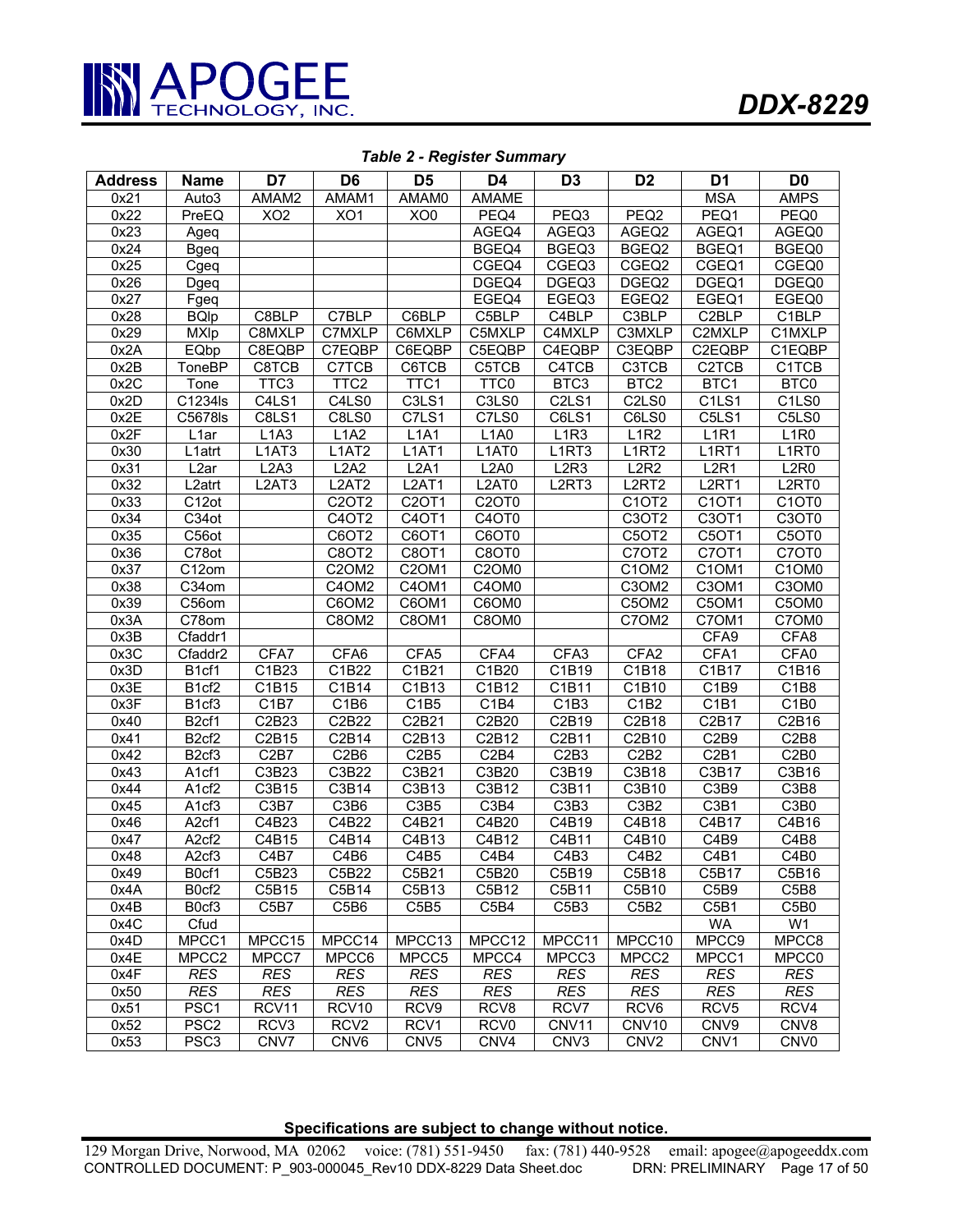

# **3.1 Configuration Register A (address 00h)**

| D7   | D6     | D5    |       | $D4$   D3       | D <sub>2</sub> | D1               | D <sub>0</sub> |
|------|--------|-------|-------|-----------------|----------------|------------------|----------------|
| COS1 | l COS0 | DSPB. | IR1 L | IR <sub>0</sub> | MCS2           | MCS <sub>1</sub> | MCS0           |
|      |        |       |       |                 |                |                  |                |

#### **3.1.1 Master Clock Select**

| <b>BIT</b> | <b>R/W</b> | <b>RST</b> | <b>NAME</b> | <b>DESCRIPTION</b>                                                                                    |
|------------|------------|------------|-------------|-------------------------------------------------------------------------------------------------------|
| 2.0        | R/W        | 011        | MCS(2.0)    | Master Clock Select: Selects the ratio between the input I'S sample<br>frequency and the input clock. |

The DDX-8229 will support sample rates of 32kHz, 44.1kHz, 48khz, 88.2kHz, 96kHz, 176.4kHz, 192kHz, and 2.8224MHz DSD. Therefore the internal clock will be:

- 65.536MHz for 32kHz
- 90.3168MHz for 44.1kHz, 88.2kHz, 176.4kHz, and DSD
- 98.304MHz for 48kHz, 96kHz, and 192kHz

The external clock frequency provided to the XTI pin must be an exact multiple of the input sample frequency (fs). The relationship between the input clock and the input sample rate is determined by both the MCSx and the IRx (Input Rate) register bits. The MCSx bits determine the PLL factor generating the internal clock and the IRx bits determine the oversampling ratio used internally. Care must be taken to not exceed an internal clock frequency of 98.304 MHz when changing MCS bits.

*Table 3 - IR and MCS Settings for Input Sample Rate and Clock Rate* 

| Input Sample Rate fs (kHz) |    | MCS(2.0)          |       |          |       |       |  |
|----------------------------|----|-------------------|-------|----------|-------|-------|--|
|                            | IR | 1xx               | 011   | 010      | 001   | 000   |  |
| 32, 44.1, 48               | 00 | 128f <sub>S</sub> | 256fs | 384fs    | 512fs | 768fs |  |
| 88.2.96                    | 01 | 64fs              | 128fs | $192$ fs | 256fs | 384fs |  |
| 176.4.192                  | 10 | 64fs              | 128fs | $192$ fs | 256fs | 384fs |  |
| <b>DSD</b>                 | 11 | 2fs               | 4fs   | 6fs      | 8fs   | 12fs  |  |

## **3.1.2 Interpolation Ratio Select**

| <b>BIT</b> |     |    | $R/W$ RST $\mid$ NAME | <b>DESCRIPTION</b>                                                                                                    |
|------------|-----|----|-----------------------|-----------------------------------------------------------------------------------------------------------------------|
| 4.3        | R/W | 00 |                       | Interpolation Ratio Select: Selects internal<br>IR (10) interpolation ratio based on input $I^2S$ sample<br>frequency |

The DDX-8229 has variable interpolation (oversampling) settings such that internal processing and DDX® output rates remain consistent. The first processing block interpolates by either 4 times, 2 times, or 1 time (passthrough). The oversampling ratio of this interpolation is determined by the IR bits.

*Table 4 - IR bit settings as a function of Input Sample Rate* 

| <b>Input Sample RateFs (kHz)</b> | IR (1,0) | 1 <sup>st</sup> Stage Interpolation Ratio |
|----------------------------------|----------|-------------------------------------------|
| 32                               | 00       | 4 times oversampling                      |
| 44.1                             | 00       | 4 times oversampling                      |
| 48                               | 00       | 4 times oversampling                      |
| 88.2                             | 01       | 2 times oversampling                      |
| 96                               | 01       | 2 times oversampling                      |
| 176.4                            | 10       | Pass-Through                              |
| 192                              | 10       | Pass-Through                              |
| DSD                              | 11       | DSD -> 176.4kHz Conversion                |

### **3.1.3 DSP Bypass**

| <b>BIT</b> | R/W                                                  | <b>RST</b> | <b>NAME</b> | <b>DESCRIPTION</b>                                                                                             |  |  |
|------------|------------------------------------------------------|------------|-------------|----------------------------------------------------------------------------------------------------------------|--|--|
|            | R/W                                                  |            |             | DSP Bypass Bit:<br>DSPB $\vert 0 - \text{Normal Operation} \vert$<br>1 – Bypass of EQ and Mixing Functionality |  |  |
|            | Specifications are subject to change without notice. |            |             |                                                                                                                |  |  |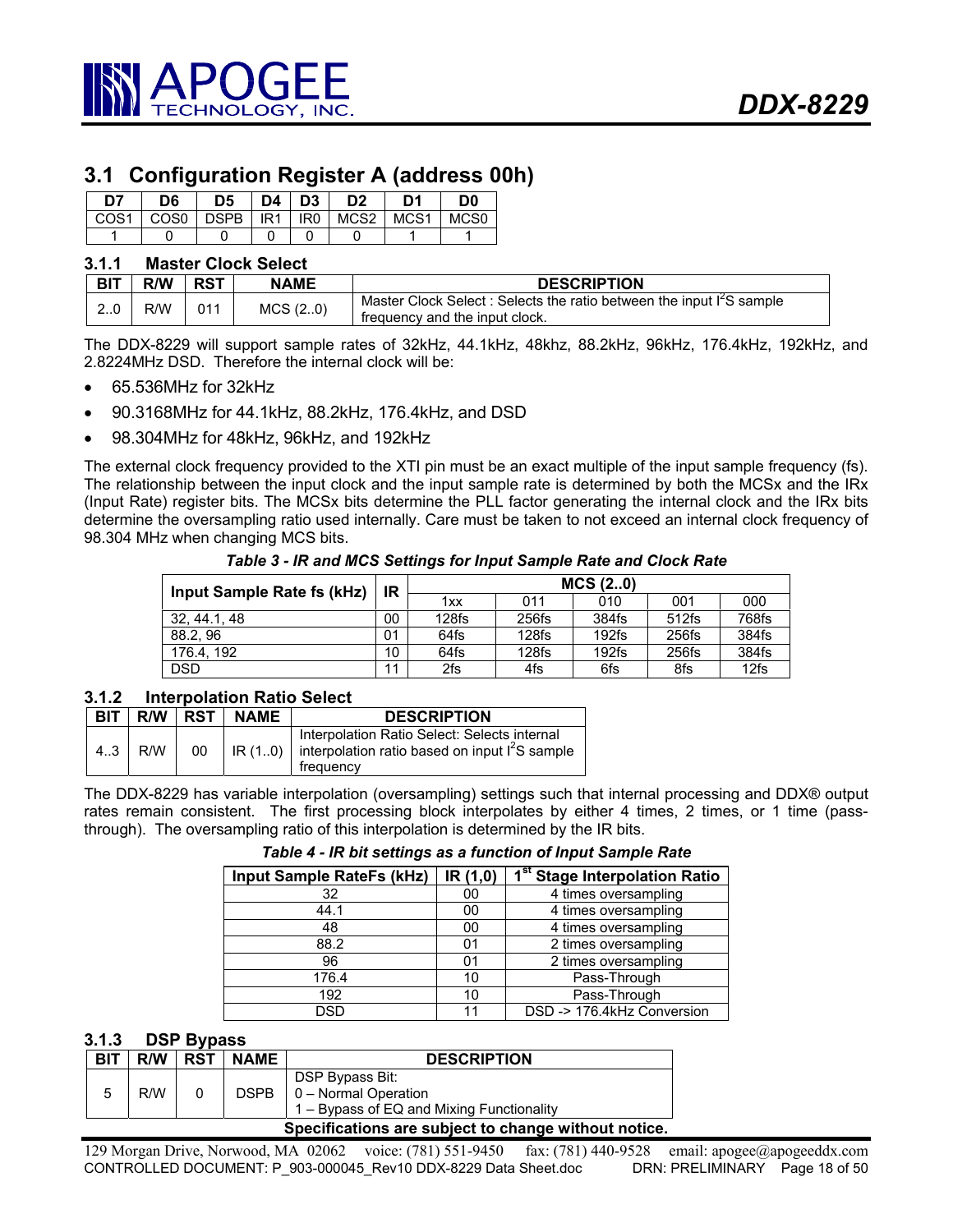

Setting the DSPB bit bypasses all the EQ and Mixing functionality of the DDX-8229 Core.

# **3.1.4 Clock Output Select**

| <b>BIT</b> | R/W | . I RST ∶ | <b>NAME</b>                 | <b>DESCRIPTION</b>                                                           |
|------------|-----|-----------|-----------------------------|------------------------------------------------------------------------------|
| 7.6        | R/W |           | 10 $\vert$ COS (10) $\vert$ | Clock Output Select:<br>Selects the frequency of the Clock Output, CKOUT pin |

### *Table 5 - Clock Output Rate as a Function of COS and Sample Rate*

| COS(1,0) | Input Sample Rate (kHz) |           |            |  |  |  |
|----------|-------------------------|-----------|------------|--|--|--|
|          | 32, 44.1, 48            | 88.2.96   | 176.4, 192 |  |  |  |
| 00       | 2048*fs                 | $1024*fs$ | $512*fs$   |  |  |  |
|          | $512*fs$                | 256*fs    | $128*fs$   |  |  |  |
| 10       | $256$ <sup>*</sup> fs   | $128*fs$  | 64*fs      |  |  |  |
|          | $128*$ fs               | $64*fs$   | $32*$ fs   |  |  |  |

# **3.2 Configuration Register B : Serial Input Formats (Address 01h)**

| D7   D6   D5 | D4                        | D3 | D2 | D1 | D <sub>0</sub> |
|--------------|---------------------------|----|----|----|----------------|
|              | SAIFB SAI3 SAI2 SAI1 SAI0 |    |    |    |                |
|              |                           |    |    |    |                |

## **3.2.1 Serial Audio Input Interface Format**

|  | BIT   R/W   RST | <b>NAME</b> | <b>DESCRIPTION</b>                                                                                                             |
|--|-----------------|-------------|--------------------------------------------------------------------------------------------------------------------------------|
|  |                 |             | $\Big $ 30 R/W $\Big $ 0000 SAI (30) Serial Audio Input Interface Format: Determines the input serial digital audio interface. |

# **Serial Data Interface**

The DDX-8229 serial audio input was designed to interface with standard digital audio components and to accept a number of serial data formats. The DDX-8229 always acts as a slave when receiving audio input from standard digital audio components. Serial data for eight channels is provided using 6 input pins: left/right clock LRCKI (pin 10), serial clock BICKI (pin 11), serial data 1 & 2 SDI\_12 (pin 9), serial data 3 & 4 SDI\_34 (pin 8), serial data 5 & 6 SDI\_56 (pin 7), and serial data 7 & 8 SDI\_78 (pin 6).

The SAI register (Configuration Register B – 01h, Bits D3-D0) and the SAIFB register (Configuration Register B – 01h, Bit D4) are used to specify the serial data format. The default serial data format is  $I^2S$ , MSB-First. Available formats are shown in Figure 18 and the tables that follow.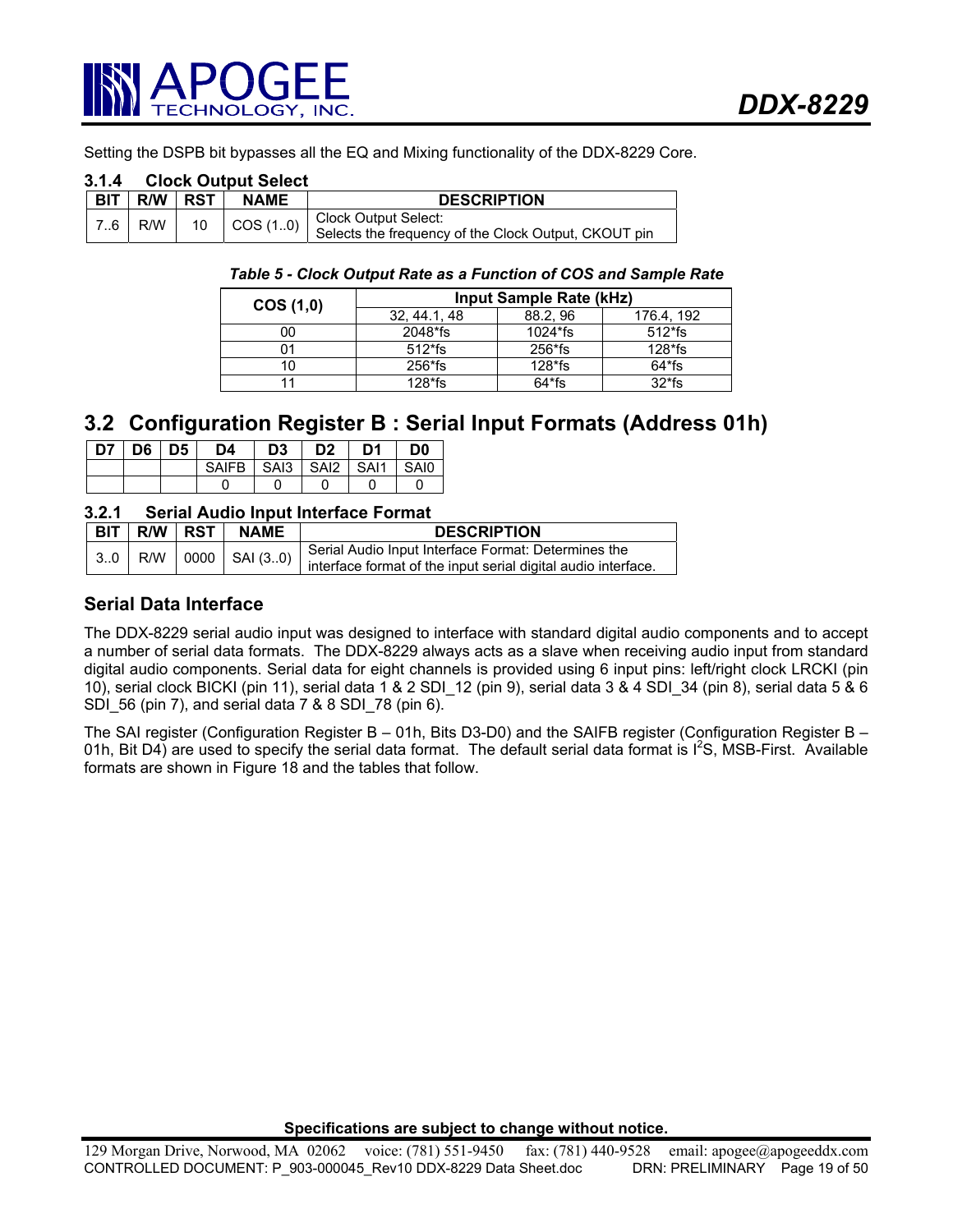

| $I^2S$                       |                                        |                                                            |
|------------------------------|----------------------------------------|------------------------------------------------------------|
| ${\sf LRCLK}$                | Left                                   | Right                                                      |
| $\textsc{SCLK}$              |                                        |                                                            |
| SDATA                        | $\langle_{\mathsf{MSB}}\rangle$<br>LSB | $\sqrt{\rm MSB}$ $\rangle$<br>LSB<br>MSB <sup>'</sup>      |
|                              |                                        |                                                            |
| <b>Left Justified</b>        |                                        |                                                            |
| ${\sf LRCLK}$                | Left                                   | Right                                                      |
| $\textsc{SCLK}$              |                                        |                                                            |
| SDATA                        | LSB<br>$\langle_{\mathsf{MSB}}\rangle$ | LSB<br>$\langle_{\mathsf{MSB}}\rangle$<br>MSB <sup>'</sup> |
| <b>Right Justified</b>       |                                        |                                                            |
| LRCLK                        | Left                                   | Right                                                      |
| $\ensuremath{\mathsf{SCLK}}$ |                                        |                                                            |
| <b>SDATA</b>                 | ′MSB∫<br>LSB                           | 'MSB<br>′MSB∫<br>LSB                                       |

*Figure 18 - General Serial Input and Output Formats* 

For example, SAI=1110 and SAIFB=1 would specify Right-Justified 16-bit data, LSB-First.

Table 7 below lists the serial audio input formats supported by DDX-8229 as related to BICKI = 32/48/64fs, where the sampling rate fs = 32/44.1/48/88.2/96/176.4/192 kHz.

# *Table 6 – First Bit Selection Table*

| <b>SAIFB</b> | Format           |
|--------------|------------------|
|              | <b>MSB-First</b> |
|              | <b>LSB-First</b> |

*Note: Serial input and output formats are specified distinctly.*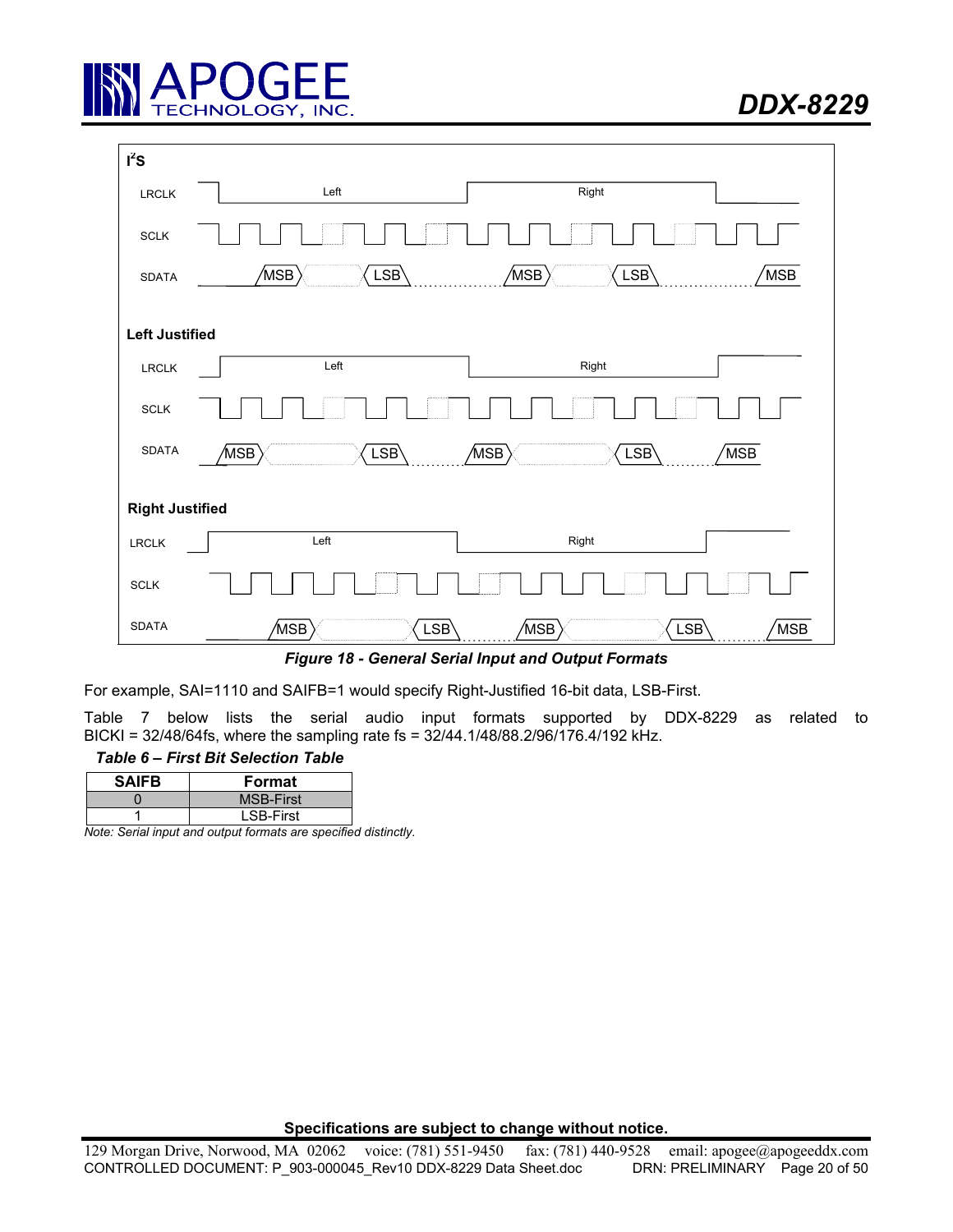| <b>BICKI</b> | SAI (30)                        | <b>SAIFB</b>                                               | <b>Interface Format</b>               |  |
|--------------|---------------------------------|------------------------------------------------------------|---------------------------------------|--|
| 32fs         | 1100                            | Χ                                                          | I <sup>2</sup> S 15bit Data           |  |
|              | 1110                            | $\overline{\mathsf{x}}$<br>Left/Right-Justified 16bit Data |                                       |  |
|              | 0100                            | $\overline{\mathsf{x}}$                                    | I <sup>2</sup> S 23bit Data           |  |
|              | 0100                            | Χ                                                          | I <sup>2</sup> S 20bit Data           |  |
|              | 1000                            | Χ                                                          | I <sup>2</sup> S 18bit Data           |  |
|              | 0100                            | 0                                                          | MSB First I <sup>2</sup> S 16bit Data |  |
| 48fs         | 1100                            | $\overline{1}$                                             | LSB First I <sup>2</sup> S 16bit Data |  |
|              | 0001                            | X                                                          | Left-Justified 24bit Data             |  |
|              | 0101                            | $\overline{\mathsf{x}}$                                    | Left-Justified 20bit Data             |  |
|              | 1001                            | $\overline{\mathsf{x}}$                                    | Left-Justified 18bit Data             |  |
|              | 1101                            | $\overline{\mathsf{x}}$                                    | Left-Justified 16bit Data             |  |
|              | 0010                            | $\overline{\mathsf{x}}$                                    | Right-Justified 24bit Data            |  |
|              | 0110                            | $\overline{\mathsf{x}}$                                    | Right-Justified 20bit Data            |  |
|              | 1010                            | $\overline{\mathsf{x}}$                                    | Right-Justified 18bit Data            |  |
|              | 1110                            | $\overline{\mathsf{x}}$                                    | Right-Justified 16bit Data            |  |
|              | 0000                            | Χ                                                          | I <sup>2</sup> S 24bit Data           |  |
|              | 0100                            | $\overline{\mathsf{x}}$                                    | <sup>12</sup> S 20bit Data            |  |
|              | $\overline{\mathsf{x}}$<br>1000 |                                                            | $1^2$ S 18bit Data                    |  |
|              | 0000                            | 0                                                          | MSB First I <sup>2</sup> S 16bit Data |  |
|              | 1100                            | 1                                                          | LSB First I <sup>2</sup> S 16bit Data |  |
|              | 0001                            | Χ                                                          | Left-Justified 24bit Data             |  |
| 64fs         | 0101                            | $\overline{\mathsf{x}}$                                    | Left-Justified 20bit Data             |  |
|              | 1001                            | $\overline{\mathsf{x}}$                                    | Left-Justified 18bit Data             |  |
|              | 1101                            | Χ                                                          | Left-Justified 16bit Data             |  |
|              | 0010                            | $\overline{\mathsf{x}}$                                    | Right-Justified 24bit Data            |  |
|              | 0110                            | $\overline{\mathsf{x}}$                                    | Right-Justified 20bit Data            |  |
|              | 1010                            | $\overline{\mathsf{x}}$                                    | Right-Justified 18bit Data            |  |
|              | 1110                            | $\overline{\mathsf{x}}$                                    | Right-Justified 16bit Data            |  |

*Table 7 - Supported Serial Audio Input Formats* 

| Table 8 - Serial Input Data Timing characteristics (Fs = 32 to 192kHz) |  |  |  |  |  |  |
|------------------------------------------------------------------------|--|--|--|--|--|--|
|------------------------------------------------------------------------|--|--|--|--|--|--|

| <b>BICKI FREQUENCY (slave mode)</b>      | $12.5$ MHz max. |
|------------------------------------------|-----------------|
| BICKI pulse width low (T0) (slave mode)  | $40$ ns min.    |
| BICKI pulse width high (T1) (slave mode) | $40$ ns min.    |
| BICKI active to LRCKI edge delay (T2)    | $20$ ns min.    |
| BICKI active to LRCKI edge delay (T3)    | $20$ ns min.    |
| SDI valid to BICKI active setup (T4)     | $20$ ns min.    |
| BICKI active to SDI hold time (T5)       | $20$ ns min.    |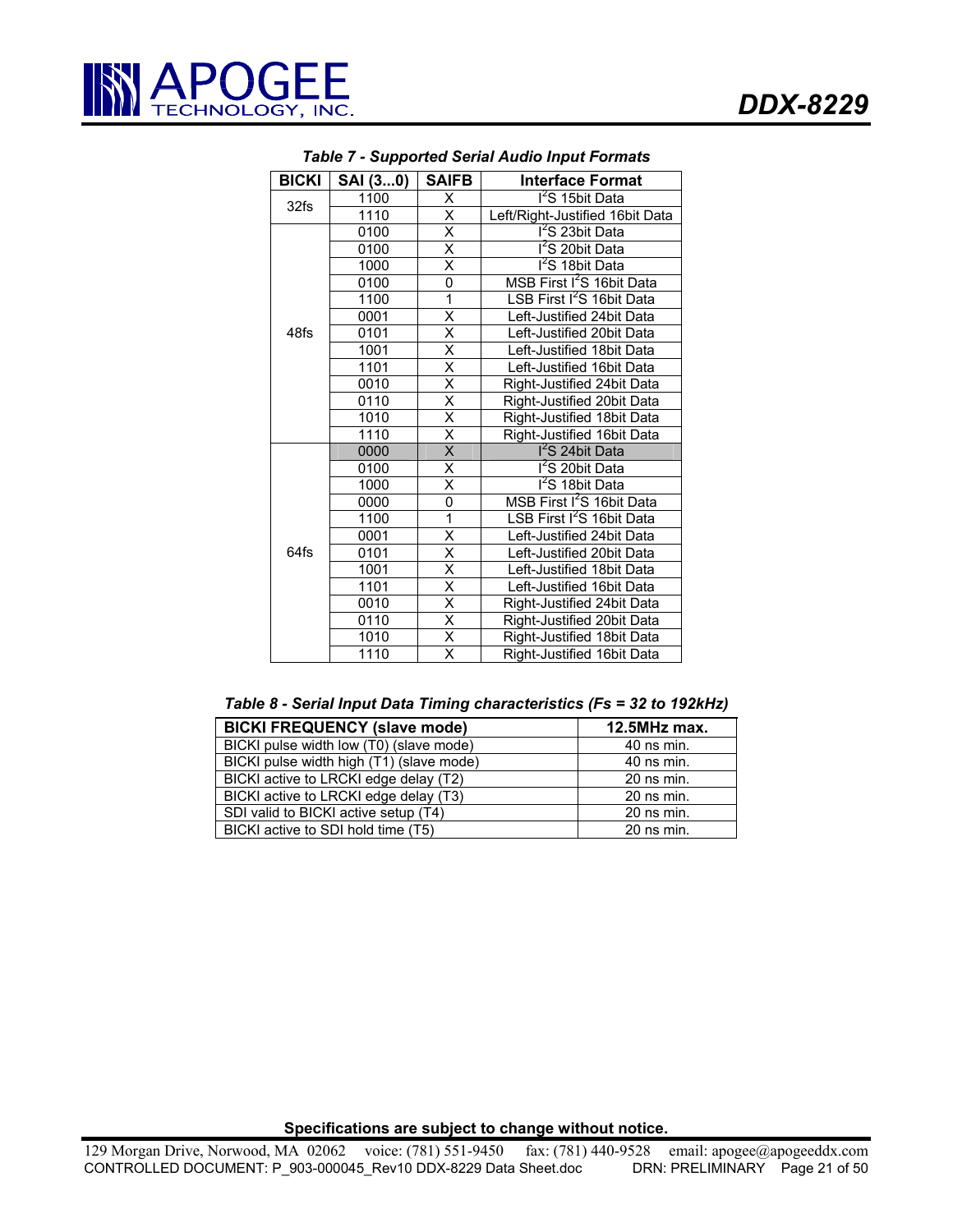



*Figure 19 – Serial Input Data Timing Characteristics* 

# **3.3 Configuration Register C : Serial Output Formats (Address 02h)**

| D7   D6   D5 |  | D4                   | D <sub>3</sub> | D <sub>2</sub> | D <sub>1</sub> | D <sub>0</sub> |
|--------------|--|----------------------|----------------|----------------|----------------|----------------|
|              |  | SAOFB SAO3 SAO2 SAO1 |                |                |                | SAO0           |
|              |  |                      |                |                |                |                |

# **3.3.1 Serial Audio Output Interface Format**

| <b>BIT</b> | R/W | <b>RST</b> | <b>NAME</b> | <b>DESCRIPTION</b>                                                                                                        |
|------------|-----|------------|-------------|---------------------------------------------------------------------------------------------------------------------------|
| $3_{}0$    | R/W | 0000       | SAO (3.0)   | Serial Audio Output Interface Format:<br>Determines the interface format of the output<br>serial digital audio interface. |

The DDX-8229 Features a Serial Audio Output Interface that consists of 4 Channels. The Serial Audio Output always acts as a slave to the serial audio input interface and therefore all output clocks are synchronous with the input clocks. The output sample frequency (fs) is also equivalent to the input sample frequency. In the case of SACD/DSD input, the serial audio output will act as a master with an output fs of 176.4kHz. The output serial format can be selected independently from the input format and is done via the SAOx and SAOFB bits found in configuration register C (02h).

# **3.3.2 Serial Audio Output Interface First Bit**

| <b>BIT</b> | R/W | <b>RST</b> | <b>NAME</b>  | <b>DESCRIPTION</b>                                                                |
|------------|-----|------------|--------------|-----------------------------------------------------------------------------------|
|            | R/W |            | <b>SAOFB</b> | Determines MSB or LSB first for all SAO formats<br>0 – MSB First<br>1 – LSB First |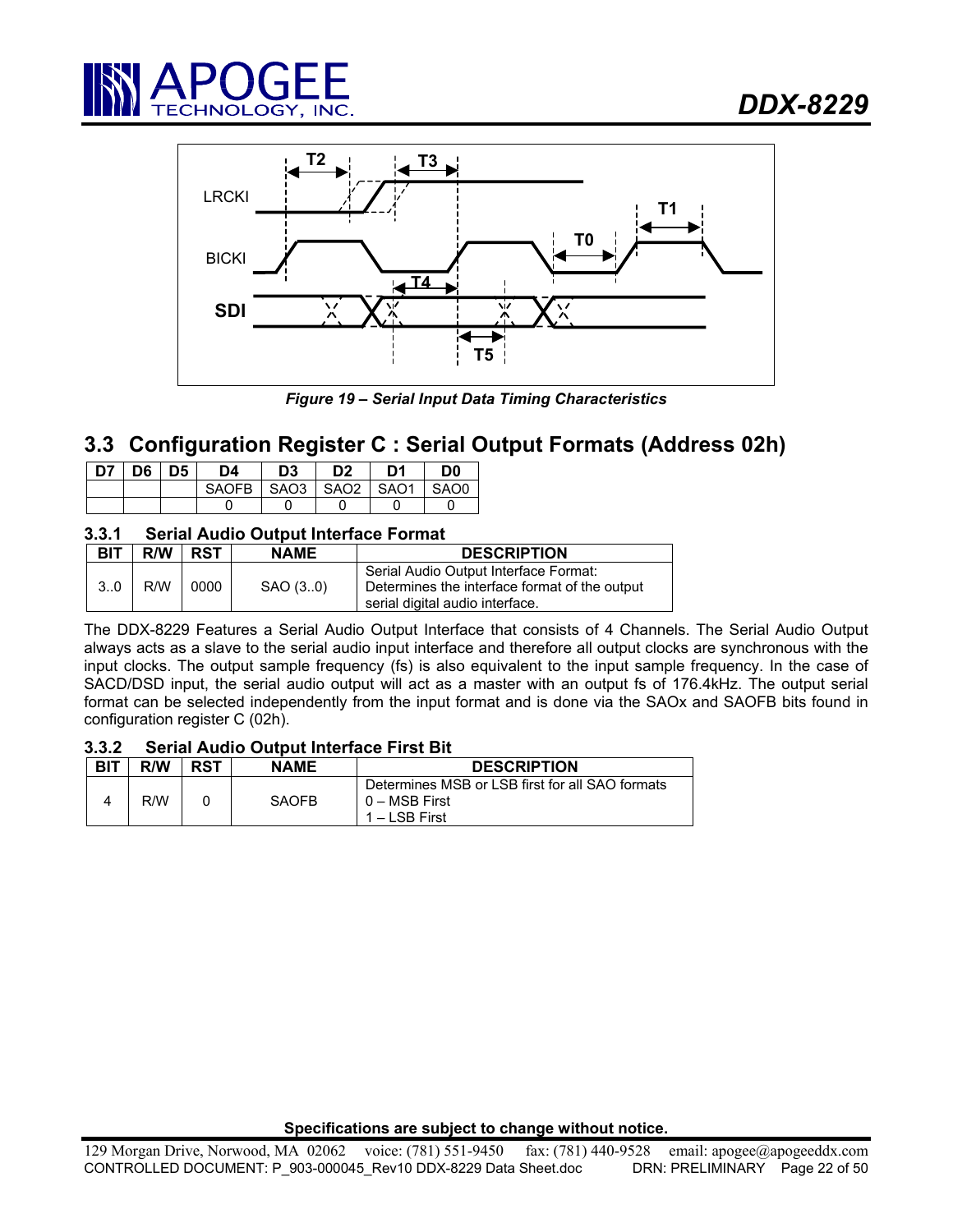

| <b>BICKI= BICKO</b> | SAO (30) | <b>Interface Format</b>         |
|---------------------|----------|---------------------------------|
| 32fs                | 0111     | I <sup>2</sup> S Data           |
|                     | 1111     | Left/Right-Justified 16bit Data |
|                     | 1110     | I <sup>2</sup> S Data           |
|                     | 0001     | Left-Justified Data             |
| 48fs                | 1010     | Right-Justified 24bit Data      |
|                     | 1011     | Right-Justified 20bit Data      |
|                     | 1100     | Right-Justified 18bit Data      |
|                     | 1101     | Right-Justified 16bit Data      |
|                     | 0000     | $I2S$ Data                      |
|                     | 0001     | Left-Justified Data             |
| 64fs                | 0010     | Right-Justified 24bit Data      |
|                     | 0011     | Right-Justified 20bit Data      |
|                     | 0100     | Right-Justified 18bit Data      |
|                     | 0101     | Right-Justified 16bit Data      |

# *Table 9 - Serial Audio Output Data Formats*

# **3.4 Configuration Register D : PWM Output Formatting (Address 03h)**

| D7 | D <sub>6</sub> | D5                           | D4 | D <sub>3</sub> | D <sub>2</sub> | D <sub>1</sub> | D <sub>0</sub>  |
|----|----------------|------------------------------|----|----------------|----------------|----------------|-----------------|
|    |                | MPC CSZ4 CSZ3 CSZ2 CSZ1 CSZ6 |    |                |                | l OM1          | OM <sub>0</sub> |
|    |                |                              |    |                |                |                |                 |

# **3.4.1 DDX® Power Output Mode**

|  |           | <b>BIT R/W RST</b> | <b>NAME</b>    | <b>DESCRIPTION</b>                                                          |
|--|-----------|--------------------|----------------|-----------------------------------------------------------------------------|
|  | $1.0$ R/W | 10                 | $\cup$ OM (10) | DDX Power Output Mode:<br>Selects configuration of DDX <sup>®</sup> output. |

The DDX® Power Output Mode selects how the DDX® output timing is configured. Different power devices can use different output modes. The recommended setting for the DDX-xxxx family of power devices is OM = 10. When OM=11 the CSZ bits determine the size of the DDX® compensating pulse.

| Table 10 - DDX <sup>®</sup> Output Modes |                            |  |  |  |  |
|------------------------------------------|----------------------------|--|--|--|--|
| OM (1,0)                                 | <b>Output Stage - Mode</b> |  |  |  |  |
| 00                                       | Not Used                   |  |  |  |  |
| 01                                       | Not Used                   |  |  |  |  |
| 10                                       | DDX-xxxx                   |  |  |  |  |
| 11                                       | Variable Compensation      |  |  |  |  |

# **3.4.2 DDX® Variable Compensating Pulse Size**

| <b>Compensating Pulse Size</b><br>CSZ(40)        |                                        |  |
|--------------------------------------------------|----------------------------------------|--|
| 00000                                            | 0 Clock period Compensating Pulse Size |  |
| 1 Clock period Compensating Pulse Size<br>00001  |                                        |  |
| .                                                | .                                      |  |
| 11111<br>31 Clock period Compensating Pulse Size |                                        |  |

The DDX® variable compensating pulse size is intended to adapt to different power stage ICs. Contact Apogee applications for support when deciding this function.

| 3.4.3 |  | <b>Max Power Correction</b> |  |
|-------|--|-----------------------------|--|
|       |  |                             |  |

| BIT | R/W | <b>RST</b> | <b>NAME</b> | <b>DESCRIPTION</b>                                           |
|-----|-----|------------|-------------|--------------------------------------------------------------|
|     | R/W |            | MPC.        | Max Power Correction:<br>0 - MPC Disabled<br>1 – MPC Enabled |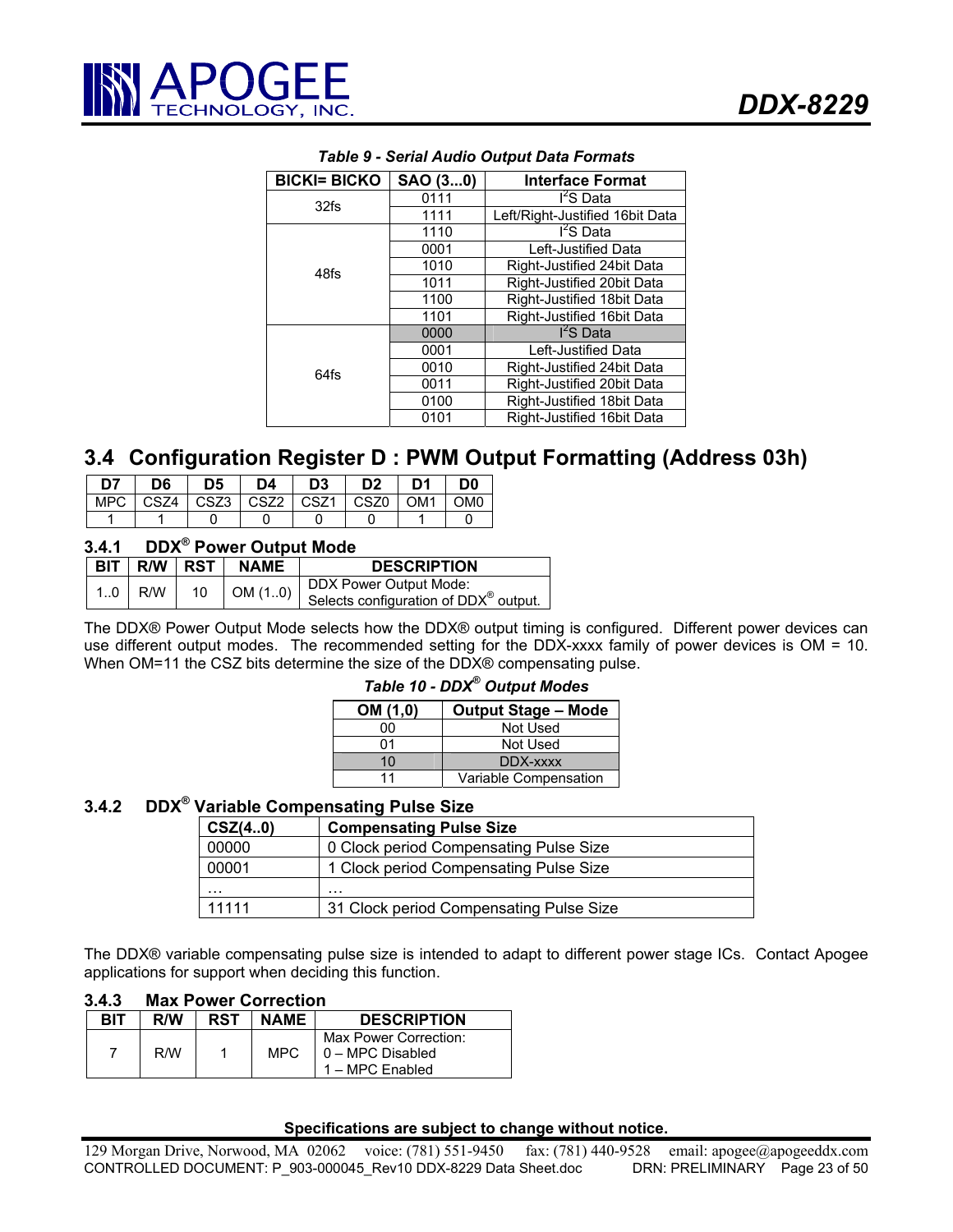

Setting the MPC bit corrects the DDX-xxxx family of power devices at high power. This mode will lower the THD+N of a full DDX-xxxx DDX® system at maximum power output and slightly below.

# **3.5 Configuration Register E: Binary Output Selection (Address 04h)**

| לח | D6 | D5 | D4. | D3 | D <sub>2</sub> | D1                                                    | D0 |
|----|----|----|-----|----|----------------|-------------------------------------------------------|----|
|    |    |    |     |    |                | C8BO   C7BO   C6BO   C5BO   C4BO   C3BO   C2BO   C1BO |    |
|    |    |    |     |    |                |                                                       |    |

# **3.5.1 Binary Output Enable Registers**

| BIT | R/W | <b>RST</b> | <b>NAME</b>       | <b>DESCRIPTION</b>                                        |
|-----|-----|------------|-------------------|-----------------------------------------------------------|
|     | R/W |            | C <sub>1</sub> BO |                                                           |
|     | R/W |            | C <sub>2</sub> BO |                                                           |
| 2   | R/W |            | C <sub>3</sub> BO | Channels 1, 2, 3, 4, 5, 6, 7, & 8 Binary Output           |
| 3   | R/W |            | C <sub>4</sub> BO | Mode Enable Bits.                                         |
|     | R/W |            | C <sub>5</sub> BO | $0 - \text{DDX}^{\circledcirc}$ Ternary Output Modulation |
| 5   | R/W |            | C6BO              | 1 - Binary Output Modulation                              |
| 6   | R/W |            | C7BO              |                                                           |
|     | R/W |            | C8BO              |                                                           |

Each individual channel output can be set to output a binary PWM stream. In this mode output A of a channel will be considered the positive output and output B is the negative inverse.

# **3.6 Configuration Register F (Address 05h)**

|       | D6    | D <sub>5</sub> | D4         | D3         | D <sub>2</sub> | D <sub>1</sub> | D <sub>0</sub> |
|-------|-------|----------------|------------|------------|----------------|----------------|----------------|
| PWMS2 | PWMS1 | PWMS0          | <b>BQL</b> | <b>PSL</b> | <b>DEMP</b>    | ንRC            |                |
|       |       |                |            |            |                |                |                |

## **3.6.1 High-Pass Filter Bypass**

| BIT | R/W | RST | <b>NAME</b> | <b>DESCRIPTION</b>                                                                                                    |
|-----|-----|-----|-------------|-----------------------------------------------------------------------------------------------------------------------|
| 0   | R/W |     | <b>HPB</b>  | High-Pass Filter Bypass Bit.<br>0 - AC Coupling High Pass Filter Enabled<br>1 – AC Coupling High Pass Filter Disabled |

The DDX-8229 features an internal digital high-pass filter for the purpose of DC Blocking. The purpose of this filter is to prevent DC signals from passing through a DDX® amplifier. DC signals can cause speaker damage.

If HPB = 1, then this filter is made available as user-programmable biquad #1.

#### **3.6.2 Dynamic Range Compression/Anti-Clipping Bit**

| <b>BIT</b> | R/W | RST | <b>NAME</b> | <b>DESCRIPTION</b>                                                                                                                      |
|------------|-----|-----|-------------|-----------------------------------------------------------------------------------------------------------------------------------------|
|            | R/W |     | DRC         | Dynamic Range Compression/Anti-Clipping<br>0 – Limiters act in Anti-Clipping Mode<br>1 – Limiters act in Dynamic Range Compression Mode |

Both limiters can be used in one of two ways, anti-clipping or dynamic range compression. When used in anticlipping mode the limiter threshold values are constant and dependent on the limiter settings. In dynamic range compression mode the limiter threshold values vary with the volume settings allowing a nighttime listening mode that provides a reduction in the dynamic range regardless of the volume level.

#### **3.6.3 De-Emphasis**

| BIT | R/W | RST | NAME | <b>DESCRIPTION</b>                                          |
|-----|-----|-----|------|-------------------------------------------------------------|
|     | R/W |     | DEMP | De-emphasis:<br>$\vert 0 -$ No De-emphasis<br>– De-emphasis |

By setting this bit to HIGH, or one (1), de-emphasis will implemented on all channels. When this feature is used it takes the place of biquad #7 in each channel and any coefficients using biquad #1 will be ignored. DSPB (DSP Bypass, Bit D5, CFA) bit must be set to 0 for De-emphasis to function.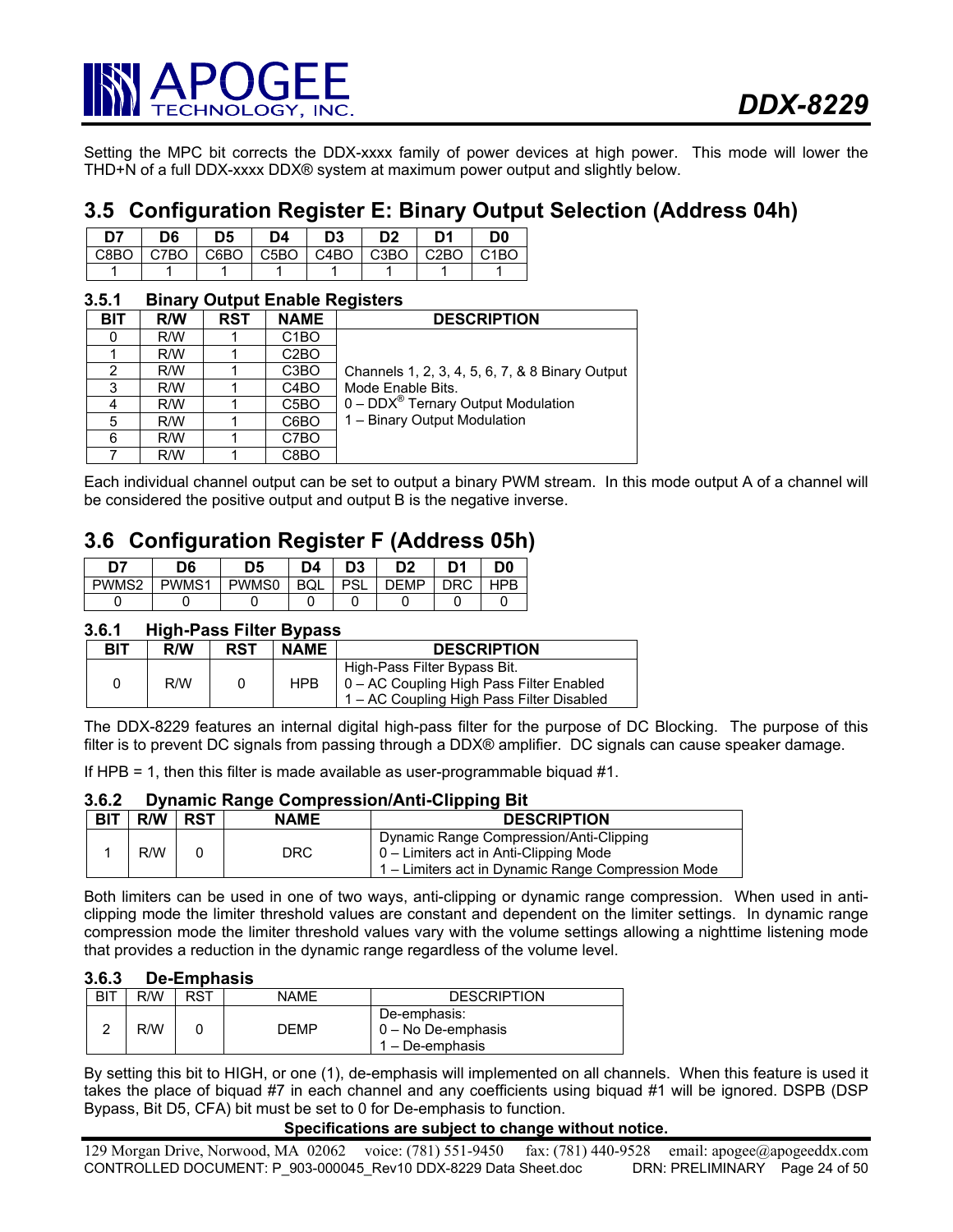# **3.6.4 Post-Scale Link**

| <b>BIT</b> | R/W | RST | <b>NAME</b> | <b>DESCRIPTION</b>                                                                                                        |
|------------|-----|-----|-------------|---------------------------------------------------------------------------------------------------------------------------|
|            | R/W |     | PSL         | Post-Scale Link:<br>0 – Each Channel uses individual Post-Scale value<br>1 – Each Channel uses Channel 1 Post-Scale value |

Post-Scale functionality is an attenuation placed after the volume control and directly before the conversion to PWM. Post-Scale is used by the PSCorrect™ feature and can also be used to limit the maximum modulation index and therefore the peak current. A setting of 1 in the PSL register will result in the use of the value stored in Channel 1 post-scale for all eight internal channels.

#### **3.6.5 Biquad Coefficient Link**

| <b>BIT</b> | R/W | <b>RST</b> | <b>NAME</b> | <b>DESCRIPTION</b>                                                                                               |
|------------|-----|------------|-------------|------------------------------------------------------------------------------------------------------------------|
|            | R/W |            | BQL         | Biguad Link:<br>  0 – Each Channel uses coefficient values<br>1 – Each Channel uses Channel 1 coefficient values |

For ease of use, all channels can use the biquad coefficients loaded into the Channel 1 Coefficient RAM space by setting the BQL bit to 1. Therefore, any EQ updates only have to be performed once.

#### **3.6.6 PWM Speed Mode**

| <b>BIT</b> | R/W | <b>RST</b> | <b>NAME</b>                       | <b>DESCRIPTION</b>         |
|------------|-----|------------|-----------------------------------|----------------------------|
| ∽<br>ن. ا  | R/W | 000        | PWMS<br>$\cap$<br>$\epsilon$<br>. | PWM<br>Selection:<br>Speed |

## *Table 11 - PWM Output Speed Selections*

| <b>PWMS (10)</b> | <b>PWM Output Speed</b>                              |
|------------------|------------------------------------------------------|
| 000              | Normal Speed (384kHz) All Channels                   |
| 001              | Half Speed (192kHz) All Channels                     |
| 010              | Double Speed (768kHz) All Channels                   |
| 011              | Normal Speed Channels 1-6, Double Speed Channels 7-8 |
| 100              | Odd Speed (341.3kHz) All Channels                    |

# **3.7 Configuration Register G (Address 06h)**

| D7                                              | D6. | D5 I | D4 | D3 | <b>D2</b> | D1 | D0 |
|-------------------------------------------------|-----|------|----|----|-----------|----|----|
| MPCV   RES   RES   RES   AME   COD   SID   PWMD |     |      |    |    |           |    |    |
|                                                 |     |      |    |    |           |    |    |

# **3.7.1 Output Signal Disables**

| <b>BIT</b> | R/W | <b>RST</b> | <b>NAME</b> | <b>DESCRIPTION</b>                                                                                 |
|------------|-----|------------|-------------|----------------------------------------------------------------------------------------------------|
| 0          | R/W | 0          | <b>PWMD</b> | PWM Output Disable:<br>0 - PWM Output Normal<br>1 - No PWM Output                                  |
|            | R/W | 0          | <b>SID</b>  | Serial Interface (I <sup>2</sup> S Out) Disable:<br>$0 - I2S$ Output Normal<br>1- No $I^2S$ Output |
| 2          | R/W | 0          | <b>COD</b>  | Clock Output Disable:<br>0 - Clock Output Normal<br>1- No Clock Output                             |

The Output Signal Disable bits will turn off, driving low, the corresponding outputs at the pin.

#### **3.7.2 AM Mode Enable**

| <b>BIT</b> | R/W | <b>RST</b> | <b>NAME</b> | <b>DESCRIPTION</b>                                                                                                       |
|------------|-----|------------|-------------|--------------------------------------------------------------------------------------------------------------------------|
| 3          | R/W |            | <b>AME</b>  | AM Mode Enable:<br>$\vert 0 -$ Normal DDX <sup>®</sup> operation.<br>$1 - AM$ reduction mode DDX <sup>®</sup> operation. |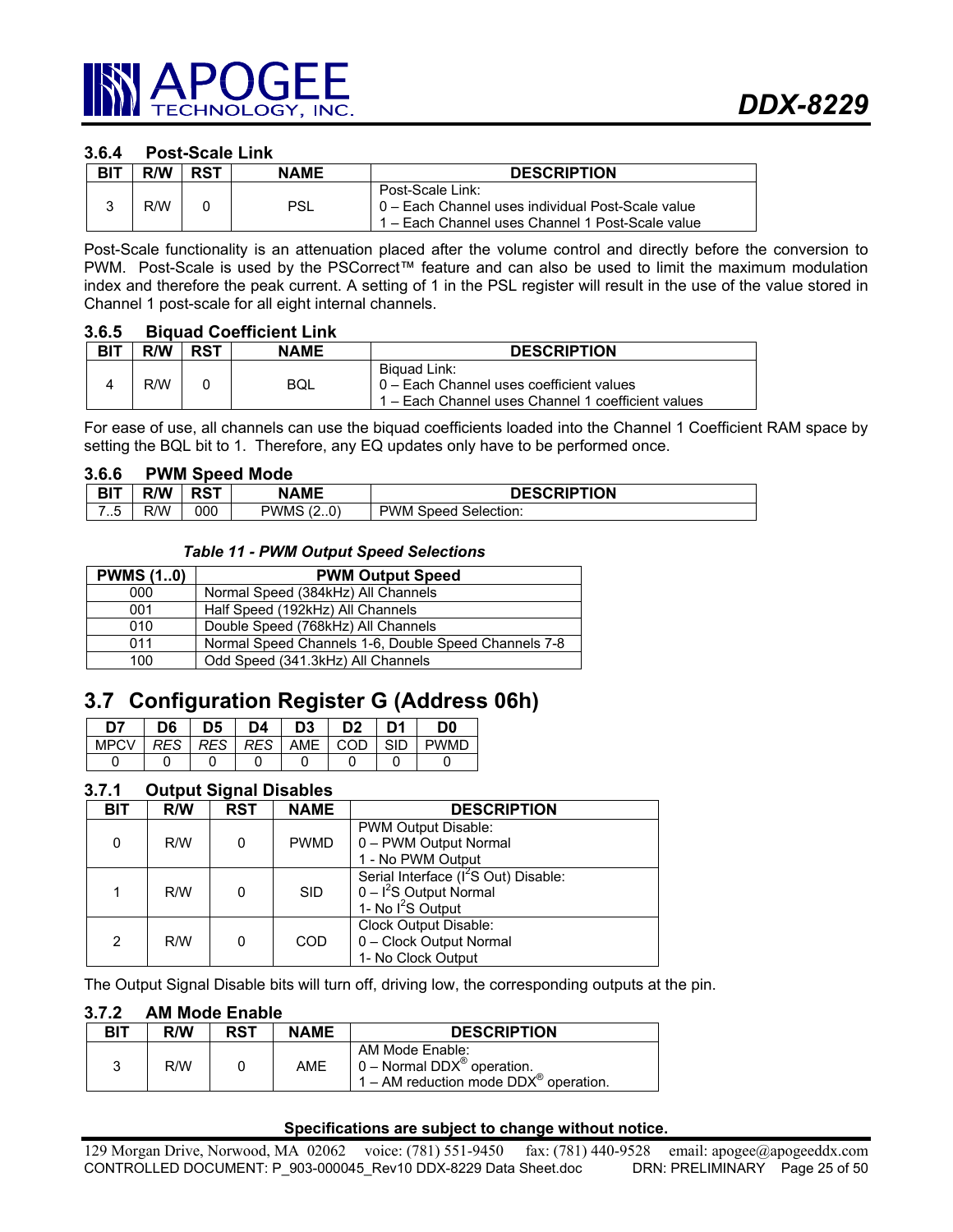

The DDX-8229 features a DDX® processing mode that minimizes the amount of noise generated in the frequency range of AM radio. This mode is intended for use when DDX® is operating in a device with an active AM tuner. The SNR of the DDX® processing is reduced to ~83dB in this mode, which is still greater than the SNR of AM radio.

## **3.7.3 Max Power Correction Variable**

| <b>BIT</b> | <b>R/W</b> | RST | <b>NAME</b> | <b>DESCRIPTION</b>                                                                                           |
|------------|------------|-----|-------------|--------------------------------------------------------------------------------------------------------------|
| 7          | R/W        |     | <b>MPCV</b> | Max Power Correction Variable:<br>10 - Use Standard MPC Coefficient<br>1 – Use MPCC bits for MPC Coefficient |

By enabling MPC and setting MPCV = 1, the max power correction becomes variable. By adjusting the MPCC registers (address 0x4D-0x4E) it becomes possible to adjust the THD at maximum unclipped power to a lower value for a particular application.

# **3.8 Configuration Register H (Address 07h)**

| D7.                                                           | D6   D5   D4   D3   D2   D1   D0 |  |  |  |
|---------------------------------------------------------------|----------------------------------|--|--|--|
| ECLE   <i>RES</i>   BCLE   IDE   ZDE   SVE   ZCE   <i>RES</i> |                                  |  |  |  |
|                                                               |                                  |  |  |  |

# **3.8.1 Zero-Crossing Volume Enable**

| BIT | R/W | <b>RST</b> | <b>NAME</b> | <b>DESCRIPTION</b>                                                                                                                                  |
|-----|-----|------------|-------------|-----------------------------------------------------------------------------------------------------------------------------------------------------|
|     | R/W |            | <b>ZCE</b>  | Zero-Crossing Volume Enable:<br>1 – Volume adjustments will only occur at digital zero-crossings<br>$0 -$ Volume adjustments will occur immediately |

The ZCE bit enables zero-crossing volume adjustments. When volume is adjusted on digital zero-crossings no clicks will be audible.

## **3.8.2 Soft Volume Update Enable**

| <b>BIT</b> | R/W | <b>RST</b> | <b>NAME</b> | <b>DESCRIPTION</b>                                                                                                  |
|------------|-----|------------|-------------|---------------------------------------------------------------------------------------------------------------------|
|            | R/W |            | <b>SVE</b>  | Soft Volume Enable:<br>1 – Volume adjustments will use soft volume<br>0 – Volume adjustments will occur immediately |

The DDX-8229 includes a soft volume algorithm that will step through the intermediate volume values at a predetermined rate when a volume change occurs. By setting SVE=0 this can be bypassed and volume changes will jump from old to new value directly.

## **3.8.3 Zero-Detect Mute Enable**

| <b>BIT</b> | R/W | RST | <b>NAME</b> | <b>DESCRIPTION</b>                                                              |
|------------|-----|-----|-------------|---------------------------------------------------------------------------------|
|            | R/W |     | ZDE         | Zero-Detect Mute Enable: Setting of 1 enables the automatic<br>zero-detect mute |

Setting the ZDE bit enables the zero-detect automatic mute. When ZDE=1, the zero-detect circuit looks at the input data to each processing channel after the channel-mapping block. If any channel receives 2048 consecutive zero value samples (regardless of fs) then that individual channel is muted.

#### **3.8.4 Invalid Input Detect Mute Enable**

| BIT | R/W | <b>RST</b> | <b>NAME</b> | <b>DESCRIPTION</b>                                                    |
|-----|-----|------------|-------------|-----------------------------------------------------------------------|
|     | R/W |            | IDE         | Invalid Input Detect Auto-Mute Enable:<br>$0 - Disabled$<br>– Enabled |

Setting the IDE bit enables this function, which looks at the input  $I^2S$  data and clocking and will automatically mute all outputs if the signals are perceived as invalid.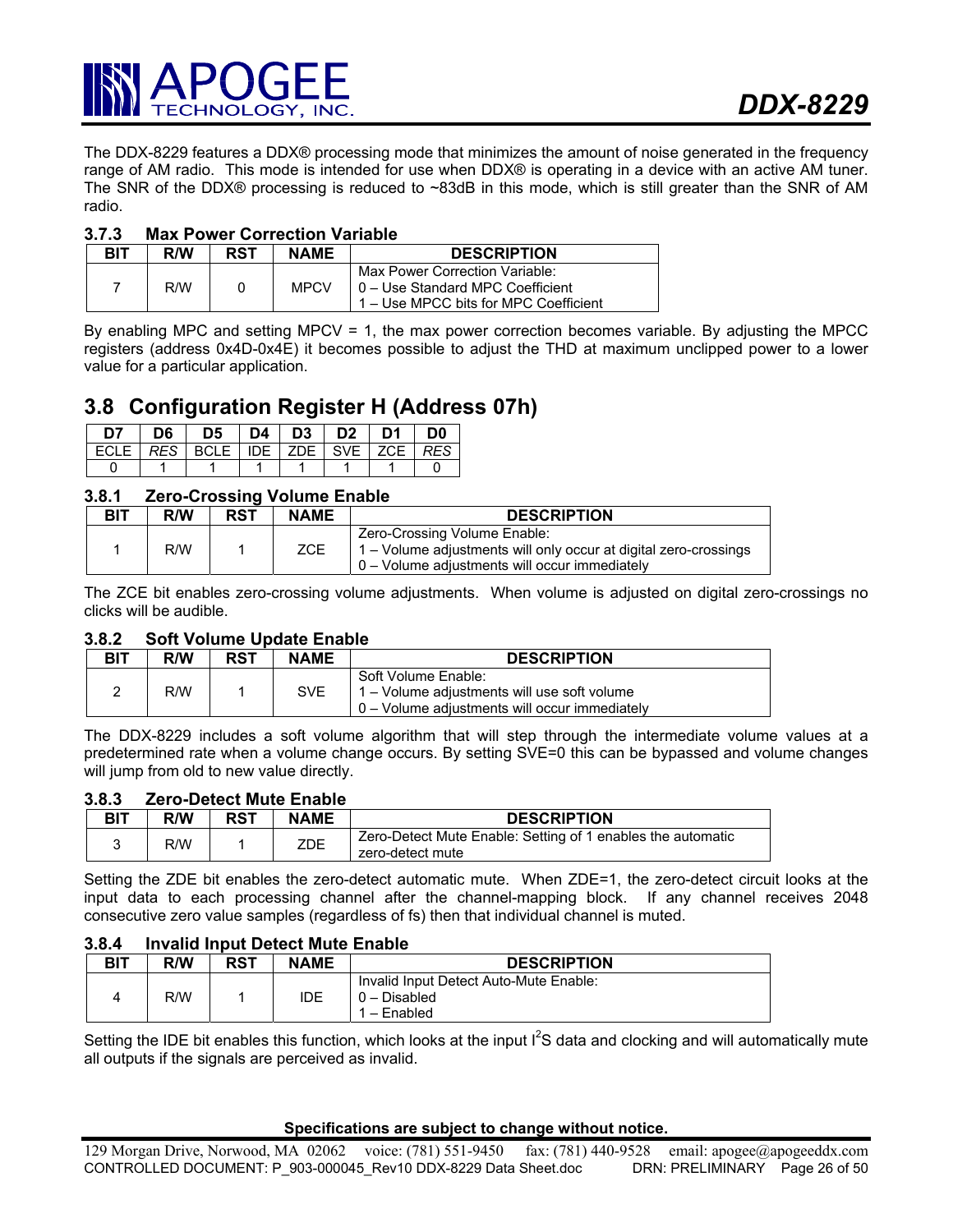

## **3.8.5 Binary Clock Loss Detection Enable**

| BIT | R/W | RST | <b>NAME</b> | <b>DESCRIPTION</b>                                                          |
|-----|-----|-----|-------------|-----------------------------------------------------------------------------|
| ວ   | R/W |     | <b>BCLE</b> | Binary Output Mode Clock Loss Detection Enable<br>0 - Disabled<br>- Enabled |

Detects loss of input MCLK in binary mode and will output 50% duty cycle to prevent audible artifacts when input clocking is lost.

#### **3.8.6 Auto-EAPD on Clock Loss Enable**

| BIT | R/W | <b>RST</b> | <b>NAME</b> | <b>DESCRIPTION</b>                                     |
|-----|-----|------------|-------------|--------------------------------------------------------|
|     | R/W |            | ECLE        | Auto EAPD on Clock Loss<br>$0 - Disabled$<br>- Enabled |

When ECLE is active, it issues a power device power down signal (EAPD) on clock loss detection.

# **3.9 Configuration Register I (Address 08h)**

| D7    |  | D6   D5   D4   D3   D2   D1 |  | D0 |
|-------|--|-----------------------------|--|----|
| FAPD. |  |                             |  |    |
|       |  |                             |  |    |

## **3.9.1 PSCorrect™ Enable**

| <b>BIT</b> | <b>R/W</b> | <b>RST</b> | <b>NAME</b> | <b>DESCRIPTION</b>                                                                         |
|------------|------------|------------|-------------|--------------------------------------------------------------------------------------------|
|            | R/W        |            | <b>PSCE</b> | Power Supply Ripple Correction Enable:<br>0 - Normal Operation<br>1 – PSCorrect™ Operation |

This feature utilizes an ADC on SDI78 that provides power supply ripple information for correction. Registers PSC1, PSC2, PSC3 are utilized in this mode. Please refer to PSCorrect™ Application Note for further details.

#### **3.9.2 External Amplifier Power Down**

| <b>BIT</b> | R/W | <b>RST</b> | <b>NAME</b> | <b>DESCRIPTION</b>                                                                                     |
|------------|-----|------------|-------------|--------------------------------------------------------------------------------------------------------|
|            | R/W |            | <b>EAPD</b> | External Amplifier Power Down:<br>  0 – External Power Stage Power Down Active<br>1 – Normal Operation |

EAPD is used to actively power down a connected DDX® Power device. This register has to be written to 1 at start-up to enable the DDX® power device for normal operation.

# **3.10 Volume Control**

## **3.10.1 Master Controls**

#### **3.10.1.1 Master Mute Register (Address 09h)**

| D7 | D6   D5   D4   D3   D2   D1 |  |  | מכ      |
|----|-----------------------------|--|--|---------|
|    |                             |  |  | MMI ITE |
|    |                             |  |  |         |

#### **3.10.1.2 Master Volume Register (Address 0Ah)**

| D7  | D6              | D5  | D4  | D3  | D2              | D1              | D0              |
|-----|-----------------|-----|-----|-----|-----------------|-----------------|-----------------|
| MV7 | MV <sub>6</sub> | MV5 | MV4 | MV3 | MV <sub>2</sub> | MV <sub>1</sub> | MV <sub>0</sub> |
|     |                 |     |     |     |                 |                 |                 |

*Note : Value of volume derived from MVOL is dependent on AMV AutoMode Volume settings.*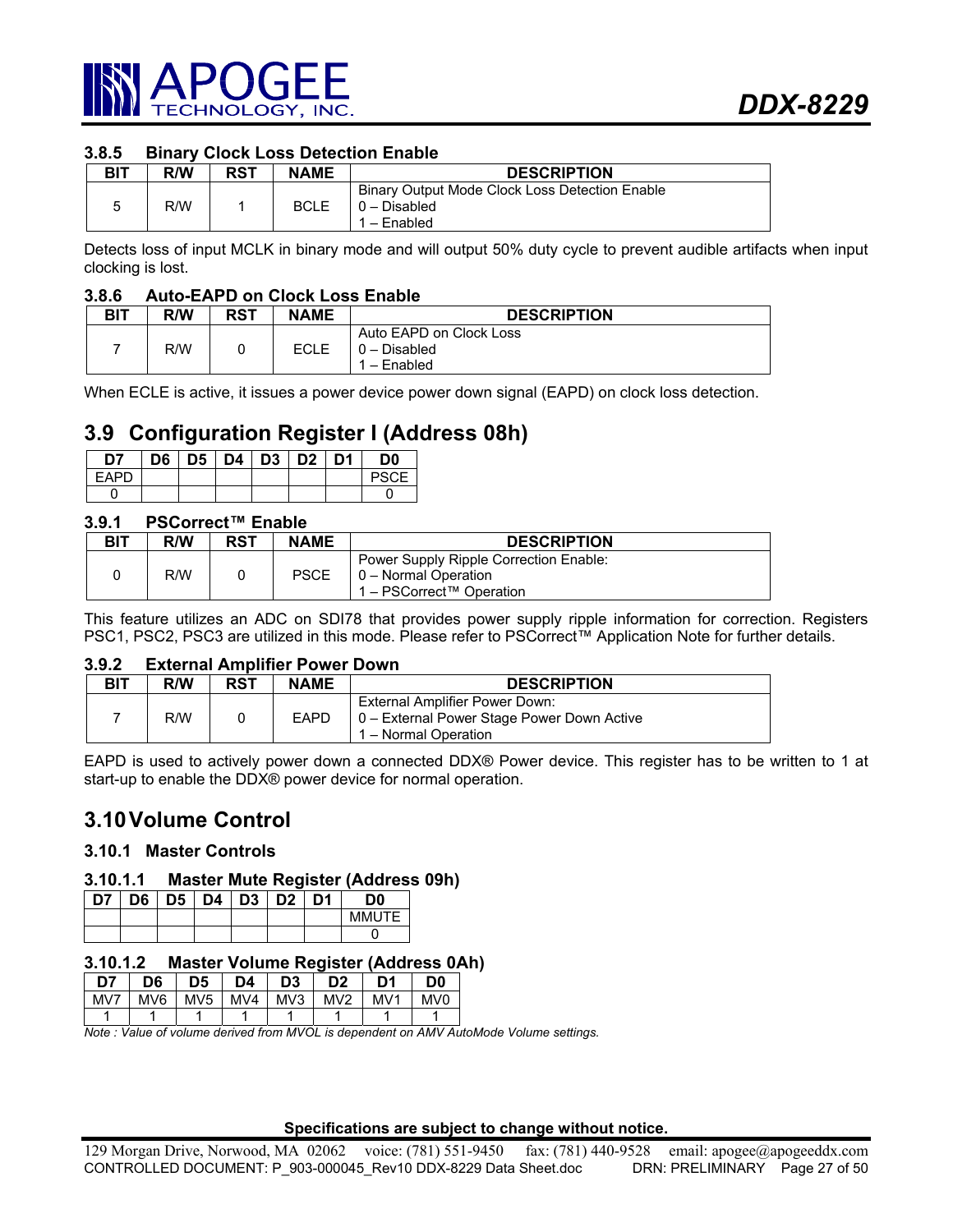

# **3.10.2 Channel Controls:**

#### **3.10.2.1 Channel 1 Volume (Address 0Bh)**

| D7   | D6   | D5   | D4                            | D3   | D <sub>2</sub>                | D1                            | D0                            |
|------|------|------|-------------------------------|------|-------------------------------|-------------------------------|-------------------------------|
| C1V7 | C1V6 | C1V5 | C <sub>1</sub> V <sub>4</sub> | C1V3 | C <sub>1</sub> V <sub>2</sub> | C <sub>1</sub> V <sub>1</sub> | C <sub>1</sub> V <sub>0</sub> |
|      |      |      |                               |      |                               |                               |                               |

#### **3.10.2.2 Channel 2 Volume (Address 0Ch)**

| D7                            | D6   | D5   | D4   | D <sub>3</sub> | פח   | D'   | D0                            |
|-------------------------------|------|------|------|----------------|------|------|-------------------------------|
| C <sub>2</sub> V <sub>7</sub> | C2V6 | C2V5 | C2V4 | C2V3           | C2V2 | C2V1 | C <sub>2</sub> V <sub>0</sub> |
|                               |      |      |      |                |      |      |                               |

#### **3.10.2.3 Channel 3 Volume (Address 0Dh)**

| D7   | D6   | D5   | D4   | D <sub>3</sub> | D <sub>2</sub> | D1   | D0                            |
|------|------|------|------|----------------|----------------|------|-------------------------------|
| C3V7 | C3V6 | C3V5 | C3V4 | C3V3           | C3V2           | C3V1 | C <sub>3</sub> V <sub>0</sub> |
|      |      |      |      |                |                |      |                               |

#### **3.10.2.4 Channel 4 Volume (Address 0Eh)**

| D7   | D6   | D <sub>5</sub> | D4   | D <sub>3</sub> | D <sub>2</sub> | D <sub>1</sub> | D0   |
|------|------|----------------|------|----------------|----------------|----------------|------|
| C4V7 | C4V6 | C4V5           | C4V4 | C4V3           | C4V2           | C4V1           | C4V0 |
|      |      |                |      |                |                |                |      |

# **3.10.2.5 Channel 5 Volume (Address 0Fh)**

| D7   | D6   | D5   | D4   | D <sub>3</sub> | D <sub>2</sub> | D1   | D <sub>0</sub>                |
|------|------|------|------|----------------|----------------|------|-------------------------------|
| C5V7 | C5V6 | C5V5 | C5V4 | $\mid$ C5V3    | C5V2           | C5V1 | C <sub>5</sub> V <sub>0</sub> |
|      |      |      |      |                |                |      |                               |

### **3.10.2.6 Channel 6 Volume (Address 10h)**

| D7   | D6   | D5               | D4   | D <sub>3</sub> | D <sub>2</sub> | D1   | D0   |
|------|------|------------------|------|----------------|----------------|------|------|
| C6V7 | C6V6 | C6V <sub>5</sub> | C6V4 | C6V3           | C6V2           | C6V1 | C6V0 |
|      |      |                  |      |                |                |      |      |

#### **3.10.2.7 Channel 7 Volume (Address 11h)**

| D7   | D6   | D5   | D4   | D3   | D <sub>2</sub> | D1   | D0   |
|------|------|------|------|------|----------------|------|------|
| CZV7 | C7V6 | C7V5 | C7V4 | C7V3 | C.7V2          | C7V1 | C7V0 |
|      |      |      |      |      |                |      |      |

#### **3.10.2.8 Channel 8 Volume (Address 12h)**

| D7   | D6   | D5               | D4   | D3          | D <sub>2</sub>     | D1   | D0               |
|------|------|------------------|------|-------------|--------------------|------|------------------|
| C8V7 | C8V6 | C8V <sub>5</sub> | C8V4 | $\sim$ C8V3 | $\overline{)$ C8V2 | C8V1 | C8V <sub>0</sub> |
|      |      |                  |      |             |                    |      |                  |

# **3.10.2.9 Channel 1 Volume Trim, Mute, Bypass (Address 13h)**

| D7               | D6          | D5 | D4                 | D3                                    | מח           | D1    | D0     |
|------------------|-------------|----|--------------------|---------------------------------------|--------------|-------|--------|
| C <sub>1</sub> M | <b>AVRP</b> |    | $C$ 1\/T $\Lambda$ | C <sub>1</sub> VT <sub>3</sub><br>ں ו | C1VT2<br>. . | C1VT1 | C1\/TN |
|                  |             |    |                    |                                       |              |       |        |

# **3.10.2.10 Channel 2 Volume Trim, Mute, Bypass (Address 14h)**

| D7               | D6                  | D5 | D4    | D <sub>3</sub>                 | D <sub>2</sub> | D1 | D٥                              |
|------------------|---------------------|----|-------|--------------------------------|----------------|----|---------------------------------|
| C <sub>2</sub> M | C <sub>2</sub> 1/RP |    | C2VTA | C <sub>2</sub> V <sub>T3</sub> | C2VT2 C2VT1    |    | C <sub>2</sub> V T <sub>0</sub> |
|                  |                     |    |       |                                |                |    |                                 |

## **3.10.2.11 Channel 3 Volume Trim, Mute, Bypass (Address 15h)**

| D7               | D6                             | D5 | D4                             | D3                             | D <sub>2</sub>     | D1             | D0    |
|------------------|--------------------------------|----|--------------------------------|--------------------------------|--------------------|----------------|-------|
| C <sub>3</sub> M | C <sub>3</sub> V <sub>RP</sub> |    | C <sub>3</sub> VT <sub>4</sub> | C <sub>3</sub> VT <sub>3</sub> | C <sub>3</sub> VT2 | $C3 \sqrt{71}$ | C3VT0 |
|                  |                                |    |                                |                                |                    |                |       |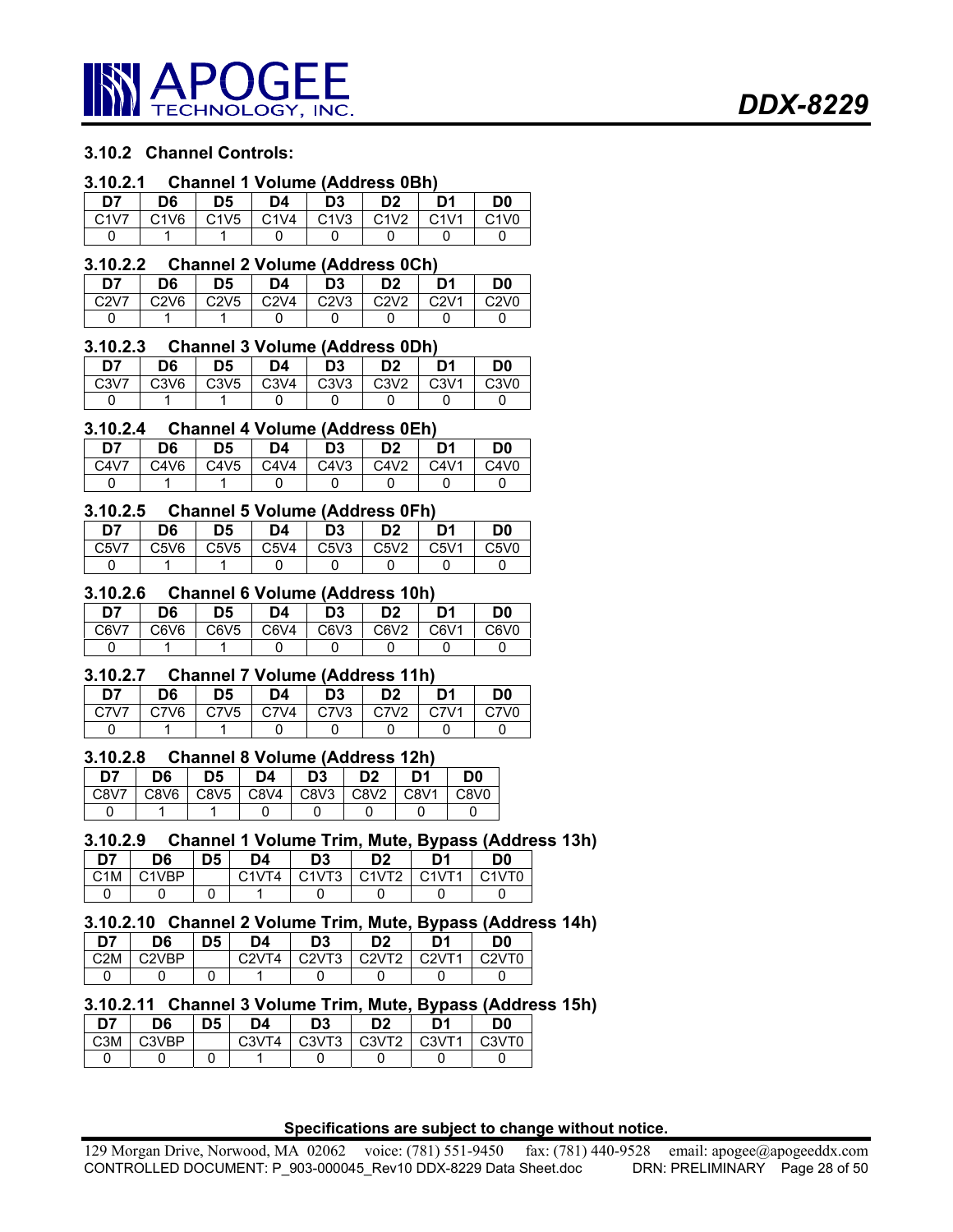

## **3.10.2.12 Channel 4 Volume Trim, Mute, Bypass (Address 16h)**

| D7               | D6    | D <sub>5</sub> | D4    | D <sub>3</sub> | D <sub>2</sub>                 | D1                       | D0    |
|------------------|-------|----------------|-------|----------------|--------------------------------|--------------------------|-------|
| C <sub>4</sub> M | C4VBP |                | C4VT4 | C4VT3          | C <sub>4</sub> V <sub>T2</sub> | $C\text{-}4$ $\sqrt{T}1$ | C4VT0 |
|                  |       |                |       |                |                                |                          |       |

#### **3.10.2.13 Channel 5 Volume Trim, Mute, Bypass (Address 17h)**

| D7               | D6    | D5 | D4    | D <sub>3</sub>                  | מח    | D1    | D0    |
|------------------|-------|----|-------|---------------------------------|-------|-------|-------|
| C <sub>5</sub> M | C5VBP |    | C5VT4 | C <sub>5</sub> V <sub>T</sub> 3 | C5VT2 | C5VT1 | C5VT0 |
|                  |       |    |       |                                 |       |       |       |

## **3.10.2.14 Channel 6 Volume Trim, Mute, Bypass (Address 18h)**

| D7  | D <sub>6</sub> | D <sub>5</sub> | D4    | D3    | D <sub>2</sub> | D1    | D0    |
|-----|----------------|----------------|-------|-------|----------------|-------|-------|
| C6M | C6VRP          |                | C6VT4 | C6VT3 | C6VT2          | C6VT1 | C6VT0 |
|     |                |                |       |       |                |       |       |

#### **3.10.2.15 Channel 7 Volume Trim, Mute, Bypass (Address 19h)**

| D7  | D6     | D5 | D4 | D3    | D2                             | D1     | D0     |
|-----|--------|----|----|-------|--------------------------------|--------|--------|
| C7M | 77\/RD |    |    | C7VT3 | C <sub>7</sub> VT <sub>2</sub> | CZVTT1 | C.7VTN |
|     |        |    |    |       |                                |        |        |

#### **3.10.2.16 Channel 8 Volume Trim, Mute, Bypass (Address 1Ah)**

| D7  | D6    | D5 | D4    | D3    | D <sub>2</sub>    | D <sup>4</sup> | D <sub>0</sub> |
|-----|-------|----|-------|-------|-------------------|----------------|----------------|
| C8M | 28VBP |    | C8VT4 | C8VT3 | C8VT <sub>2</sub> | C8VT1          | C8VT0          |
|     |       |    |       |       |                   |                |                |

## **3.10.3 Volume Description**

The Volume structure of the DDX-8229 consists of individual volume registers for each channel, a master volume register, and individual channel volume trim registers. The channel volume settings are normally used to set the maximum allowable digital gain and to hard-set gain differences between certain channels. These values are normally set at the initialization of the IC and not changed. The individual channel volumes are adjustable in 0.5dB steps from +48dB to -78 dB. There is also an additional offset for each channel called the channel volume trim. The Channel trim is normally controlled via the consumer for balancing the output of the channels in surround sound settings. The Channel Volume Trim is adjustable independently on each channel from -10dB to +10dB in 1 dB steps. The master volume control is normally mapped to the master volume of the system.

The values of these three settings are summed to find the actual gain/volume value for any given channel. As an example if C5V = 1Eh or +33dB, C5VT = 12h or –2dB, and MV = 2Ah or –21dB, then the total gain for channel 5  $= +10dB$ .

When set to 1, the Master Mute will mute all channels, whereas the individual channel mutes (CxM) will mute only that channel. Both the Master Mute and the Channel Mutes provide a "soft mute" with the volume ramping down to mute in 8192 samples from the maximum volume setting at the internal processing rate (~192kHz). A "hard mute" can be obtained by commanding a value of all 1's (FFh) to any channel volume register or the master volume register. When volume offsets are provided via the master volume register any channel whose total volume is less than –100dB will be muted.

All changes in volume take place at zero-crossings when ZCE = 1 (configuration register H) on a per channel basis as this creates the smoothest possible volume transitions. When ZCE=0, volume updates will occur immediately.

The DDX-8229 also features a soft-volume update function that will ramp the volume between intermediate values when the value is updated, when  $SVE = 1$  (configuration register H). This feature can be disabled by setting  $SVE = 0$ .

Each channel also contains an individual channel volume bypass. If a particular channel has volume bypassed via the CxVBP = 1 register then only the channel volume setting for that particular channel affects the volume setting, the master volume setting will not affect that channel.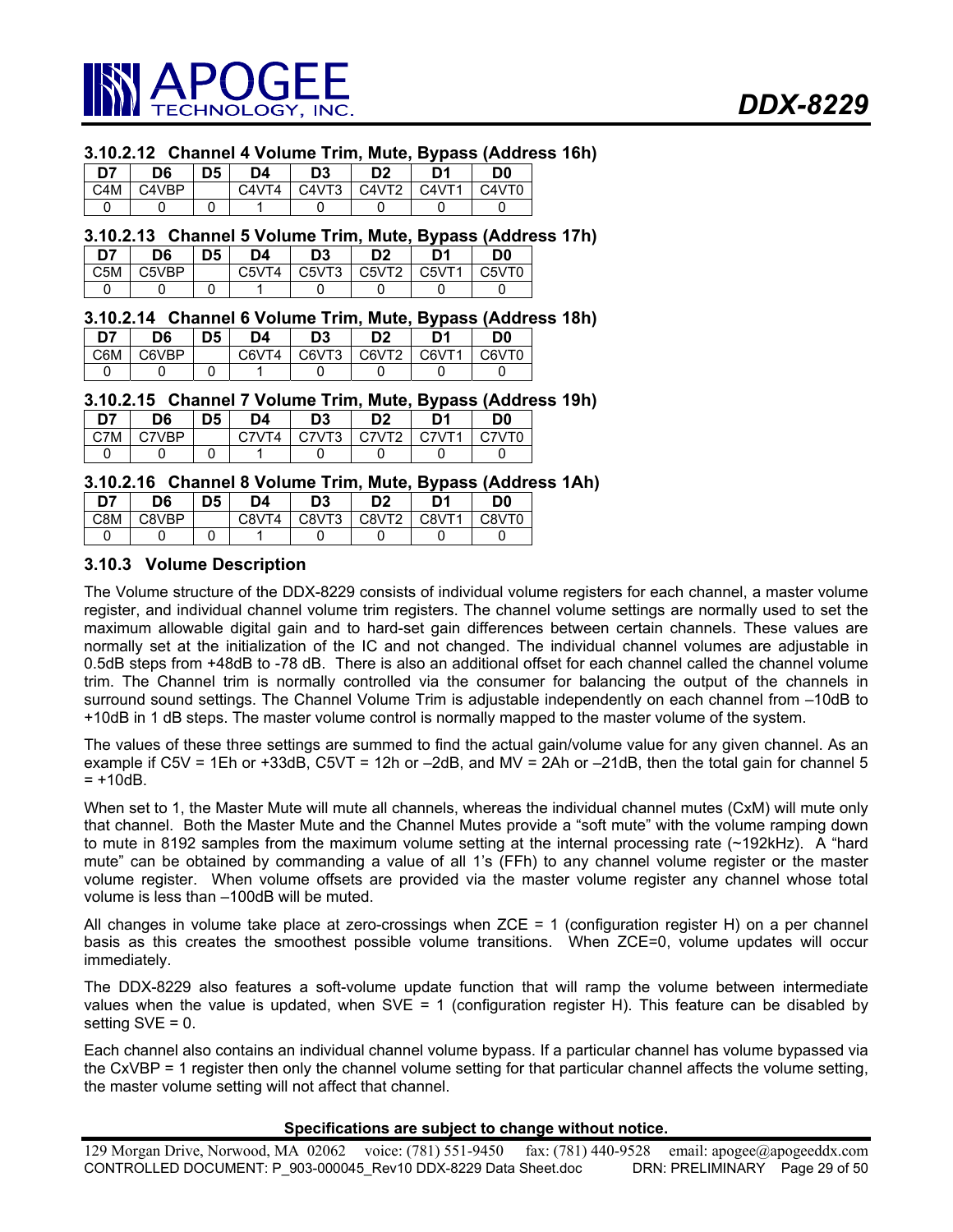

Each channel also contains a channel mute. If CxM = 1 a soft mute is performed on that channel.

#### *Table 12 - Master Volume Offset as a function of MV (7..0)*

| MV (70)        | <b>Volume Offset from Channel Value</b> |
|----------------|-----------------------------------------|
| 00000000 (00h) | 0dB                                     |
| 00000001 (01h) | $-0.5dB$                                |
| 00000010 (02h) | $-1dB$                                  |
| .              | $\cdots$                                |
| 01001100 (4Ch) | $-38dB$                                 |
| .              | .                                       |
| 11111110 (FEh) | $-127dB$                                |
| 11111111 (FFh) | <b>Hard Master Mute</b>                 |

#### *Table 13 - Channel Volume as a function of CxV (7..0)*

| CxV (70)       | <b>Volume</b>            |
|----------------|--------------------------|
| 00000000 (00h) | $+48dB$                  |
| 00000001 (01h) | +47.5dB                  |
| 00000010 (02h) | $+47dB$                  |
| .              | .                        |
| 01100001 (5Fh) | $+0.5dB$                 |
| 01100000 (60h) | 0dB                      |
| 01011111 (61h) | $-0.5dB$                 |
| .              | .                        |
| 11111110 (FEh) | $-79.5$ dB               |
| 11111111 (FFh) | <b>Hard Channel Mute</b> |

#### *Table 14 - Channel Volume Trim as a Function of CxVT (4..0)*

| CxVT(40)      | Volume   |
|---------------|----------|
| 00000 (00h)   | $+10dB$  |
| $\sim$ $\sim$ | $\cdots$ |
| 00110 (06h)   | $+10dB$  |
| 00111 (07h)   | $+9dB$   |
| $\cdots$      | $\cdots$ |
| 01111 (0Fh)   | $+1dB$   |
| 10000 (10h)   | 0dB      |
| 10001 (11h)   | $-1dB$   |
| $\cdots$      | $\cdots$ |
| 11001 (19h)   | $-9dB$   |
| 11010 (1Ah)   | $-10dB$  |
| $\cdots$      | .        |
| 11111 (1Fh)   | $-10dB$  |
|               |          |

# **3.11 Input Mapping**

## **3.11.1 Channel Input Mapping Channels 1 & 2 (Address 1Bh)**

| D7. | D6    | D5    | D4                             | D <sub>3</sub> | D <sub>2</sub> | D1                             | D0                             |
|-----|-------|-------|--------------------------------|----------------|----------------|--------------------------------|--------------------------------|
|     | C2IM2 | C2IM1 | C <sub>2</sub> IM <sub>0</sub> |                | C1IM2          | C <sub>1</sub> IM <sub>1</sub> | C <sub>1</sub> IM <sub>0</sub> |
|     |       |       |                                |                |                |                                |                                |

# **3.11.2 Channel Input Mapping Channels 3 & 4 (Address 1Ch)**

| D7 | D6    | D5    | D4    | D <sub>3</sub> | D2                | D1    | D0                |
|----|-------|-------|-------|----------------|-------------------|-------|-------------------|
|    | C4IM2 | C4IM1 | C4IM0 |                | C3IM <sub>2</sub> | C3IM1 | C3IM <sub>0</sub> |
|    |       |       |       |                |                   |       |                   |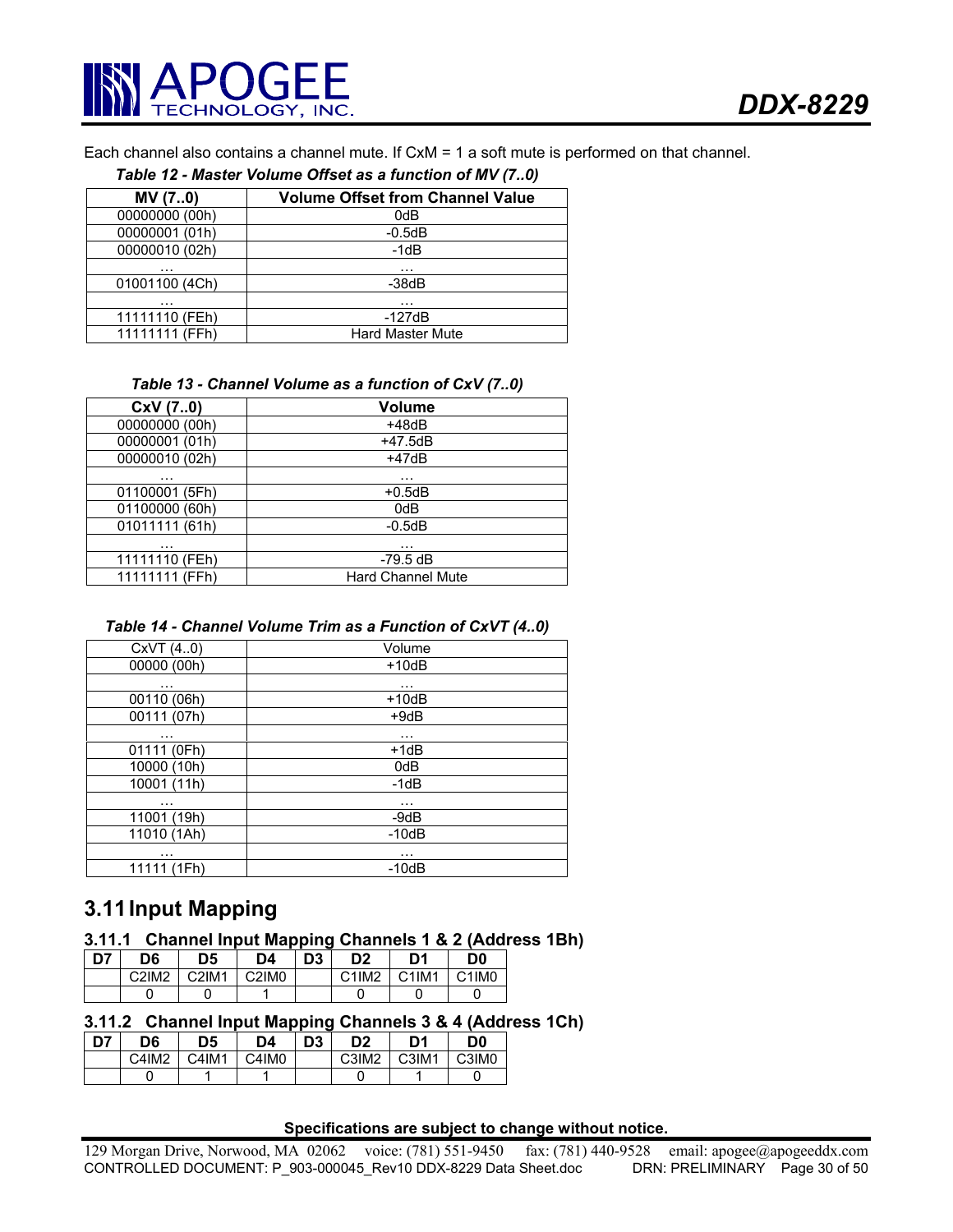

## **3.11.3 Channel Input Mapping Channels 5 & 6 (Address 1Dh)**

| D7 | D6                | D5    | D4                | D3 | D2                | D1    | D <sub>0</sub> |
|----|-------------------|-------|-------------------|----|-------------------|-------|----------------|
|    | C6IM <sub>2</sub> | C6IM1 | C6IM <sub>0</sub> |    | C5IM <sub>2</sub> | C5IM1 | C5IM0          |
|    |                   |       |                   |    |                   |       |                |

## **3.11.4 Channel Input Mapping Channels 7 & 8 (Address 1Eh)**

| D7 | D6           | D5   | D4                | D <sub>3</sub> | D <sub>2</sub> | D <sub>1</sub> | D <sub>0</sub> |
|----|--------------|------|-------------------|----------------|----------------|----------------|----------------|
|    | <b>C8IM2</b> | C8M1 | C8IM <sub>0</sub> |                | C7IM2          | C7IM1          | C7IM0          |
|    |              |      |                   |                |                |                |                |

Each channel received via I<sup>2</sup>S can be mapped to any internal processing channel via the Channel Input Mapping registers. This allows for flexibility in processing, simplifies output stage designs, and enables crossovers to be performed. The default settings of these registers map each I<sup>2</sup>S input channel to its corresponding processing channel.

## *Table 15 - Channel mapping as a function of CxIM bits.*

| CxIM (20) | <b>Serial Input From</b> |
|-----------|--------------------------|
| 000       | Channel 1                |
| 001       | Channel 2                |
| 010       | Channel 3                |
| 011       | Channel 4                |
| 100       | Channel 5                |
| 101       | Channel 6                |
| 110       | Channel 7                |
| 111       | Channel 8                |



# **3.12 AutoMode™ Registers**



*Figure 21 - EQ Processing Data Path and AutoMode Usage* 

## **3.12.1 Register – AutoModes EQ, Volume, GC (Address 1Fh)**

| n,   | D6    | D5    | D4    | D3               | מח               | n,    | D0    |
|------|-------|-------|-------|------------------|------------------|-------|-------|
| AMDM | AMGC2 | AMGC1 | AMGC0 | AMV <sub>1</sub> | AMV <sub>0</sub> | AMEQ1 | AMEQ0 |
|      |       |       |       |                  |                  |       |       |

|                   | Table To - Adiomode Lw                |  |  |  |  |
|-------------------|---------------------------------------|--|--|--|--|
| <b>AMEQ (1,0)</b> | Mode (Biquad 2-6)                     |  |  |  |  |
| იი                | User Programmable                     |  |  |  |  |
|                   | Preset EQ - PEQ bits                  |  |  |  |  |
| 10                | Graphic EQ - xGEQ bits                |  |  |  |  |
|                   | Auto Volume Controlled Loudness Curve |  |  |  |  |

*Table 16 - AutoMode EQ* 

By setting AMEQ to any setting other than 00 enables AutoMode EQ. When set, biquads 1-5 are not user programmable. Any coefficient settings for these biquads will be ignored. Also when AutoMode EQ is used the pre-scale value for channels 1-6 becomes hard-set to –18dB.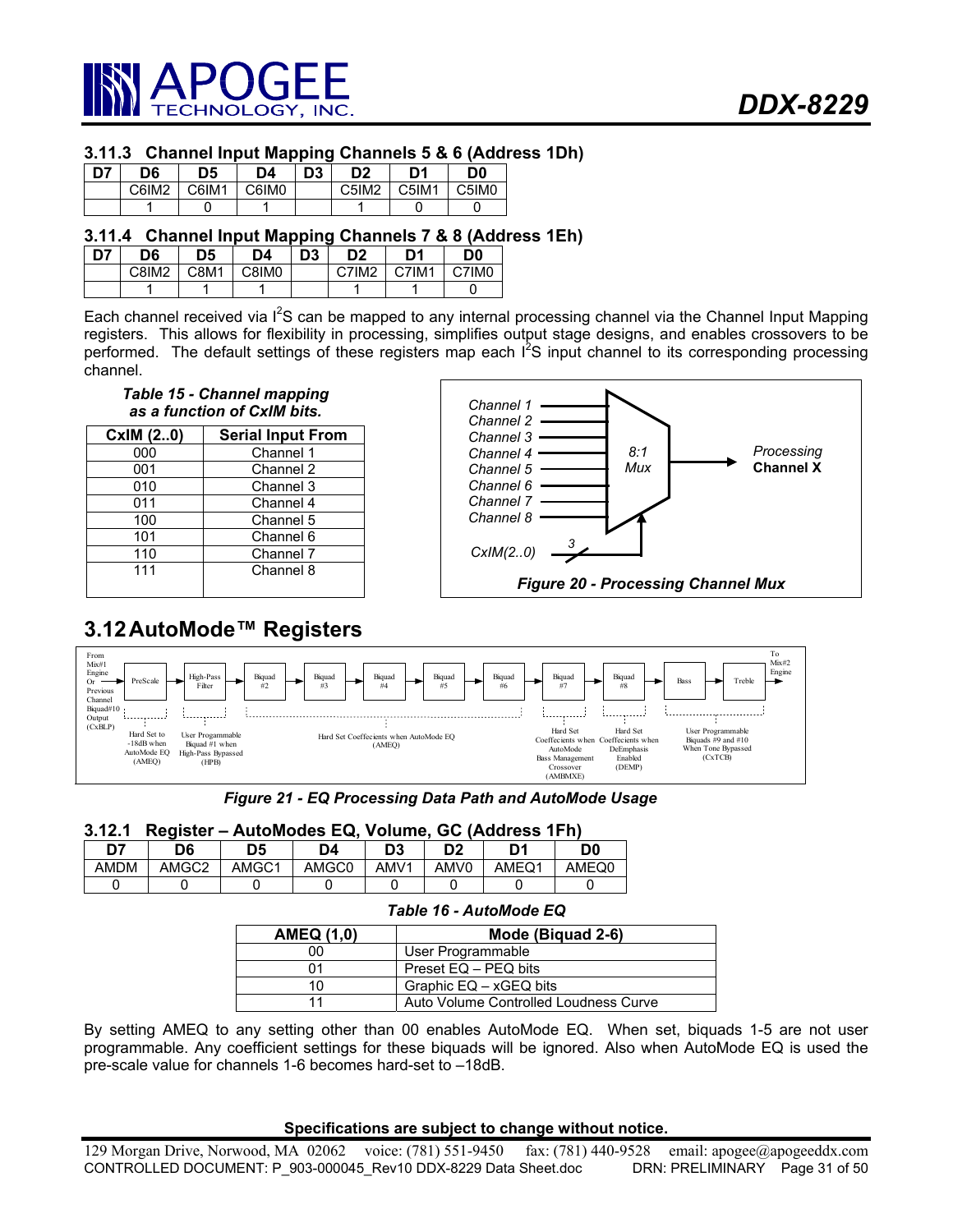| AMV (1,0) | Mode (MVOL)                     |
|-----------|---------------------------------|
| იი        | MVOL 0.5dB 256 Steps (Standard) |
| 01        | MVOL Auto Curve 30 Steps        |
| 10        | MVOL Auto Curve 40 Steps        |
|           | MVOL Auto Curve 50 Steps        |

#### *Table 17 - AutoMode Volume*

#### *Table 18 - AutoMode Gain Compression/Limiters*

| <b>AMGC (20)</b> | Mode                          |
|------------------|-------------------------------|
| 000              | User Programmable GC          |
| 001              | <b>AC No Clipping</b>         |
| 010              | AC Limited Clipping (10%)     |
| 011              | DRC Nighttime Listening Mode  |
| 100              | DRC TV Commercial/Channel AGC |
| 101              | AC 5.1 No Clipping            |
| 110              | AC 5.1 Limited Clipping (10%) |

## **AMDM – Automode 5.1 Downmix**

| <b>BIT</b> | R/W | <b>RST</b> | <b>NAME</b> | <b>DESCRIPTION</b>                                                             |
|------------|-----|------------|-------------|--------------------------------------------------------------------------------|
|            | R/W |            | AMDM        | 0 – Normal Operation<br>1 – Channels 7-8 are 2 channel downmix of channels 1-6 |

The Automode downmix setting uses channels 7-8 of Mix#1 engine and therefore these channels are hard-set and not allowed to be user set when in this mode.

Channels 1-6 must be arranged via Channel Mapping (CxIM) if necessary in the following manner for this operation:

Channel 1 – Left

Channel 2 – Right

Channel 3 – Left Surround

Channel 4 – Right Surround

Channel 5 – Center

Channel 6 – LFE

#### **3.12.2 Register – AutoModes Bass Management (Address 20h)**

| 7ת         | D6   | 5ר   | D4               | D3               | n A        |               | D0            |
|------------|------|------|------------------|------------------|------------|---------------|---------------|
| <b>SUB</b> | DCC1 | SS0: | CSS <sub>1</sub> | CSS <sub>0</sub> | <b>FSS</b> | <b>AMRMXF</b> | <b>AMBMME</b> |
|            |      |      |                  |                  |            |               |               |

| <b>BIT</b> | R/W | <b>RST</b> | <b>NAME</b>   | <b>DESCRIPTION</b>                                                                    |
|------------|-----|------------|---------------|---------------------------------------------------------------------------------------|
|            | R/W |            | <b>AMBMME</b> | 0 - Automode Bass Management Mix Disabled<br>1 – Automode Bass Management Mix Enabled |

| <b>BIT</b> | R/W | RST | <b>NAME</b>   | <b>DESCRIPTION</b>                                                                                |
|------------|-----|-----|---------------|---------------------------------------------------------------------------------------------------|
|            | R/W |     | <b>AMBMXE</b> | 0 - Automode Bass Management Crossover Disabled<br>1 – Automode Bass Management Crossover Enabled |

Setting the AMBMME bit enables the proper mixing to take place for various preset bass management configurations. Setting the AMBMXE bit enables the proper crossover filtering in biquad #7 to take place. The crossover for bass management is always 2nd order (12 dB/octave) for the low-pass filter and 1st order (6 dB/octave) for the high-pass filter. The frequency of crossover is determined by the XOx bits in the Preset EQ register.

All configurations of Dolby Bass-Management can be performed in the IC. These different configurations are selected as they would be by the end-user on the basis of speaker size and/or on and off.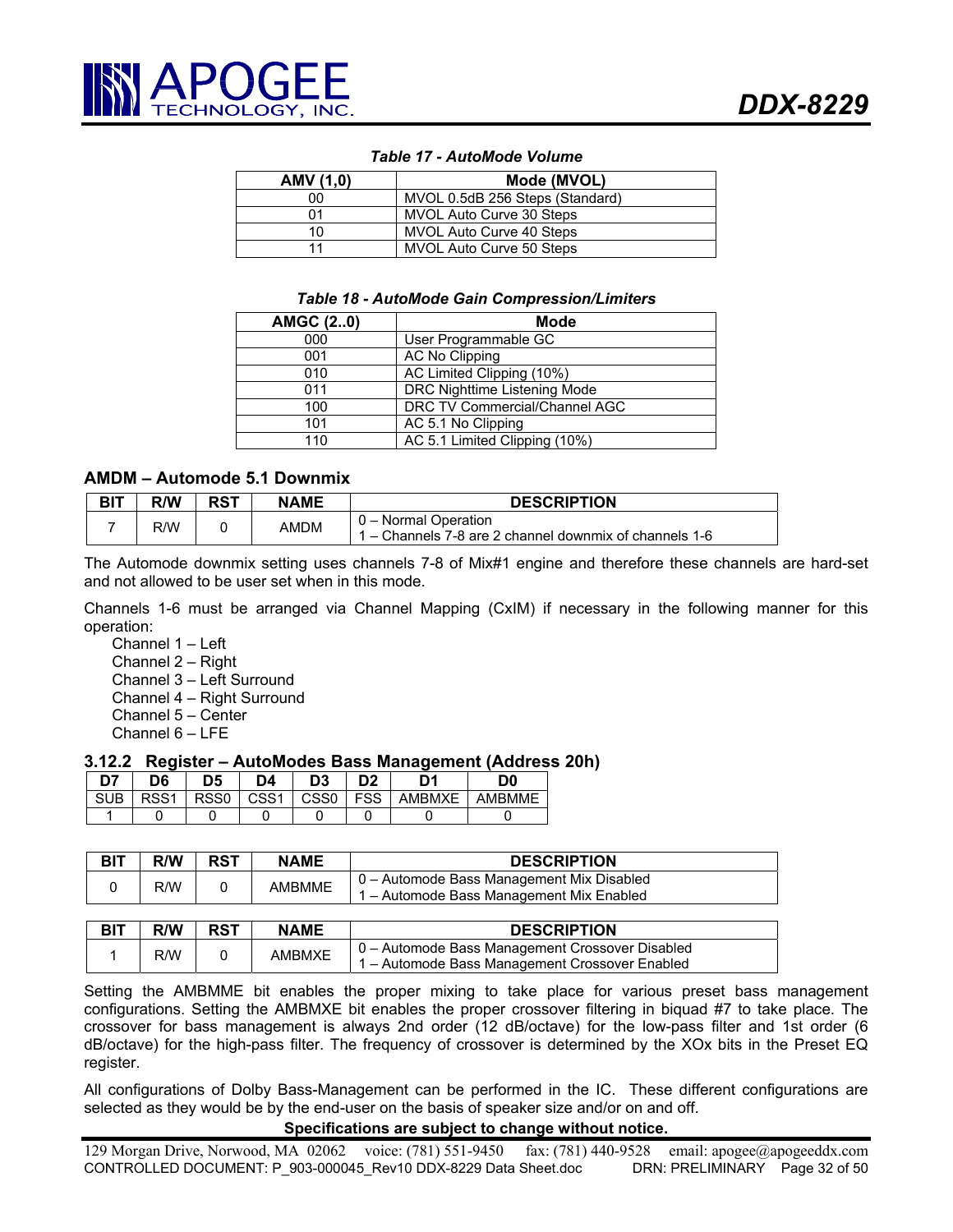

The AutoMode Bass Management Settings utilize Channels 1-6 on the Mix #1 engine, Channels 1-6 biquad #6, and Channels 1-2 on the Mix#2 engine in configuration #2. These functions cannot be user programmed while the bass management automode is active.

Not all settings are valid as some configurations are unlikely and do not have to be supported by Dolby Specification.

Automatic crossover settings are provided or custom crossovers can be implemented using the programmable biquads available.

Input Channels must be mapped using the channel-mapping feature in the following manner for Bass Management to be performed properly.

- 1 Left front
- 2 Right front
- 3 Left Rear
- 4 Right Rear
- 5 Center
- $6 LFE$

#### *Table 19 - Center and Rear Speaker Size Selection*

| <b>Register/Setting</b>   | 10  | 01    | 00    |
|---------------------------|-----|-------|-------|
| CSS - Center Speaker Size | Off | Large | Small |
| RSS - Rear Speaker Size   | Off | Large | Small |

#### *Table 20 - Front and Sub Speaker Selection*

| <b>Register/Setting</b>  |       |       |
|--------------------------|-------|-------|
| FSS - Front Speaker Size | ∟arqe | Small |
| SUB - Subwoofer          | Dп    | Эff   |

When AMBMXE = 1, biquad #7 on channels 1-6 are utilized for bass-management crossover filter. This biquad is not user programmable in this mode. The XO settings determine the crossover frequency used. The crossover is 2nd order for low-pass and 1<sup>st</sup> order for high-pass with a -3dB cross point. Higher order filters can be obtained by programming coefficients in other biquads if desired.

It is recommended to use settings of 120-160Hz when using small, single driver satellite speakers, as the frequency response of these speakers is normally limited to this region.

#### **3.12.3 Register – AutoMode AM/Pre-Scale/Bass Management Scale (Address 21h)**

| D7    | D6                | D5    | D4           | D <sub>3</sub> | פח | D1         | D <sub>0</sub> |
|-------|-------------------|-------|--------------|----------------|----|------------|----------------|
| AMAM2 | AMAM <sup>1</sup> | AMAM0 | <b>AMAME</b> |                |    | <b>MSA</b> | AMPS           |
|       |                   |       |              |                |    |            |                |

| <b>BIT</b> | R/W | <b>RST</b> | <b>NAME</b> | <b>DESCRIPTION</b>                                                                                                  |
|------------|-----|------------|-------------|---------------------------------------------------------------------------------------------------------------------|
|            | R/W |            | AMPS        | AutoMode Pre-Scale<br>1 – -18dB used for Pre-scale when $AMEQ = 00$<br>$0 -$ User Defined Pre-scale when AMEQ /= 00 |

| BIT | R/W | <b>RST</b> | <b>NAME</b> | <b>DESCRIPTION</b>                                                                                                                                |
|-----|-----|------------|-------------|---------------------------------------------------------------------------------------------------------------------------------------------------|
|     | R/W |            | <b>MSA</b>  | Bass Management Mix Scale Adjustment<br>0 - -12dB Scaling on satellite channels in Config #1<br>1 – No Scaling on satellite channels in Config #1 |

| <b>BIT</b> | R/W | <b>RST</b> | <b>NAME</b> | <b>DESCRIPTION</b>                                                                                                               |
|------------|-----|------------|-------------|----------------------------------------------------------------------------------------------------------------------------------|
|            | R/W |            | AMAME       | AutoMode AM Enable<br>0 – Switching Frequency Determined by PWMS Settings<br>1 – Switching Frequency Determined by AMAM Settings |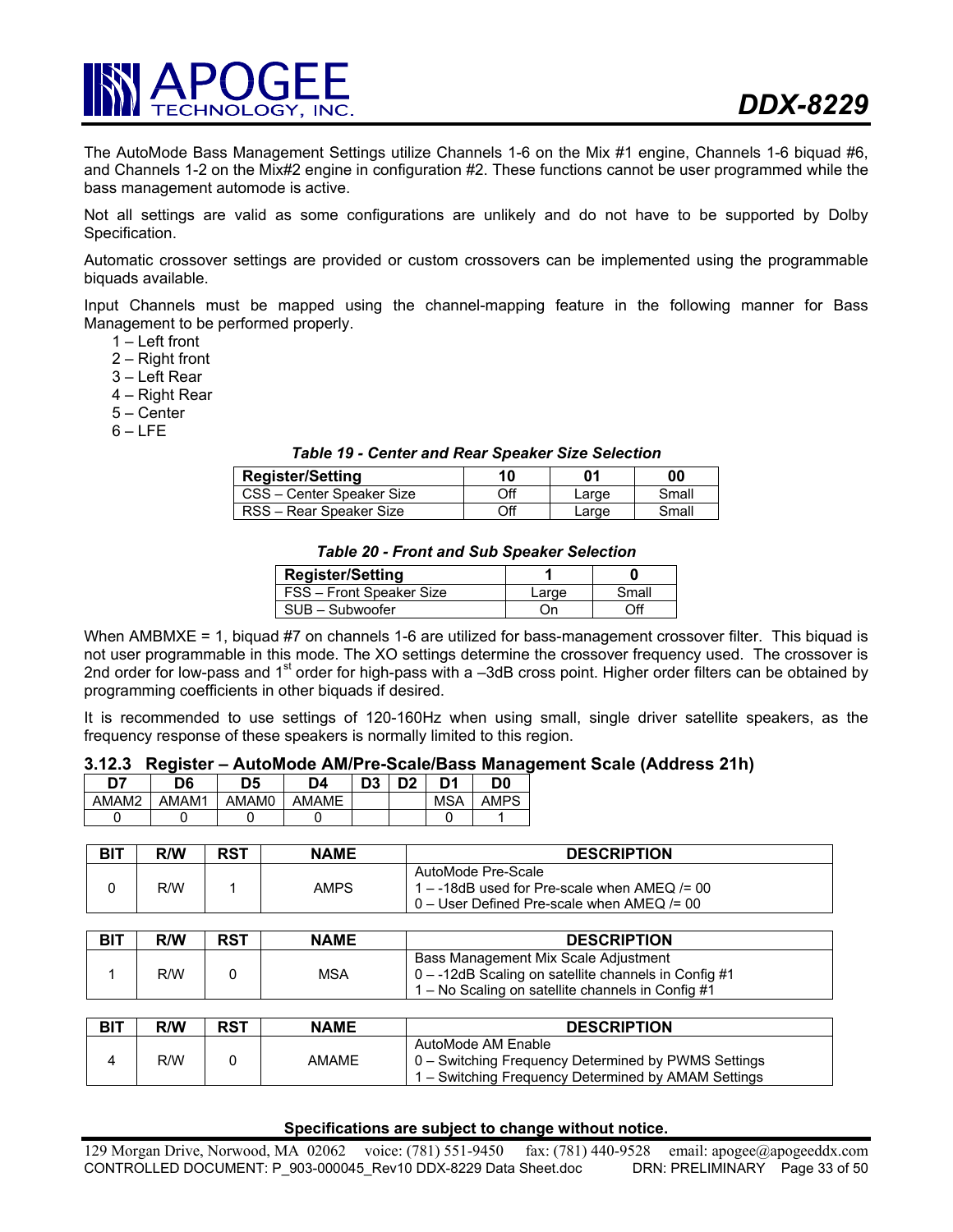| <b>AMAM (20)</b> | 48kHz/96kHz Input Fs      | 44.1kHz/88.2kHz Input Fs  |
|------------------|---------------------------|---------------------------|
| 000              | $0.535$ MHz $- 0.720$ MHz | $0.535$ MHz $- 0.670$ Mhz |
| 001              | $0.721$ MHz $- 0.900$ MHz | $0.671$ MHz $- 0.800$ MHz |
| 010              | $0.901$ MHz $- 1.100$ MHz | $0.801$ MHz $- 1.000$ MHz |
| 011              | $1.101$ MHz $- 1.300$ MHz | $1.001$ MHz $- 1.180$ MHz |
| 100              | $1.301$ MHz $- 1.480$ MHz | $1.181$ MHz $- 1.340$ Mhz |
| 101              | $1.481$ MHz $- 1.600$ MHz | $1.341$ MHz $- 1.500$ MHz |
| 110              | $1.601$ MHz $- 1.700$ MHz | $1.501$ MHz $- 1.700$ MHz |

#### *Table 21 - AutoMode AM Switching Frequency Selection*

When DDX® is used concurrently with an AM radio tuner, it is advisable to use the AMAM bits to automatically adjust the output PWM switching rate dependent upon the specific radio frequency that the tuner is receiving. The values used in AMAM are also dependent upon the sample rate determined by the ADC used.

#### **3.12.4 Register - Preset EQ Settings (Address 22h)**

| D7 | D6. | D5 | D4 | D3 | D <sub>2</sub>                              | D1 | D <sub>0</sub>   |
|----|-----|----|----|----|---------------------------------------------|----|------------------|
|    |     |    |    |    | XO2   XO1   XO0   PEQ4   PEQ3   PEQ2   PEQ1 |    | PEQ <sub>0</sub> |
|    |     |    |    |    |                                             |    |                  |

#### *Table 22 - Crossover Frequency Selection*

| XO(2.0) | <b>Bass Management</b><br><b>Crossover Frequency</b> |
|---------|------------------------------------------------------|
| 000     | 70 Hz                                                |
| 001     | 80 Hz                                                |
| 010     | 90 Hz                                                |
| 011     | 100 Hz                                               |
| 100     | 110 Hz                                               |
| 101     | 120 Hz                                               |
| 110     | 140 Hz                                               |
| 111     | 160 Hz                                               |

#### *Table 23 - Preset EQ Selection*

| PEQ (30) | <b>Setting</b> | PEQ (30) | <b>Setting</b>           |
|----------|----------------|----------|--------------------------|
| 00000    | Flat           | 10000    | Loudness 1 (least boost) |
| 00001    | Rock           | 10001    | Loudness 2               |
| 00010    | Soft Rock      | 10010    | Loudness 3               |
| 00011    | Jazz           | 10011    | Loudness 4               |
| 00100    | Classical      | 10100    | Loudness 5               |
| 00101    | Dance          | 10101    | Loudness 6               |
| 00110    | Pop            | 10110    | Loudness 7               |
| 00111    | Soft           | 10111    | Loudness 8               |
| 01000    | Hard           | 11000    | Loudness 9               |
| 01001    | Party          | 11001    | Loudness 10              |
| 01010    | Vocal          | 11010    | Loudness 11              |
| 01011    | Hip-Hop        | 11011    | Loudness 12              |
| 01100    | Dialog         | 11100    | Loudness 13              |
| 01101    | Bass-Boost #1  | 11101    | Loudness 14              |
| 01110    | Bass-Boost #2  | 11110    | Loudness 15              |
| 01111    | Bass-Boost #3  | 11111    | Loudness 16 (most boost) |

## **3.12.5 Graphic EQ**

# **3.12.5.1 Register – Graphic EQ 80Hz Band (Address 23h)**

| n7 | D <sub>6</sub> | ገ5 | D4    | D <sub>3</sub> | D <sub>2</sub> | D1    | D0    |
|----|----------------|----|-------|----------------|----------------|-------|-------|
|    |                |    | AGEQ4 | AGEQ3          | AGEQ2          | AGEQ1 | AGEO0 |
|    |                |    |       |                |                |       |       |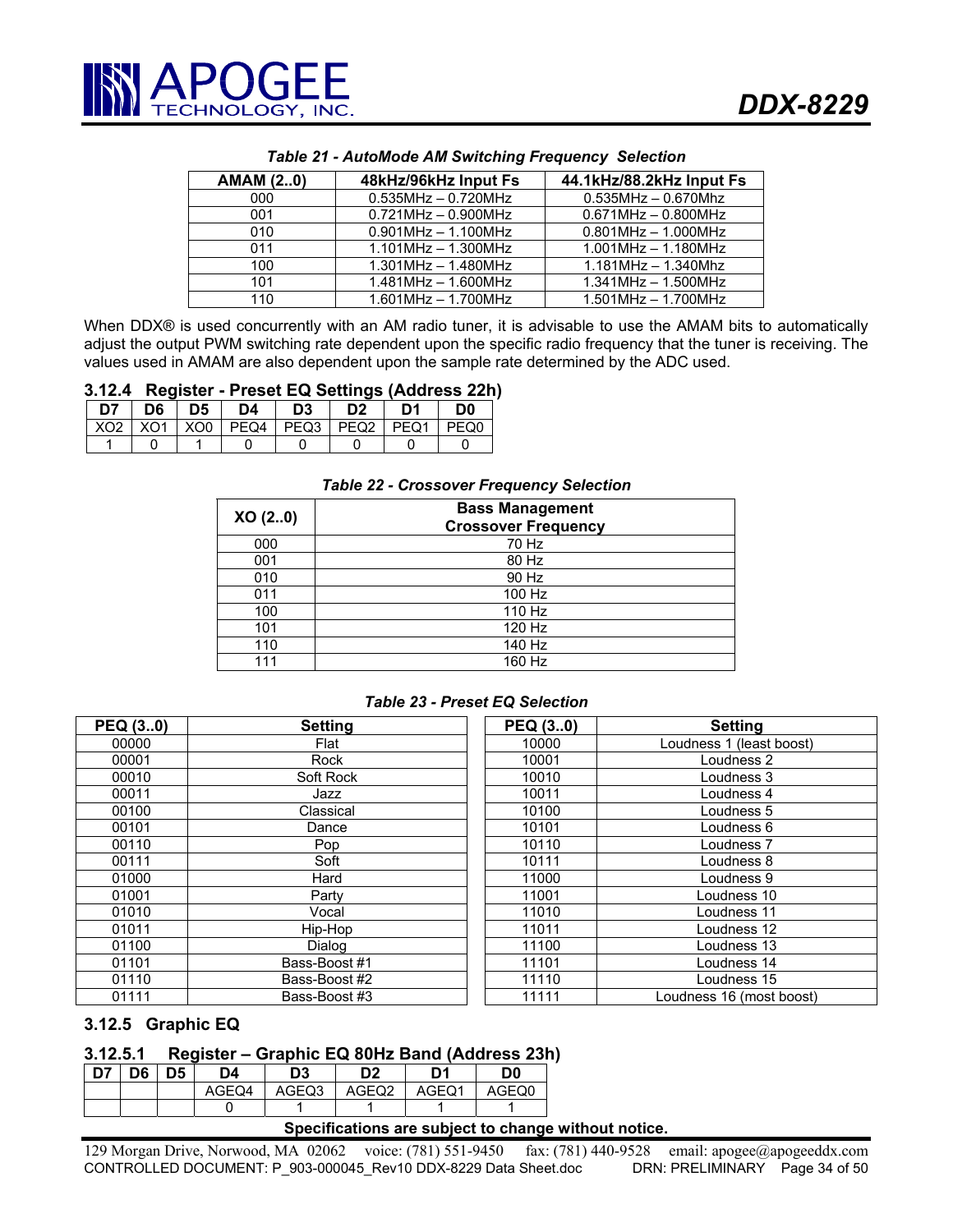

#### **3.12.5.2 Register – Graphic EQ 300Hz Band (Address 24h)**

| , D7 | D6 | D5 | D4    | D3    | D <sub>2</sub> | D1    | D0    |
|------|----|----|-------|-------|----------------|-------|-------|
|      |    |    | BGEQ4 | BGEQ3 | BGEQ2          | BGEQ1 | BGEQ0 |
|      |    |    |       |       |                |       |       |

# **3.12.5.3 Register – Graphic EQ 1kHz Band (Address 25h)**

| D7 | D6 | D5 | D4    | D3    | D2    | D1    | D0    |
|----|----|----|-------|-------|-------|-------|-------|
|    |    |    | CGEQ4 | CGEQ3 | CGEQ2 | CGEQ1 | CGEQ0 |
|    |    |    |       |       |       |       |       |

# **3.12.5.4 Register – Graphic EQ 3kHz Band (Address 26h)**

| - דח | na | D4    | D3    | D2    |       | D <sub>0</sub> |
|------|----|-------|-------|-------|-------|----------------|
|      |    | DGEQ4 | DGEQ3 | DGEQ2 | DGEQ1 | DGFO0          |
|      |    |       |       |       |       |                |

#### **3.12.5.5 Register – Graphic EQ 8kHz Band (Address 27h)**

| $\overline{D7}$ | D6 | D5 | D4    | D3    | D <sub>2</sub> | D1    | D0    |
|-----------------|----|----|-------|-------|----------------|-------|-------|
|                 |    |    | EGEQ4 | EGEQ3 | EGEQ2          | EGEQ1 | EGEQ0 |
|                 |    |    |       |       |                |       |       |

#### *Table 24 - Graphic EQ Boost/Cut Selection*

| <b>XGEQ (40)</b> | <b>Boost/Cut</b> |
|------------------|------------------|
| 11111            | $+16$            |
| 11110            | $+15$            |
| 11101            | $+14$            |
| .                | .                |
| 10000            | $+1$             |
| 01111            |                  |
| 01110            | -1               |
| $\cdots$         | .                |
| 00001            | -14              |
| 00000            | $-15$            |

# **3.13 Processing Loop Modes**

## **3.13.1 Biquad Internal Channel Loop-Through (Address 28h)**

| <b>DT</b> | D6 | D5        | D4        | D3              | D <sub>2</sub>         | D <sup>1</sup> | D0   |
|-----------|----|-----------|-----------|-----------------|------------------------|----------------|------|
| ים פי     | D  | D<br>CARI | D<br>C5RI | ∩⊿RI<br>D<br>◡∟ | D<br>C <sub>3</sub> BL | ותכ<br>D       | וםו^ |
|           |    |           |           |                 |                        |                |      |

Each internal processing channel can receive two possible inputs at the input to the biquad block. The input can be received either from the output of that channel's MIX#1 engine or from the output of bass/treble (Biquad#10) of the previous channel. In this scenario, channel 1 would receive channel 8. This enables the use of more than 10 biquads on any given channel at the loss of the number of separate internal processing channels.

CxBLP:

0 – Input from Channel X MIX#1 engine output – normal operation

1 – Input from Channel X-1 biquad #10 output – loop operation

#### **3.13.2 Mix Internal Channel Loop-Through (Address 29h)**

| D7     | D6     | D5     | D4     | D3     | D <sub>2</sub> | n,                              | D0     |
|--------|--------|--------|--------|--------|----------------|---------------------------------|--------|
| C8MXLP | C7MXLP | C6MXLP | C5MXLP | C4MXLP | C3MXLP         | C <sub>2</sub> M <sub>XLP</sub> | C1MXLP |
|        |        |        |        |        |                |                                 |        |

Each internal processing channel can receive two possible sets of inputs at the inputs to the Mix#1 block. The inputs can be received from the outputs of the interpolation block as normally occurs (CxMXLP = 0) or the inputs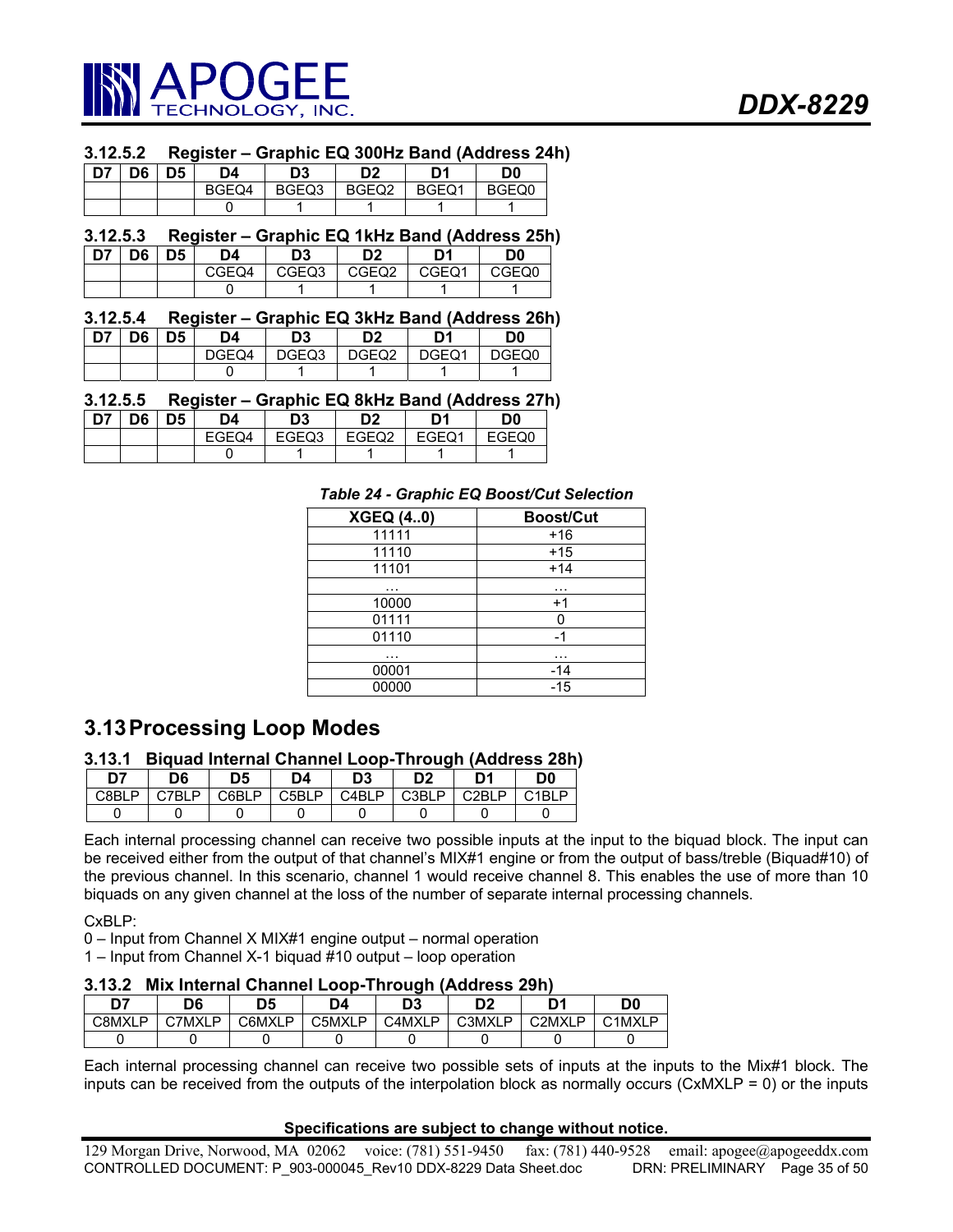

can be received from the outputs of the Mix#2 block. This enables the ability to perform additional filtering after the second mix block at the expense of losing this processing capability on the channel.

CxMXLP:

- 0 Inputs to Channel X MIX#1 engine from interpolation outputs Normal Operation
- 1 Inputs from Channel X MIX#1 engine from MIX#2 engine outputs loop operation

# **3.14 Processing Bypass Modes**

#### **3.14.1 EQ Bypass (Address 2Ah)**

| D7     | D6     |        | D4     | n٥<br>υa | מח     | n,     | D0     |
|--------|--------|--------|--------|----------|--------|--------|--------|
| C8EQBP | C7EQBP | C6EQBP | C5EQBP | C4EQCBP  | C3EQBP | C2EQBP | C1EQBP |
|        |        |        |        |          |        |        |        |

EQ control can be bypassed on a per channel basis. If EQ control is bypassed on a given channel the prescale and all 10 filters (high-pass, biquads, de-emphasis, bass management cross-over, bass, treble in any combination) are bypassed for that channel.

CxEQBP:

0 – Perform EQ on Channel X – normal operation

1 – Bypass EQ on Channel X

#### **3.14.2 Tone Control Bypass (Address 2Bh)**

| לח    | D6    | D5    | D4    | D3    | פח    | D1    | D0                             |
|-------|-------|-------|-------|-------|-------|-------|--------------------------------|
| C8TCB | C7TCB | C6TCB | C5TCB | C4TCB | C3TCB | C2TCB | C <sub>1</sub> TC <sub>B</sub> |
|       |       |       |       |       |       |       |                                |

Tone control (bass/treble) can be bypassed on a per channel basis. If tone control is bypassed on a given channel the two filters that tone control utilizes are made available as user programmable biquads #9 and #10.

# **3.15 Tone Control (Address 2Ch)**

| D7 | D6 | D5 | D4 | D <sub>3</sub> | D <sub>2</sub> | D1                                                    | D <sub>0</sub> |
|----|----|----|----|----------------|----------------|-------------------------------------------------------|----------------|
|    |    |    |    |                |                | TTC3   TTC2   TTC1   TTC0   BTC3   BTC2   BTC1   BTC0 |                |
|    |    |    |    |                |                |                                                       |                |

#### *Table 25 - Tone Control Boost/Cut Selection*

| BTC (30)/TTC (30) | <b>Boost/Cut</b> |
|-------------------|------------------|
| 0000              | $-12dB$          |
| 0001              | $-12dB$          |
| .                 |                  |
| 0111              | -4dB             |
| 0110              | $-2dB$           |
| 0111              | 0dB              |
| 1000              | $+2dB$           |
| 1001              | +4dB             |
| .                 | .                |
| 1101              | $+12dB$          |
| 1110              | $+12dB$          |
| 1111              | $+12dB$          |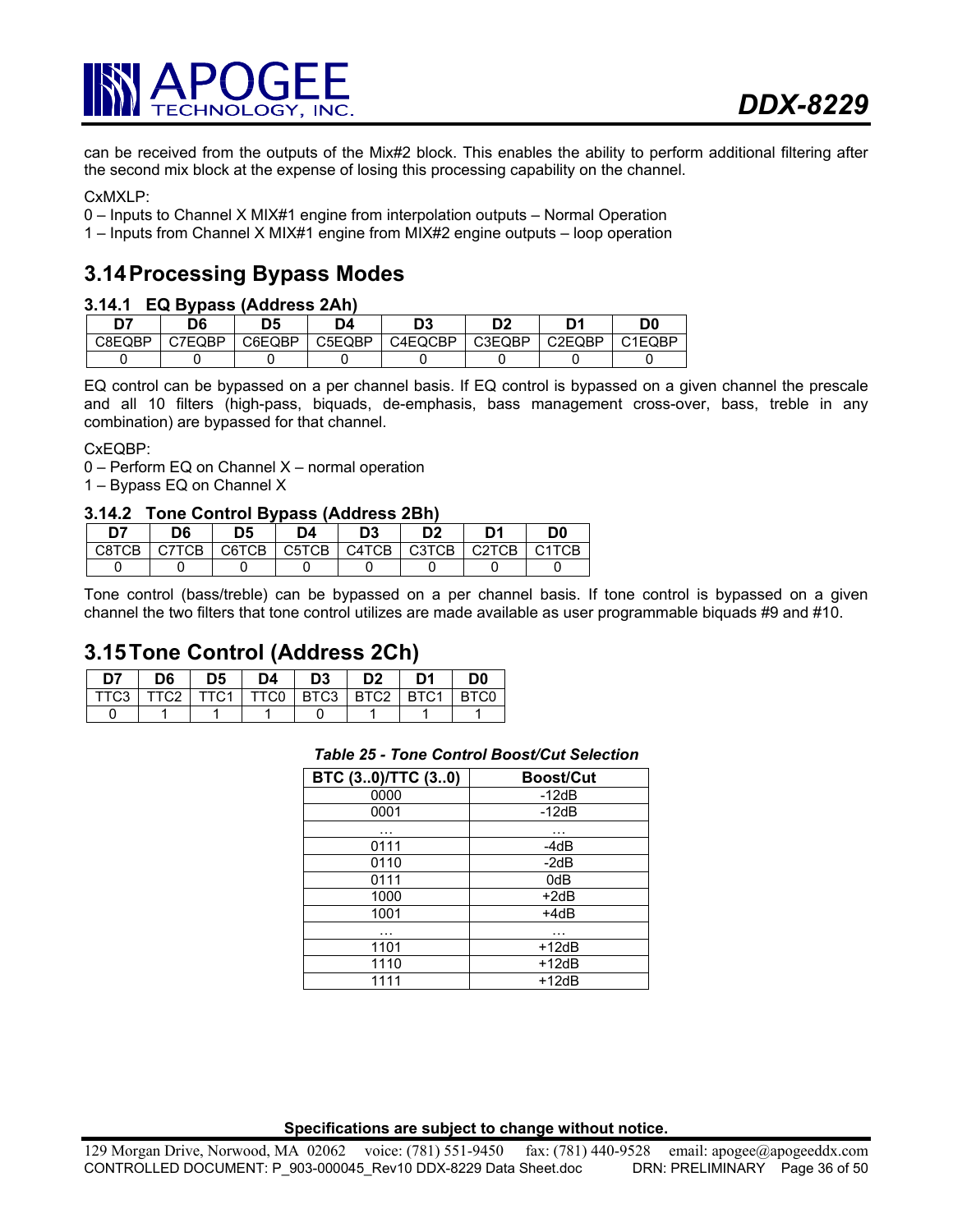

# **3.16 Dynamics Control**

# **3.16.1 Channel Limiter Select Channels 1,2,3,4 (Address 2Dh)**

| D7    | D6    | D5    | D4                             | D <sub>3</sub> | D <sub>2</sub> | D1                             | D0                             |
|-------|-------|-------|--------------------------------|----------------|----------------|--------------------------------|--------------------------------|
| C4LS1 | C4LS0 | C3LS1 | C <sub>3</sub> L <sub>S0</sub> | C2LS1          | C2LS0          | $\overline{\phantom{0}}$ C1LS1 | C <sub>1</sub> L <sub>S0</sub> |
|       |       |       |                                |                |                |                                |                                |

## **3.16.2 Channel Limiter Select Channels 5,6,7,8 (Address 2Eh)**

| D7 | D6                                                    | D5 | D4 | D <sub>3</sub> | D2 | D0           |
|----|-------------------------------------------------------|----|----|----------------|----|--------------|
|    | C8LS1   C8LS0   C7LS1   C7LS0   C6LS1   C6LS0   C5LS1 |    |    |                |    | $\mid$ C5LS0 |
|    |                                                       |    |    |                |    |              |

# **3.16.3 Limiter 1 Attack/Release Rate (Address 2Fh)**

| D7 | D6 | D5 | D4 | D <sub>3</sub>                                        | D2 | D1 | D <sub>0</sub> |
|----|----|----|----|-------------------------------------------------------|----|----|----------------|
|    |    |    |    | L1A3   L1A2   L1A1   L1A0   L1R3   L1R2   L1R1   L1R0 |    |    |                |
|    |    |    |    |                                                       |    |    |                |

#### **3.16.4 Limiter 1 Attack/Release Threshold (Address 30h)**

| D7 | D6 | D <sub>5</sub> | D4 | D3 | D <sub>2</sub>                                        | D1 | D0    |
|----|----|----------------|----|----|-------------------------------------------------------|----|-------|
|    |    |                |    |    | L1AT3   L1AT2   L1AT1   L1AT0   L1RT3   L1RT2   L1RT1 |    | 11RT0 |
|    |    |                |    |    |                                                       |    |       |

## **3.16.5 Limiter 2 Attack/Release Rate (Address 31h)**

| D7 | D6 | D5 | D4. | D3                                             | D <sub>2</sub> | D <sub>1</sub> | D0    |
|----|----|----|-----|------------------------------------------------|----------------|----------------|-------|
|    |    |    |     | L2A3   L2A2   L2A1   L2A0   L2R3   L2R2   L2R1 |                |                | I 2RN |
|    |    |    |     |                                                |                |                |       |

# **3.16.6 Limiter 2 Attack/Release Threshold (Address 32h)**

| D7    | D6    | D5    | D4      | D3    | D2    | D1   | D0   |
|-------|-------|-------|---------|-------|-------|------|------|
| L2AT3 | 12AT2 | 12AT1 | l L2AT0 | L2RT3 | 12RT2 | 2RT1 | 2RT0 |
|       |       |       |         |       |       |      |      |

# **3.16.7 Dynamics Control Description**

The DDX-8229 includes 2 independent limiter blocks. The purpose of the limiters is to automatically reduce the dynamic range of a recording to prevent the outputs from clipping in anti-clipping mode, or to actively reduce the dynamic range for a better listening environment (such as a night-time listening mode, which is often needed for DVDs.) The two modes are selected via the DRC bit in Configuration Register F, bit 1 address 0x05. Each channel can be mapped to Limiter1, Limiter2, or not mapped. If a channel is not mapped, that channel will clip normally when 0 dB FS is exceeded. Each limiter will look at the present value of each channel that is mapped to it, select the maximum absolute value of all these channels, perform the limiting algorithm on that value, and then if needed adjust the gain of the mapped channels in unison.

The limiter attack thresholds are determined by the LxAT registers. When the Attack Thesehold has been exceeded, the limiter, when active, will automatically start reducing the gain. The rate at which the gain is reduced when the attack threshold is exceeded is dependent upon the attack rate register setting for that limiter. The gain reduction occurs on a peak-detect algorithm.

The release of limiter, when the gain is again increased, is dependent on a RMS-detect algorithm. The output of the volume/limiter block is passed through an RMS filter. The output of this filter is compared to the release threshold, determined by the Release Threshold register. When the RMS filter output falls below the release threshold, the gain is increased at a rate dependent upon the Release Rate register. The gain can never be increased past its set value and therefore the release will only occur if the limiter has already reduced the gain. The release threshold value can be used to set what is effectively a minimum dynamic range. This is helpful as over-limiting can reduce the dynamic range to virtually zero and cause program material to sound "lifeless".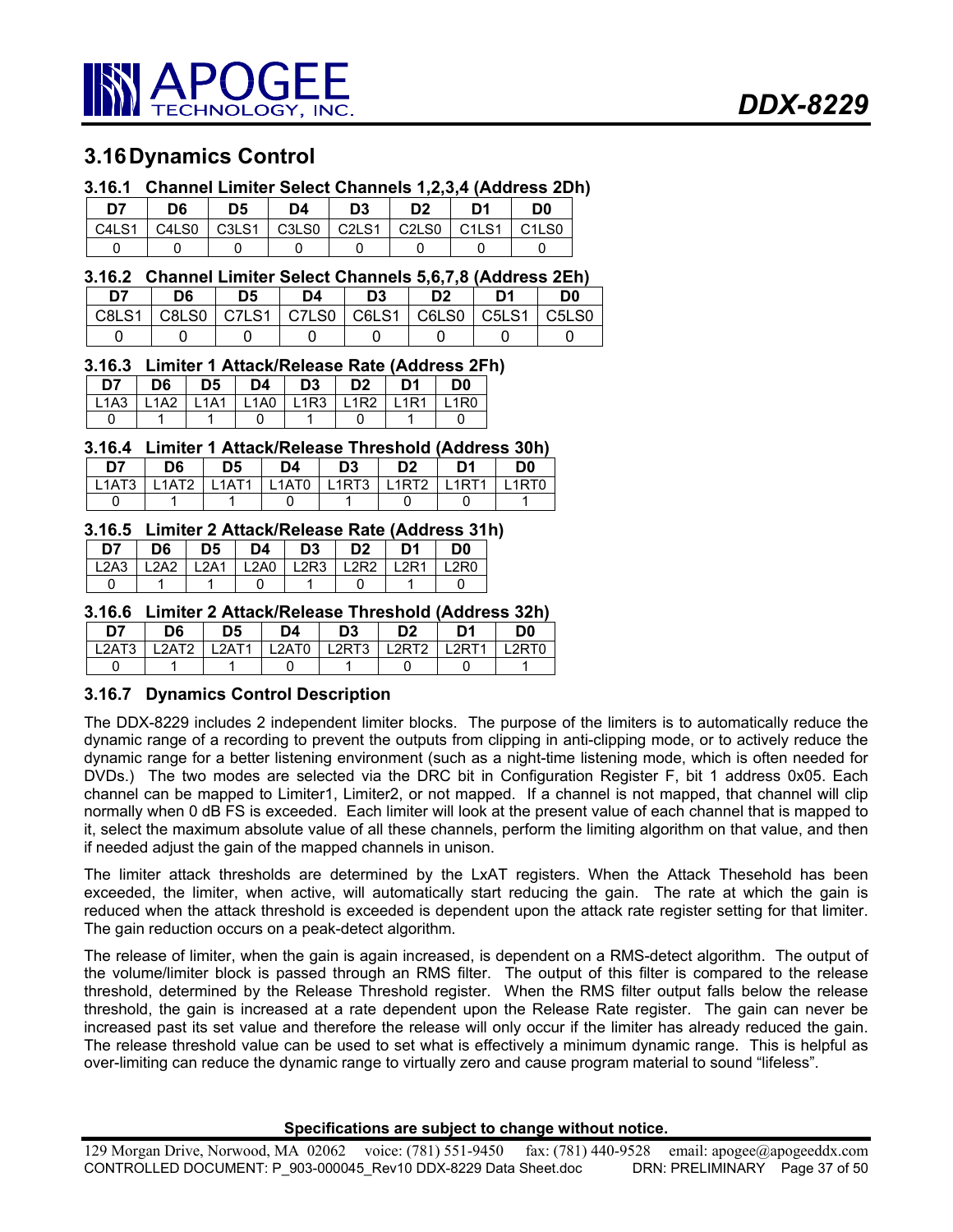

In AC mode the attack and release thresholds are set relative to full-scale. In DRC mode the attack threshold is set relative to the maximum volume setting of the channels mapped to that limiter and the release threshold is set relative to the maximum volume setting plus the attack threshold.



*Figure 22 - Basic Limiter and Volume Flow Diagram.* 

| CxLS(1,0) | <b>Channel Limiter Mapping</b>  |
|-----------|---------------------------------|
| იი        | Channel has limiting disabled   |
| 01        | Channel is mapped to limiter #1 |
| 10        | Channel is mapped to limiter #2 |

| LxA(30) | <b>Attack Rate dB/ms</b> |      | LxR(3.0) | Release Rate dB/ms |
|---------|--------------------------|------|----------|--------------------|
| 0000    | 3.1584                   | Fast | 0000     | 0.5116             |
| 0001    | 2.7072                   |      | 0001     | 0.1370             |
| 0010    | 2.2560                   |      | 0010     | 0.0744             |
| 0011    | 1.8048                   |      | 0011     | 0.0499             |
| 0100    | 1.3536                   |      | 0100     | 0.0360             |
| 0101    | 0.9024                   |      | 0101     | 0.0299             |
| 0110    | 0.4512                   |      | 0110     | 0.0264             |
| 0111    | 0.2256                   |      | 0111     | 0.0208             |
| 1000    | 0.1504                   |      | 1000     | 0.0198             |
| 1001    | 0.1123                   |      | 1001     | 0.0172             |
| 1010    | 0.0902                   |      | 1010     | 0.0147             |
| 1011    | 0.0752                   |      | 1011     | 0.0137             |
| 1100    | 0.0645                   |      | 1100     | 0.0134             |
| 1101    | 0.0564                   |      | 1101     | 0.0117             |
| 1110    | 0.0501                   |      | 1110     | 0.0110             |
| 1111    | 0.0451                   | Slow | 1111     | 0.0104             |

#### *Table 27 - Limiter Attack Rate Selection Table 28 - Limiter Release Rate Selection*

| A (30) | <b>Attack Rate dB/ms</b> |      | LxR(3.0) | <b>Release Rate dB/ms</b> |      |
|--------|--------------------------|------|----------|---------------------------|------|
| 0000   | 3.1584                   | Fast | 0000     | 0.5116                    | Fast |
| 0001   | 2.7072                   |      | 0001     | 0.1370                    |      |
| 0010   | 2.2560                   |      | 0010     | 0.0744                    |      |
| 0011   | 1.8048                   |      | 0011     | 0.0499                    |      |
| 0100   | 1.3536                   |      | 0100     | 0.0360                    |      |
| 0101   | 0.9024                   |      | 0101     | 0.0299                    |      |
| 0110   | 0.4512                   |      | 0110     | 0.0264                    |      |
| 0111   | 0.2256                   |      | 0111     | 0.0208                    |      |
| 1000   | 0.1504                   |      | 1000     | 0.0198                    |      |
| 1001   | 0.1123                   |      | 1001     | 0.0172                    |      |
| 1010   | 0.0902                   |      | 1010     | 0.0147                    |      |
| 1011   | 0.0752                   |      | 1011     | 0.0137                    |      |
| 1100   | 0.0645                   |      | 1100     | 0.0134                    |      |
| 1101   | 0.0564                   |      | 1101     | 0.0117                    |      |
| 1110   | 0.0501                   |      | 1110     | 0.0110                    |      |
| 1111   | 0.0451                   | Slow | 1111     | 0.0104                    | Slow |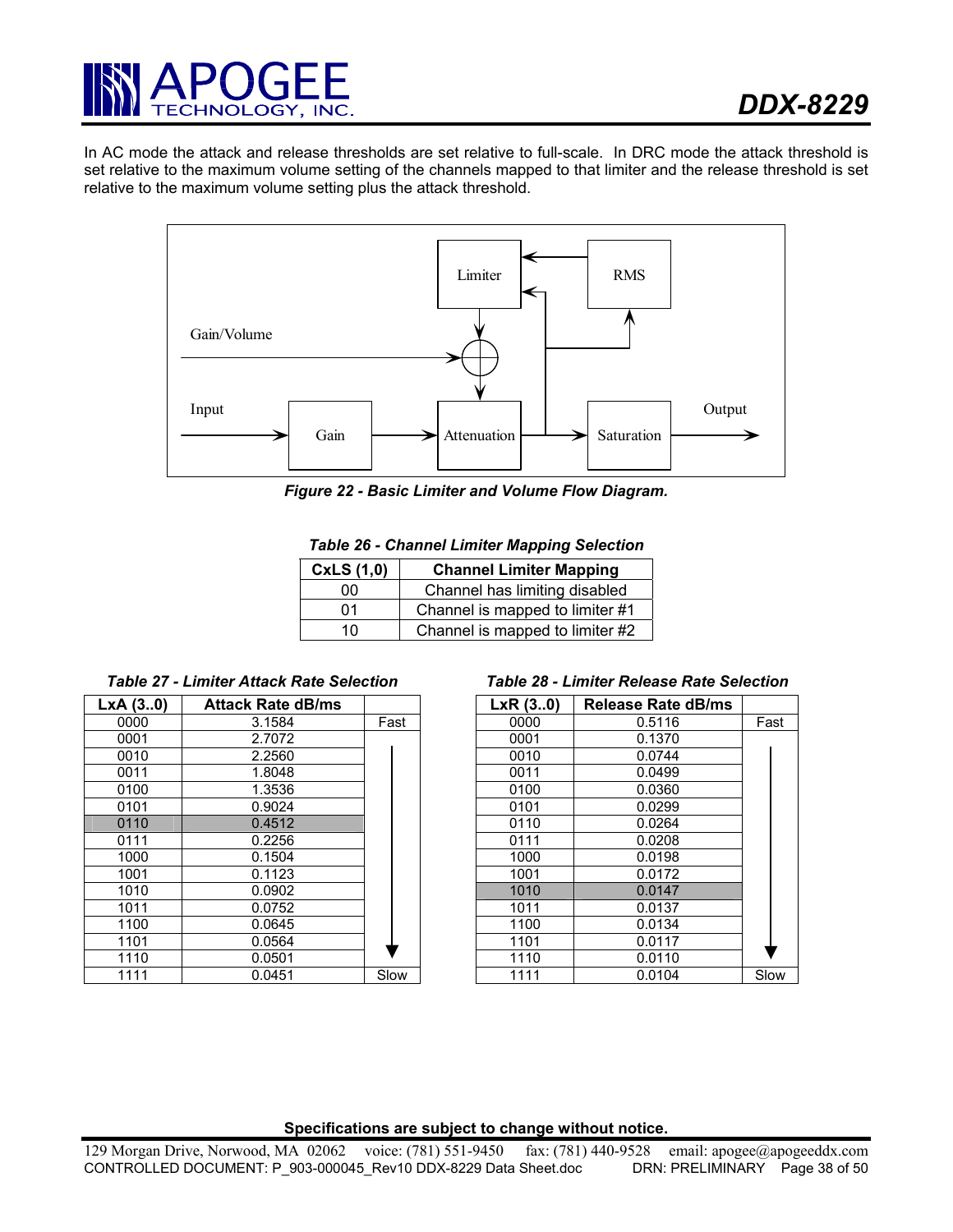

# **Anti-Clipping Mode**

#### *Table 29 - Limiter Attack Threshold Selection (AC-Mode).*   $\mathbf{A}$  T (3..0)  $\mathbf{A}$  AC (dB relative to FS)

| LXAT(30) | AC (dB relative to FS) |
|----------|------------------------|
| 0000     | $-12$                  |
| 0001     | $-10$                  |
| 0010     | -8                     |
| 0011     | -6                     |
| 0100     | $-4$                   |
| 0101     | $-2$                   |
| 0110     | $\mathbf{0}$           |
| 0111     | $+2$                   |
| 1000     | $+3$                   |
| 1001     | $+4$                   |
| 1010     | $+5$                   |
| 1011     | $+6$                   |
| 1100     | $+7$                   |
| 1101     | $+8$                   |
| 1110     | $+9$                   |
| 1111     | $+10$                  |

| Table 30 - Limiter Release            |  |
|---------------------------------------|--|
| <b>Threshold Selection (AC-Mode).</b> |  |

| <b>AT (30)</b>    | AC (dB relative to FS) | LxRT(30) | AC (dB relative to FS) |
|-------------------|------------------------|----------|------------------------|
| 0000              | -12                    | 0000     | $-\infty$              |
| 0001              | -10                    | 0001     | $-29dB$                |
| 0010              | -8                     | 0010     | $-20dB$                |
| 0011              | -6                     | 0011     | $-16dB$                |
| 0100              | $-4$                   | 0100     | $-14dB$                |
| $\overline{0101}$ | $-2$                   | 0101     | $-12dB$                |
| 0110              | $\mathbf 0$            | 0110     | $-10dB$                |
| $\overline{0111}$ | $+2$                   | 0111     | -8dB                   |
| 1000              | $+3$                   | 1000     | -7dB                   |
| 1001              | $+4$                   | 1001     | $-6dB$                 |
| 1010              | $+5$                   | 1010     | -5dB                   |
| 1011              | $+6$                   | 1011     | -4dB                   |
| 1100              | $+7$                   | 1100     | $-3dB$                 |
| 1101              | $+8$                   | 1101     | $-2dB$                 |
| 1110              | +9                     | 1110     | $-1dB$                 |
| 1111              | $+10$                  | 1111     | $-0dB$                 |

# **Dynamic Range Compression Mode**

*Table 31 - Limiter Attack Threshold Selection (DRC-Mode).*

| LxAT (30) | DRC (dB relative to<br>Volume) |
|-----------|--------------------------------|
| 0000      | $-31$                          |
| 0001      | $-29$                          |
| 0010      | $-27$                          |
| 0011      | $-25$                          |
| 0100      | $-23$                          |
| 0101      | $-21$                          |
| 0110      | $-19$                          |
| 0111      | $-17$                          |
| 1000      | $-16$                          |
| 1001      | -15                            |
| 1010      | $-14$                          |
| 1011      | $-13$                          |
| 1100      | $-12$                          |
| 1101      | $-10$                          |
| 1110      | -7                             |
| 1111      | -4                             |

# *Table 32 - Limiter Release Threshold Selection (DRC-Mode).*

| AT(30)            | DRC (dB relative to<br>Volume) | LxRT(30) | DRC (db relative to<br>Volume + LxAT) |
|-------------------|--------------------------------|----------|---------------------------------------|
| 0000              | $-31$                          | 0000     | $-\infty$                             |
| 0001              | $-29$                          | 0001     | $-38dB$                               |
| 0010              | $-27$                          | 0010     | $-36dB$                               |
| 0011              | $-25$                          | 0011     | $-33dB$                               |
| 0100              | $-23$                          | 0100     | $-31dB$                               |
| 0101              | $-21$                          | 0101     | $-30dB$                               |
| 0110              | $-19$                          | 0110     | $-28dB$                               |
| $\overline{0111}$ | $-17$                          | 0111     | $-26dB$                               |
| 1000              | $-16$                          | 1000     | $-24dB$                               |
| 1001              | $-15$                          | 1001     | $-22dB$                               |
| 1010              | $-14$                          | 1010     | $-20dB$                               |
| 1011              | $-13$                          | 1011     | $-18dB$                               |
| 1100              | $-12$                          | 1100     | $-15dB$                               |
| 1101              | $-10$                          | 1101     | $-12dB$                               |
| 1110              | -7                             | 1110     | -9dB                                  |
| 1111              | $-4$                           | 1111     | -6dB                                  |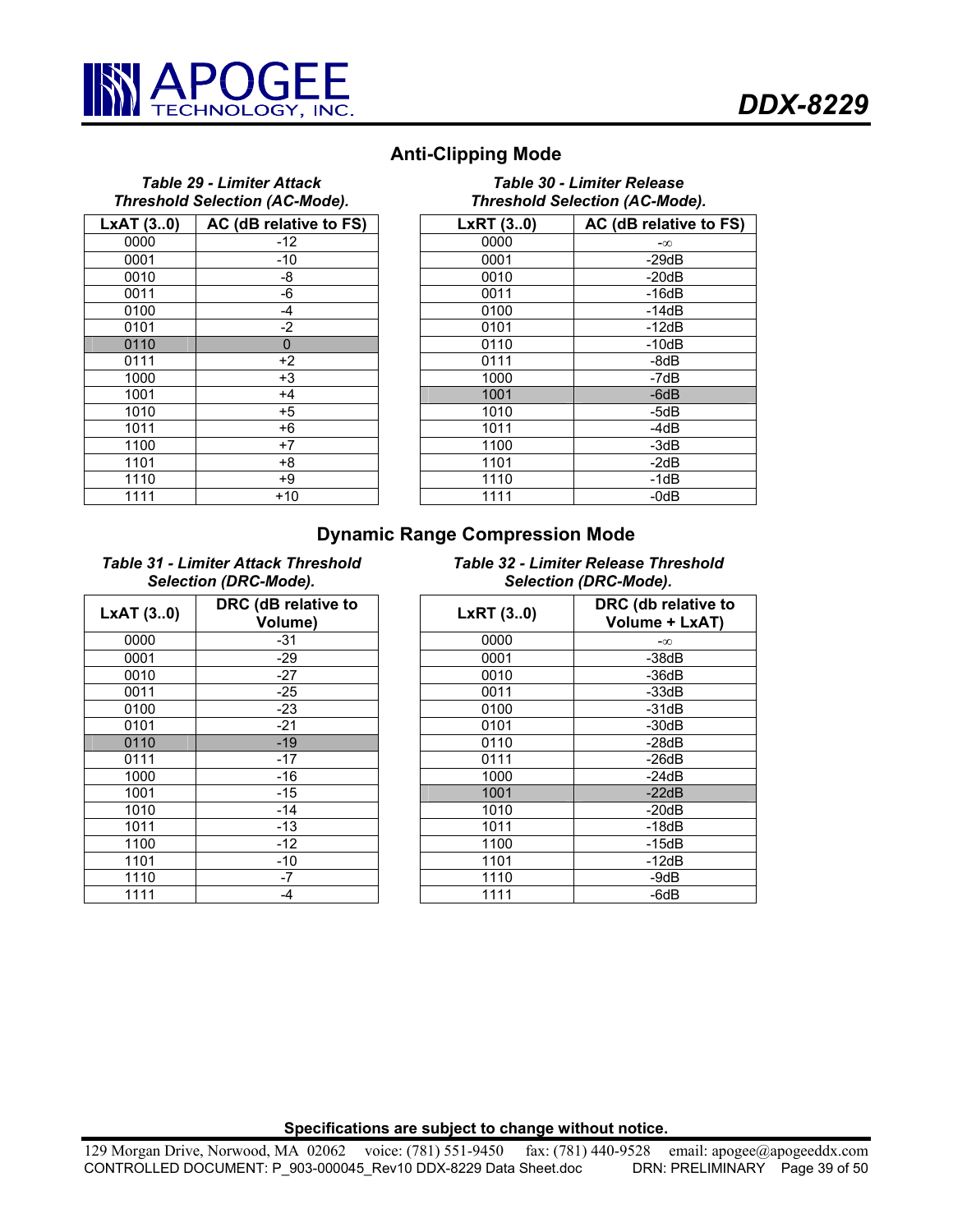

# **3.17 PWM Output Timing**

The centering of the individual channel PWM output periods can be adjusted by the Output Timing registers. PWM slot settings can be chosen to insure that pulse transitions do not occur at the same time on different channels using the same power device. There are 8 possible settings, the appropriate setting varying based on the application and connections to the DDX® power devices.

# **3.17.1 Channel 1&2 Output Timing (Address 33h)**

| D7 | D6                             | D5    | D4                             | D <sub>3</sub> | D <sub>2</sub> | D1    | D0                             |
|----|--------------------------------|-------|--------------------------------|----------------|----------------|-------|--------------------------------|
|    | C <sub>2</sub> OT <sub>2</sub> | C20T1 | C <sub>2</sub> OT <sub>0</sub> |                | C10T2          | C10T1 | C <sub>1</sub> OT <sub>0</sub> |
|    |                                |       |                                |                |                |       |                                |

## **3.17.2 Channel 3&4 Output Timing (Address 34h)**

| <b>D7</b> | D6            | D5 | D4                                         | D <sub>3</sub> | D2              | D1 | D <sub>0</sub>                             |
|-----------|---------------|----|--------------------------------------------|----------------|-----------------|----|--------------------------------------------|
|           | C4OT2   C4OT1 |    | C <sub>4</sub> O <sub>T</sub> <sub>0</sub> |                | $C3OT2$ $C3OT1$ |    | C <sub>3</sub> O <sub>T</sub> <sub>0</sub> |
|           |               |    |                                            |                |                 |    |                                            |

#### **3.17.3 Channel 5&6 Output Timing (Address 35h)**

| . דה | D6                | D5                             | D4    | D <sub>3</sub> | D2                             | D1    | D0    |
|------|-------------------|--------------------------------|-------|----------------|--------------------------------|-------|-------|
|      | C6OT <sub>2</sub> | C <sub>6</sub> OT <sub>1</sub> | C6OT0 |                | C <sub>5</sub> O <sub>T2</sub> | C5OT1 | C5OT0 |
|      |                   |                                |       |                |                                |       |       |

#### **3.17.4 Channel 7&8 Output Timing (Address 36h)**

| <b>D7</b> | D6                | D5              | D4                | D <sub>3</sub> | מח        | D1    | D0    |
|-----------|-------------------|-----------------|-------------------|----------------|-----------|-------|-------|
|           | C8OT <sub>2</sub> | $C$ $R$ $T$ $1$ | C8OT <sub>0</sub> |                | $CZ$ $T2$ | C7OT1 | C70T0 |
|           |                   |                 |                   |                |           |       |       |

#### *Table 33 - Channel Output Timing Selection.*

| CxOT (20) | <b>PWM Slot</b> |
|-----------|-----------------|
| 000       |                 |
| 001       | 2               |
| 010       | 3               |
| 011       |                 |
| 100       |                 |
| 101       |                 |
| 110       |                 |
| 111       |                 |

On reset, all PWM outputs default to "Binary" mode (default) and the output timing registers are set such that all Channel PWM Output periods default to a timing that ensures that pulse transitions do not occur at the same time on different channels using the same power device. It is in the ideal timing configuration for when adjacent channels (1&2, 3&4, 5&6) are sharing the same power device.

# **3.18 I<sup>2</sup> S Output Channel Mapping**

# **3.18.1 Channel I<sup>2</sup> S Output Mapping Channels 1 & 2 (Address 37h)**

| D7 | D6    | D <sub>5</sub> | D4                             | D <sub>3</sub> | D2                             | D1                             | D0                             |
|----|-------|----------------|--------------------------------|----------------|--------------------------------|--------------------------------|--------------------------------|
|    | C2OM2 | C2OM1          | C <sub>2</sub> OM <sub>0</sub> |                | C <sub>1</sub> OM <sub>2</sub> | C <sub>1</sub> OM <sub>1</sub> | C <sub>1</sub> OM <sub>0</sub> |
|    |       |                |                                |                |                                |                                |                                |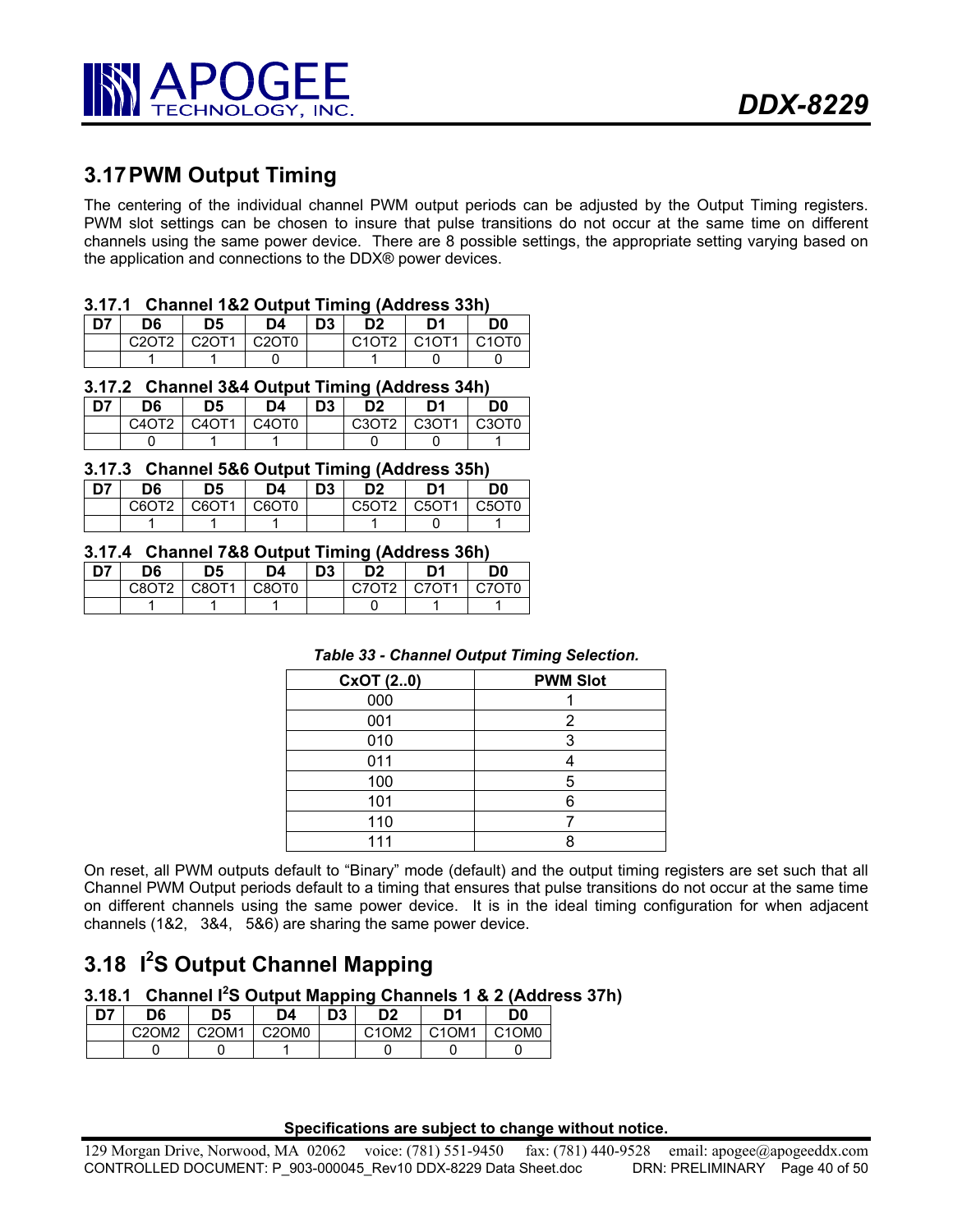

# **3.18.2 Channel I<sup>2</sup> S Output Mapping Channels 3 & 4 (Address 38h)**

| n, | D6                             | D5    | D4    | D <sub>3</sub> | D2                             | D <sub>1</sub>                 | D <sub>0</sub> |
|----|--------------------------------|-------|-------|----------------|--------------------------------|--------------------------------|----------------|
|    | C <sub>4</sub> OM <sub>2</sub> | C4OM1 | C4OM0 |                | C <sub>3</sub> OM <sub>2</sub> | C <sub>3</sub> OM <sub>1</sub> | C3OM0          |
|    |                                |       |       |                |                                |                                |                |

Each I<sup>2</sup>S Output Channel can receive data from any channel output of the volume block. Which channel a particular I<sup>2</sup>S output receives is dependent upon that channel's CxOM register bits.

| CxOM (20) | <b>Serial Output From</b> |
|-----------|---------------------------|
| 000       | Channel 1                 |
| 001       | Channel 2                 |
| 010       | Channel 3                 |
| 011       | Channel 4                 |
| 100       | Channel 5                 |
| 101       | Channel 6                 |
| 110       | Channel 7                 |
| 111       | Channel 8                 |

# **Table 34 - Channel I<sup>2</sup>S Output Mapping**

# **4.0 User Programmable Processing**

# **4.1 EQ – Biquad Equation**

The biquads use the equation that follows. This is diagrammed in Figure 23 below.

$$
Y[n] = 2(b_0/2)X[n] + 2(b_1/2)X[n-1] + b_2X[n-2] - 2(a_1/2)Y[n-1] - a_2Y[n-2]
$$

$$
= b_0 X[n] + b_1 X[n-1] + b_2 X[n-2] - a_1 Y[n-1] - a_2 Y[n-2]
$$

where Y[n] represents the output and X[n] represents the input. Multipliers are 28-bit signed fractional multipliers, with coefficient values in the range of 800000h (-1) to 7FFFFFh (0.9999998808).

Coefficients stored in the User Defined Coefficient RAM are referenced in the following manner:

 $CxHy0 = b<sub>1</sub>/2$ 

CxHy1 =  $b_2$ 

 $CxHy2 = -a<sub>1</sub>/2$ 

 $CxHy3 = -a<sub>2</sub>$ 

CxHy4 =  $b_0/2$ 

The x represents the channel and the y the biquad number. For example C3H41 is the b0/2 coefficient in the fourth biquad for channel 3



*Figure 23 - Biquad Filter*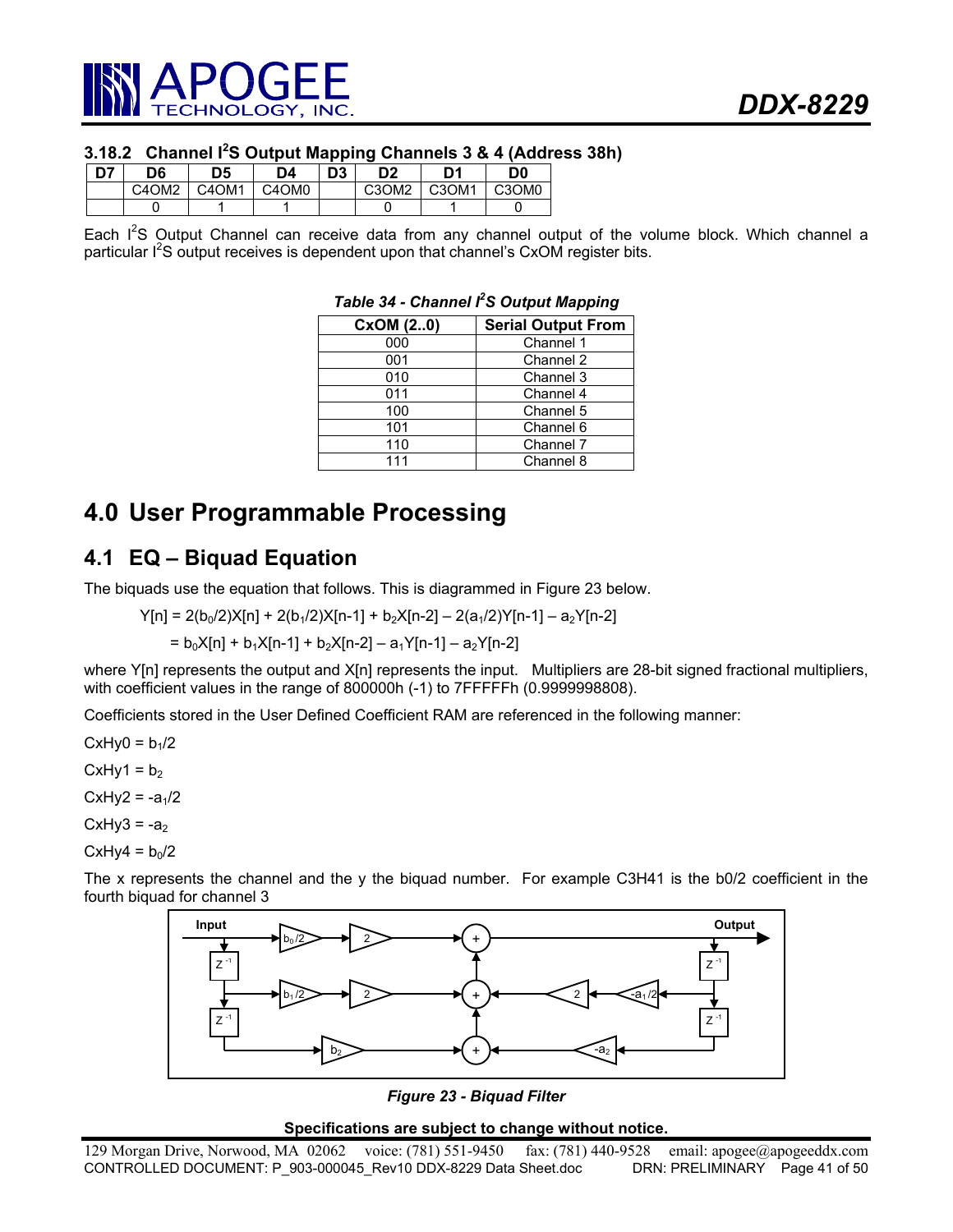

# **4.2 Pre-Scale**

The Pre-Scale block which precedes the first biquad is used for attenuation when filters are designed that boost frequencies above 0dBFS. This is a single 28-bit signed multiplier, with 800000h = -1 and 7FFFFFh = 0.9999998808. By default, all pre-scale factors are set to 800000h.

Note that the default pre-scale value inverts the signal phase. This should be understood when the output is taken from the  $I^2S$  output interface.

# **4.3 Post-Scale**

The DDX-8229 provides one additional multiplication after the last interpolation stage and before the distortion compensation on each channel. This is a 24-bit signed fractional multiplier. The scale factor for this multiplier is loaded into RAM using the same I2C registers as the biquad coefficients and the bassmanagement. All channels can use the same settings as channel 1 by setting the post-scale link bit.

# **4.4 Mixing**

The DDX-8229 provides two mixing blocks per channel, one located before the EQ section and the other located after. Each mix block has 8 mixing coefficients, which are each 24-bit signed fractional multipliers, that correspond to the 8 channels of input to the mixing block. These coefficients are accessible via the User Controlled Coefficient RAM described below.

# **4.5 Calculating 24-Bit Signed Fractional Numbers from a dB Value**



*Figure 24 - Mix Block Diagram* 

The pre-scale, mixing, and post-scale functions of the DDX-8229 use 24-bit signed fractional multipliers to attenuate signals. These attenuations can also invert the phase and therefore range in value from –1 to +1. It is possible to calculate the coefficient to utilize for a given negative dB value (attenuation) via the equations below.

Non-Inverting Phase Numbers 0 to +1 :

Coefficient = Round(8388607 \* 10^(dB/20))

Inverting Phase Numbers 0 to –1 :

Coefficient = 16777216 - Round(8388607 \* 10^(dB/20))

As can be seen by the preceding equations, the value for positive phase 0dB is 0x7FFFFF and the value for negative phase 0dB is 0x800000.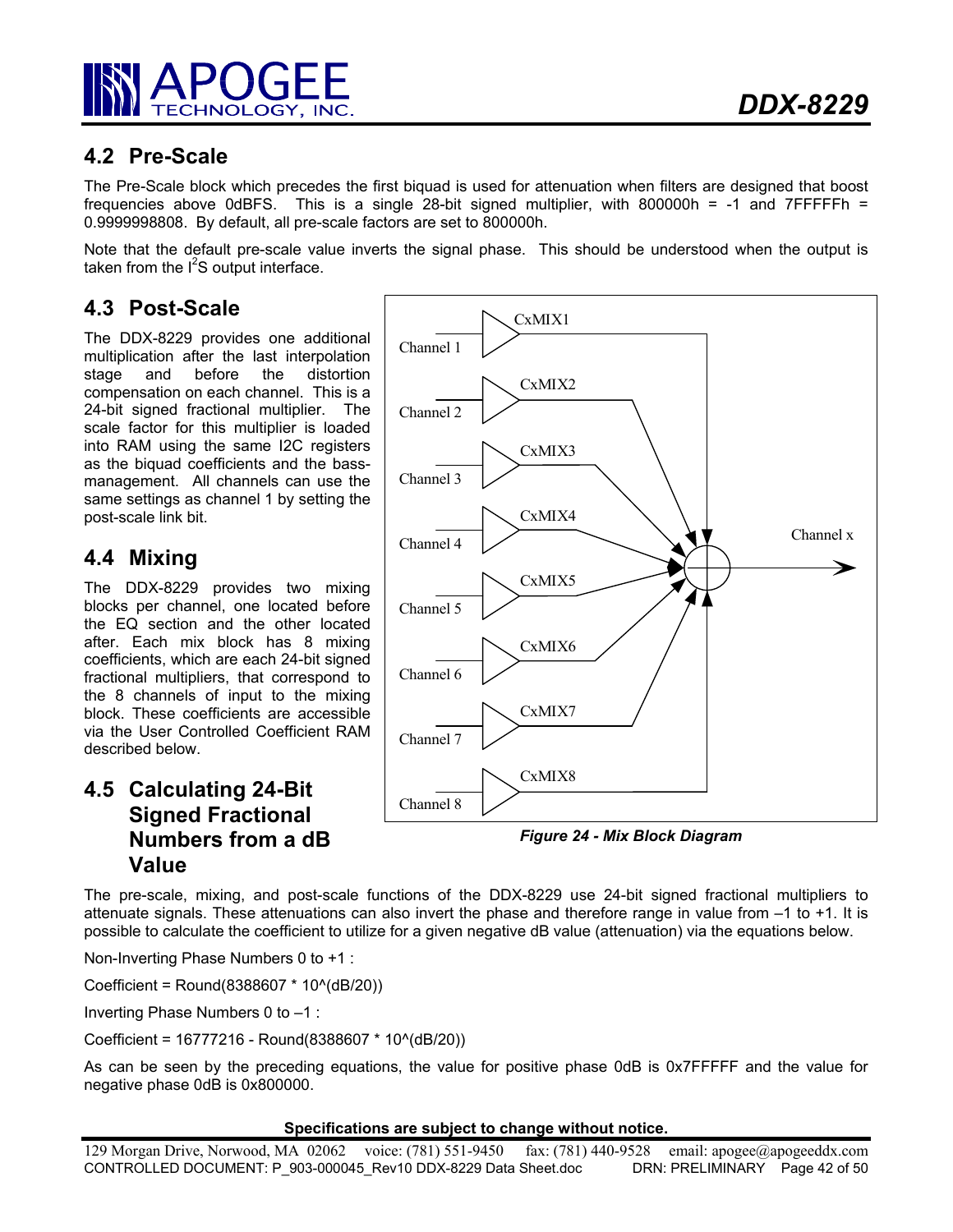

# **4.6 User Defined Coefficient RAM**

#### **4.6.1 Coefficient Address Register 1 (Address 3Bh)**

| D7 | D6 | D5 | D4 | D3 | D <sub>2</sub> | D1   | D <sub>0</sub> |
|----|----|----|----|----|----------------|------|----------------|
|    |    |    |    |    |                | CFA9 | CFA8           |
|    |    |    |    |    |                |      |                |

#### **4.6.2 Coefficient Address Register 2 (Address 3Ch)**

| D7   | D6 | D5 | D4                                  | D <sub>3</sub> | D <sub>2</sub> | D <sub>1</sub> | D <sub>0</sub> |
|------|----|----|-------------------------------------|----------------|----------------|----------------|----------------|
| CFA7 |    |    | ICFA6 ICFA5 ICFA4 ICFA3 ICFA2 ICFA1 |                |                |                | I CFA0         |
|      |    |    |                                     |                |                |                |                |

#### **4.6.3 Coefficient b1Data Register Bits 23..16 (Address 3Dh)**

| D7    | D6    | D <sub>5</sub> | D4                             | D3                             | D <sub>2</sub> | D1    | D0    |
|-------|-------|----------------|--------------------------------|--------------------------------|----------------|-------|-------|
| C1B23 | C1B22 | C1B21          | C <sub>1</sub> B <sub>20</sub> | C <sub>1</sub> B <sub>19</sub> | C1B18          | C1B17 | C1B16 |
|       |       |                |                                |                                |                |       |       |

#### **4.6.4 Coefficient b1Data Register Bits 15..8 (Address 3Eh)**

| דח                             | D6    | D5                             | D4    | D <sub>3</sub>                 | D2    | D1                            | D0   |
|--------------------------------|-------|--------------------------------|-------|--------------------------------|-------|-------------------------------|------|
| C <sub>1</sub> B <sub>15</sub> | C1B14 | C <sub>1</sub> B <sub>13</sub> | C1B12 | C <sub>1</sub> B <sub>11</sub> | C1B10 | C <sub>1</sub> B <sub>9</sub> | C1B8 |
|                                |       |                                |       |                                |       |                               |      |

#### **4.6.5 Coefficient b1Data Register Bits 7..0 (Address 3Fh) D7 D6 D5 D4 D3 D2 D1 D0**  C1B7 | C1B6 | C1B5 | C1B4 | C1B3 | C1B2 | C1B1 | C1B0 0 0 0 0 0 0 0 0 0

#### **4.6.6 Coefficient b2 Data Register Bits 23..16 (Address 40h)**

| D7                             | D6                             | D <sub>5</sub> | D4    | D3                             | D <sub>2</sub> | D1    | D0    |
|--------------------------------|--------------------------------|----------------|-------|--------------------------------|----------------|-------|-------|
| C <sub>2</sub> B <sub>23</sub> | C <sub>2</sub> B <sub>22</sub> | C2B21          | C2B20 | C <sub>2</sub> B <sub>19</sub> | C2B18          | C2B17 | C2B16 |
|                                |                                |                |       |                                |                |       |       |

# **4.6.7 Coefficient b2 Data Register Bits 15..8 (Address 41h)**

| D7                             | D6                 | D5                             | D4                             | D <sub>3</sub> | מח    | D1                            | 0ת   |
|--------------------------------|--------------------|--------------------------------|--------------------------------|----------------|-------|-------------------------------|------|
| C <sub>2</sub> R <sub>15</sub> | C <sub>2</sub> R14 | C <sub>2</sub> B <sub>13</sub> | C <sub>2</sub> B <sub>12</sub> | C2R11          | C2B10 | C <sub>2</sub> B <sub>9</sub> | C2B8 |
|                                |                    |                                |                                |                |       |                               |      |
|                                |                    |                                |                                |                |       |                               |      |

#### **4.6.8 Coefficient b2 Data Register Bits 7..0 (Address 42h)**

| D7   | D6                            | D5                            | D4   | D3                            | מח                            | D1   | D <sub>0</sub> |
|------|-------------------------------|-------------------------------|------|-------------------------------|-------------------------------|------|----------------|
| C2B7 | C <sub>2</sub> B <sub>6</sub> | C <sub>2</sub> B <sub>5</sub> | C2B4 | C <sub>2</sub> B <sub>3</sub> | C <sub>2</sub> B <sub>2</sub> | C2B1 | C2B0           |
|      |                               |                               |      |                               |                               |      |                |

#### **4.6.9 Coefficient a1 Data Register Bits 23..16 (Address 43h)**

| D7                             | D6    | D5    | D4 | D3            | D <sub>2</sub> | D1    | D0    |
|--------------------------------|-------|-------|----|---------------|----------------|-------|-------|
| C <sub>1</sub> B <sub>23</sub> | C1B22 | C1B21 |    | C1B20   C1B19 | IC1B18         | C1B17 | C1B16 |
|                                |       |       |    |               |                |       |       |

# **4.6.10 Coefficient a1 Data Register Bits 15..8 (Address 44h) D7 D6 D5 D4 D3 D2 D1 D0**

|  |  | C3B15   C3B14   C3B13   C3B12   C3B11   C3B10   C3B9   C3B8 |  |
|--|--|-------------------------------------------------------------|--|
|  |  |                                                             |  |
|  |  |                                                             |  |

#### **4.6.11 Coefficient a1 Data Register Bits 7..0 (Address 45h)**

| D7                            | D6   | D5   | D4                            | D3   | D <sub>2</sub> | D1   | D0   |
|-------------------------------|------|------|-------------------------------|------|----------------|------|------|
| C <sub>3</sub> B <sub>7</sub> | C3B6 | C3B5 | C <sub>3</sub> B <sub>4</sub> | C3B3 | C3B2           | C3B1 | C3B0 |
|                               |      |      |                               |      |                |      |      |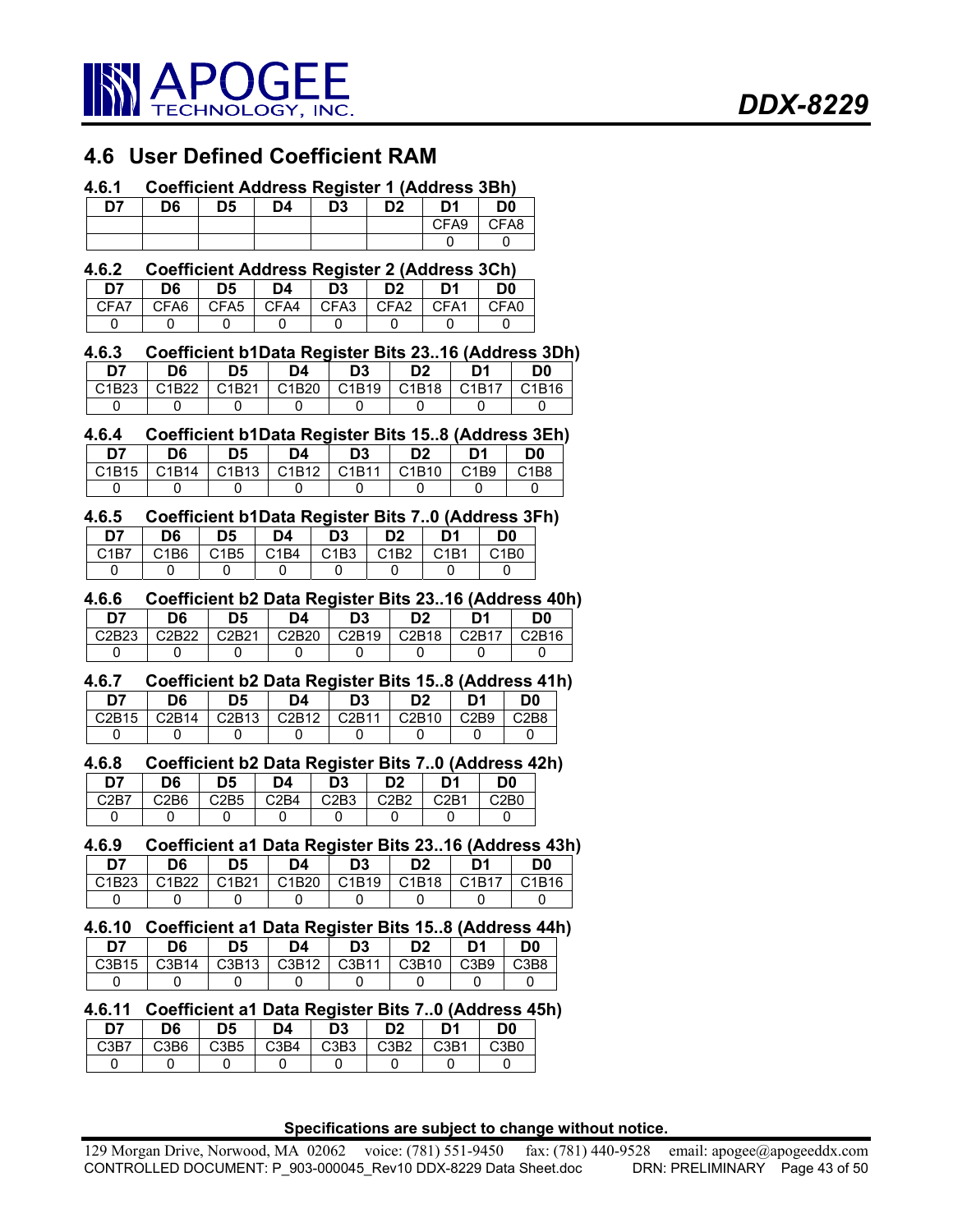

### **4.6.12 Coefficient a2 Data Register Bits 23..16 (Address 46h)**

| 07 ל  | D6    | D5    | D4    | D3    | D <sub>2</sub> | D1    | D0    |
|-------|-------|-------|-------|-------|----------------|-------|-------|
| C4B23 | C4B22 | C4B21 | C4B20 | C4B19 | C4B18          | C4B17 | C4B16 |
|       |       |       |       |       |                |       |       |

#### **4.6.13 Coefficient a2 Data Register Bits 15..8 (Address 47h) D7 D6 D5 D4 D3 D2 D1 D0**  C4B15 | C4B14 | C4B13 | C4B12 | C4B11 | C4B10 | C4B9 | C4B8 0 0 0 0 0 0 0 0 0

#### **4.6.14 Coefficient a2 Data Register Bits 7..0 (Address 48h)**

| D7               | D6   | D5   | D4   | D3   | D2   | D1   | D0   |
|------------------|------|------|------|------|------|------|------|
| C <sub>4R7</sub> | C4B6 | C4B5 | C4B4 | C4B3 | C4R2 | CAB1 | C4B0 |
|                  |      |      |      |      |      |      |      |

#### **4.6.15 Coefficient b0 Data Register Bits 23..16 (Address 49h)**

| D7    | D6    | D <sub>5</sub> | D4    | D3    | D <sub>2</sub> | D1    | D0    |
|-------|-------|----------------|-------|-------|----------------|-------|-------|
| C5B23 | C5B22 | C5B21          | C5B20 | C5B19 | C5B18          | C5B17 | C5B16 |
|       |       |                |       |       |                |       |       |

#### **4.6.16 Coefficient b0 Data Register Bits 15..8 (Address 4Ah)**

| 107   | D6    | D5            | D4              | D <sub>3</sub>     | D <sub>2</sub> | D1   | D <sub>0</sub> |
|-------|-------|---------------|-----------------|--------------------|----------------|------|----------------|
| C5B15 | C5B14 | $\vert$ C5B13 | $\bigcup$ C5B12 | $\overline{C5B11}$ | C5B10          | C5B9 | C5B8           |
|       |       |               |                 |                    |                |      |                |

## **4.6.17 Coefficient b0 Data Register Bits 7..0 (Address 4Bh)**

| D7                            | D6   | D5   | D4   | D3   | D2   | D <sub>1</sub> | D <sub>0</sub> |
|-------------------------------|------|------|------|------|------|----------------|----------------|
| C <sub>5</sub> B <sub>7</sub> | C5B6 | C5B5 | C5B4 | C5B3 | C5B2 | C5B1           | C5B0           |
|                               |      |      |      |      |      |                |                |

#### **4.6.18 Coefficient Write Control Register (Address 4Ch)**

| D7 | D6 | D <sub>5</sub> | D4 | D3 | D <sub>2</sub> | D1 | D <sub>0</sub> |
|----|----|----------------|----|----|----------------|----|----------------|
|    |    |                |    |    |                | WA | W <sub>1</sub> |
|    |    |                |    |    |                |    |                |

Coefficients for EQ and Bass Management are handled internally in the DDX-8229 via RAM. Access to this RAM is available to the user via an I2C register interface. A collection of I2C registers are dedicated to this function. Two registers contain a coefficient base address, five sets of three registers store the values of the 24-bit coefficients to be written or that were read, and one contains bits used to control the write of the coefficient (s) to RAM. The following are instructions for reading and writing coefficients.

Reading a coefficient from RAM

- write top 2-bits of address to  $I^2C$  register 3Bh
- write bottom 8-bits of address to  $I^2C$  register 3Ch
- read top 8-bits of coefficient in  $I^2C$  address 3Dh
- $\bullet$  read middle 8-bits of coefficient in  $I^2C$  address 3Eh
- read bottom 8-bits of coefficient in  $I^2C$  address 3Fh

Reading a set of coefficients from RAM

- write top 2-bits of address to  $I^2C$  register 3Bh
- write bottom 8-bits of address to  $I^2C$  register 3Ch
- read top 8-bits of coefficient in  $I^2C$  address 3Dh
- $\bullet$  read middle 8-bits of coefficient in  $I^2C$  address 3Eh
- read bottom 8-bits of coefficient in  $I^2C$  address 3Fh
- read top 8-bits of coefficient b2 in  $I^2C$  address 40h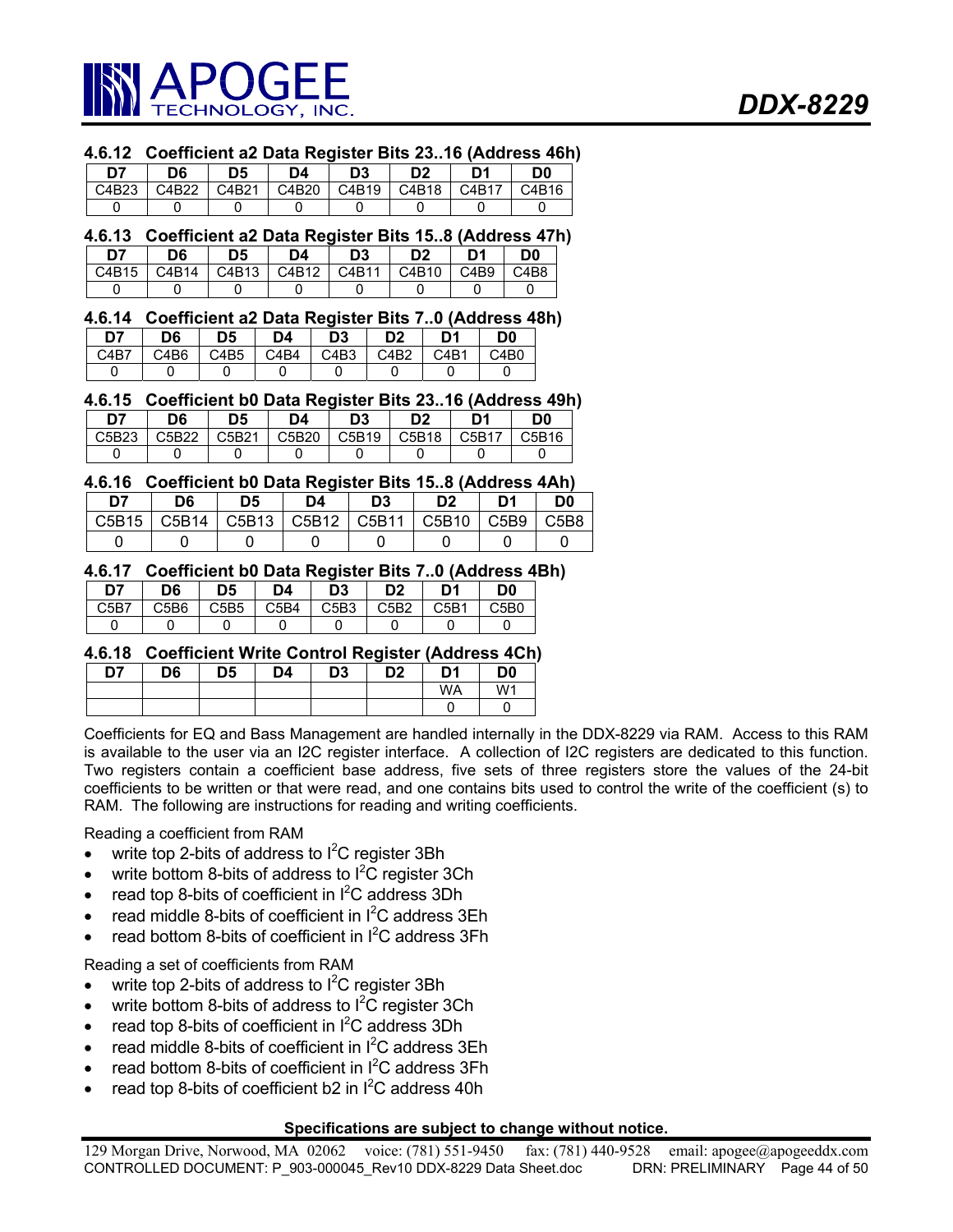

- read middle 8-bits of coefficient b2 in  $I^2C$  address 41h
- read bottom 8-bits of coefficient b2 in  $I^2C$  address 42h
- read top 8-bits of coefficient a1 in  $I^2C$  address 43h
- read middle 8-bits of coefficient a1 in  $I^2C$  address 44h
- read bottom 8-bits of coefficient a1 in  $I^2C$  address 45h
- read top 8-bits of coefficient a2 in  $I^2C$  address 46h
- read middle 8-bits of coefficient a2 in  $I^2C$  address 47h
- read bottom 8-bits of coefficient a2 in  $I^2C$  address 48h
- read top 8-bits of coefficient b0 in  $I^2C$  address 49h
- read middle 8-bits of coefficient b0 in  $I^2C$  address 4Ah
- read bottom 8-bits of coefficient b0 in  $I^2C$  address 4Bh

Writing a single coefficient to RAM

- write top 2-bits of address to  $I^2C$  register 3Bh
- write bottom 8-bits of address to  $I^2C$  register 3Ch
- write top 8-bits of coefficient in  $I^2C$  address 3Dh
- write middle 8-bits of coefficient in  $I^2C$  address 3Eh
- write bottom 8-bits of coefficient in  $I^2C$  address 3Fh
- write 1 to W1 bit in  $I^2C$  address 4Ch

Writing a set of coefficients to RAM

- write top 2-bits of starting address to  $I^2C$  register 3Bh
- write bottom 8-bits of starting address to  $I^2C$  register 3Ch
- write top 8-bits of coefficient b1 in  $I^2C$  address 3Dh
- write middle 8-bits of coefficient b1 in  $I^2C$  address 3Eh
- write bottom 8-bits of coefficient b1 in  $I^2C$  address 3Fh
- write top 8-bits of coefficient b2 in  $I^2C$  address 40h
- write middle 8-bits of coefficient b2 in  $I^2C$  address 41h
- write bottom 8-bits of coefficient b2 in  $I^2C$  address 42h
- write top 8-bits of coefficient a1 in  $I^2C$  address 43h
- write middle 8-bits of coefficient a1 in  $I^2C$  address 44h
- write bottom 8-bits of coefficient a1 in  $I^2C$  address 45h
- write top 8-bits of coefficient a2 in  $I^2C$  address 46h
- write middle 8-bits of coefficient a2 in  $I^2C$  address 47h
- write bottom 8-bits of coefficient a2 in  $I^2C$  address 48h
- write top 8-bits of coefficient b0 in  $I^2C$  address 49h
- write middle 8-bits of coefficient b0 in  $I^2C$  address 4Ah
- write bottom 8-bits of coefficient b0 in  $I^2C$  address 4Bh
- write 1 to WA bit in  $I^2C$  address 4Ch

The mechanism for writing a set of coefficients to RAM provides a method of updating the five coefficients corresponding to a given biquad (filter) simultaneously to avoid possible unpleasant acoustic side-effects. When using this technique, the 10-bit address would specify the address of the biquad b1 coefficient (e.g. 0, 5, 10, 15, …, 100, … 395 decimal), and the DDX-8229 will generate the RAM addresses as offsets from this base value to write the complete set of coefficient data.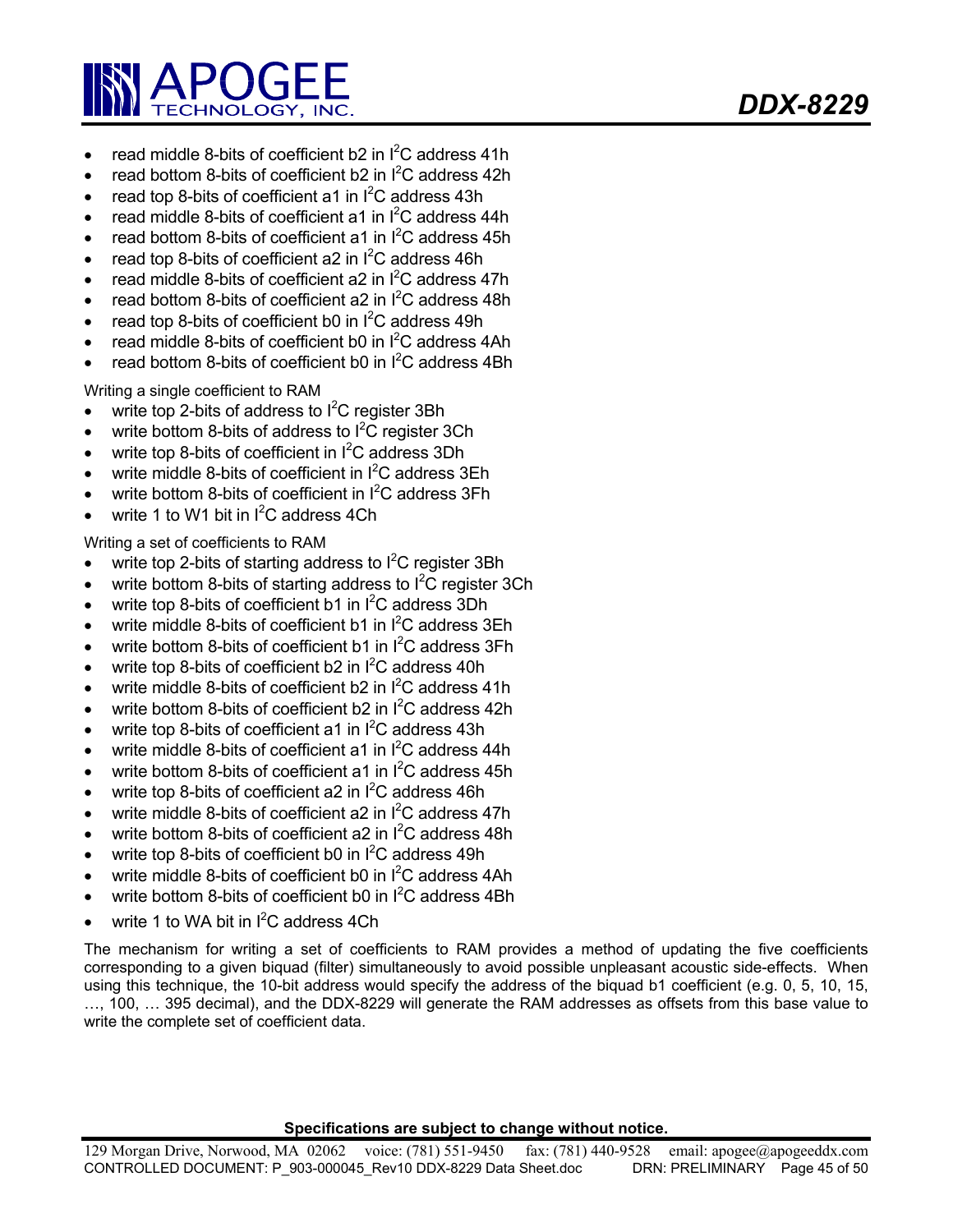

| <b>Index</b>   | <b>Index</b> |                        |                                |                |
|----------------|--------------|------------------------|--------------------------------|----------------|
| (Decimal)      | (Hex)        |                        | <b>Coefficient</b>             | <b>Default</b> |
| 0              | 00h          |                        | C1H10 (b1/2)                   | 000000h        |
| 1              | 01h          |                        | C1H11 (b2)                     | 000000h        |
| $\overline{2}$ | 02h          | Channel 1 - Biquad 1   | C1H12 (a1/2)                   | 000000h        |
| $\overline{3}$ | 03h          |                        | C1H13 (a2)                     | 000000h        |
| 4              | 04h          |                        | C1H14 (b0/2)                   | 400000h        |
| 5              | 05h          | Channel 1 - Biquad 2   | C1H20                          | 000000h        |
| .              | $\cdots$     |                        | $\sim$ $\sim$                  | $\ddotsc$      |
| 49             | 31h          | Channel 1 - Biquad 10  | C1HA4                          | 400000h        |
| 50             | 32h          |                        | C2H10                          | 000000h        |
| 51             | 33h          | Channel 2 - Biquad 1   | C2H11                          | 000000h        |
| .              | $\ddotsc$    |                        | $\sim$ $\sim$                  | $\ddotsc$      |
| 99             | 63h          | Channel 2 - Biquad 10  | C <sub>2</sub> HA <sub>4</sub> | 400000h        |
| 100            | 64h          | Channel 3 - Biquad 1   | C3H10                          | 000000h        |
| $\ddotsc$      | $\ddotsc$    |                        |                                |                |
| 399            | 18Fh         | Channel 8 - Biguad 10  | C8HA4                          | 400000h        |
| 400            | 190h         | Channel 1 - Pre-Scale  | C1PreS                         | <b>7FFFFFh</b> |
| 401            | 191h         | Channel 2 - Pre-Scale  | C2PreS                         | 7FFFFFh        |
| 402            | 192h         | Channel 3 - Pre-Scale  | C3PreS                         | 7FFFFFFh       |
| $\ldots$       | $\cdots$     |                        | $\ldots$                       | $\ddotsc$      |
| 407            | 197h         | Channel 8 - Pre-Scale  | C8PreS                         | 7FFFFFh        |
| 408            | 198h         | Channel 1 - Post-Scale | C1PstS                         | 7FFFFFh        |
| 409            | 199h         | Channel 2 - Post-Scale | C2PstS                         | 7FFFFFh        |
| $\sim$ .       | $\ddotsc$    |                        | $\sim$ $\sim$                  | $\ldots$       |
| 415            | 19Fh         | Channel 8 - Post-Scale | C8PstS                         | 7FFFFFh        |
| 416            | 1A0h         | Channel 1 - Mix#1 1    | C1MX11                         | 7FFFFFh        |
| 417            | 1A1h         | Channel $1 -$ Mix#1 2  | C1MX12                         | 000000h        |
| $\sim$ .       | $\ddotsc$    |                        |                                |                |
| 423            | 1A7h         | Channel 1 - Mix#1 8    | C1MX18                         | 000000h        |
| 424            | 1A8h         | Channel 2 - Mix#1 1    | <b>C2MX11</b>                  | 000000h        |
| 425            | 1A9h         | Channel 2 - Mix#1 2    | C2MX12                         | 7FFFFFh        |
| $\cdots$       |              |                        |                                |                |
| 479            | 1DFh         | Channel 8 - Mix#1 8    | C8MX18                         | 7FFFFFh        |
| 480            | 1E0h         | Channel 1 - Mix#2 1    | C1MX21                         | 7FFFFFFh       |
| 481            | 1E1h         | Channel 1 - Mix#2 2    | C1MX22                         | 000000h        |
| $\ddotsc$      |              |                        |                                |                |
| 487            | 1E7h         | Channel 1 - Mix#2 8    | C1MX28                         | 000000h        |
| 488            | 1E8h         | Channel 2 - Mix#2 1    | C2MX21                         | 000000h        |
| 489            | 1E9h         | Channel 2 - Mix#2 2    | <b>C2MX22</b>                  | 7FFFFFh        |
| $\cdots$       |              |                        |                                |                |
| 543            | 21Fh         | Channel 8 - Mix#2 8    | <b>C8MX28</b>                  | 7FFFFFFh       |

*Table 35 - RAM Block for Biquads, Mixing, and Scaling* 

# **Variable Max Power Correction (Address 4Dh-4Eh):**

MPCC bits determine the 16 MSBs of the MPC compensation coefficient. This coefficient is used in place of the default coefficient when MPCV = 1.

| D7     | D6     | D5     | D4     | D3     | D <sub>2</sub> | D1    | D <sub>0</sub> |
|--------|--------|--------|--------|--------|----------------|-------|----------------|
| MPCC15 | MPCC14 | MPCC13 | MPCC12 | MPCC11 | MPCC10         | MPCC9 | MPCC8          |
|        |        |        |        |        |                |       |                |
| MPCC7  | MPCC6  | MPCC5  | MPCC4  | MPCC3  | MPCC2          | MPCC1 | MPCC0          |
|        |        |        |        |        |                |       |                |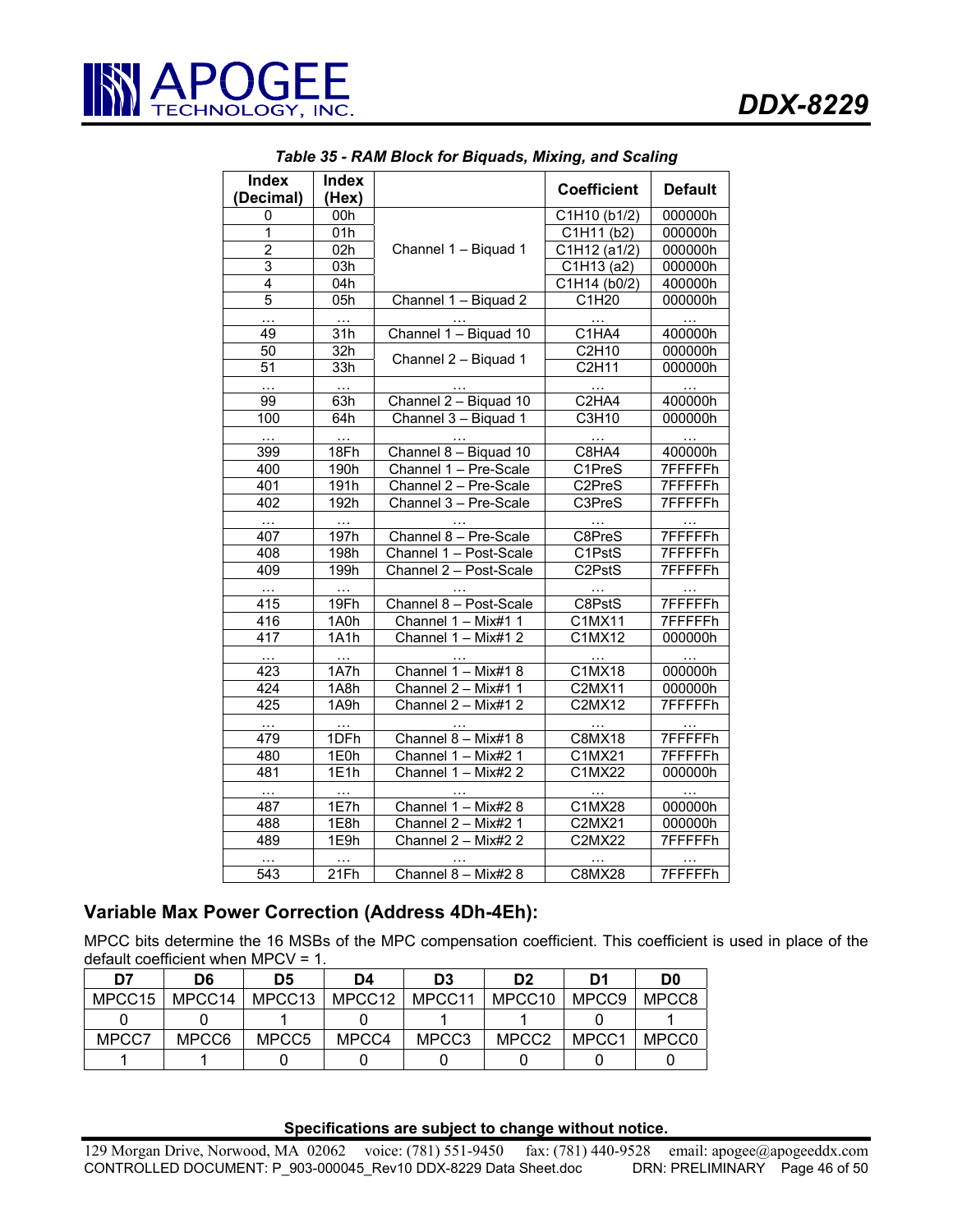

# **PSCorrect™ (Address 51h-53h):**

An ADC is used to input ripple data to SDI78. The left channel (7) is used internally. No audio data can therefore be input on these channels (7 and 8). Though all channel mapping and mixing from other inputs to channels 7 and 8 internally are still valid.

Ripple Correction Value – RCV

Correction Normalization Value – CNV

| D7                | D6                | D5               | D4               | D3   | D <sub>2</sub>   | D1               | D0   |
|-------------------|-------------------|------------------|------------------|------|------------------|------------------|------|
| RCV <sub>11</sub> | RCV <sub>10</sub> | RCV <sub>9</sub> | RCV <sub>8</sub> | RCV7 | RCV <sub>6</sub> | RCV <sub>5</sub> | RCV4 |
|                   |                   |                  |                  |      |                  |                  |      |

| D7               | D6               | D5               | D4               | D3    | D <sub>2</sub>    | n,               | D0               |
|------------------|------------------|------------------|------------------|-------|-------------------|------------------|------------------|
| RCV <sub>3</sub> | RCV <sub>2</sub> | RCV <sub>1</sub> | RCV <sub>0</sub> | CNV11 | CNV <sub>10</sub> | CNV <sub>9</sub> | CN <sub>V8</sub> |
|                  |                  |                  |                  |       |                   |                  |                  |

| n7<br>וט | D6               | D5               | D4   | D3               | מח               | D.<br>. . | D0               |
|----------|------------------|------------------|------|------------------|------------------|-----------|------------------|
| CNV7     | CNV <sub>6</sub> | CNV <sub>5</sub> | CNV4 | CN <sub>V3</sub> | CNV <sub>2</sub> | CNV1      | CNV <sub>0</sub> |
|          |                  |                  |      |                  |                  |           |                  |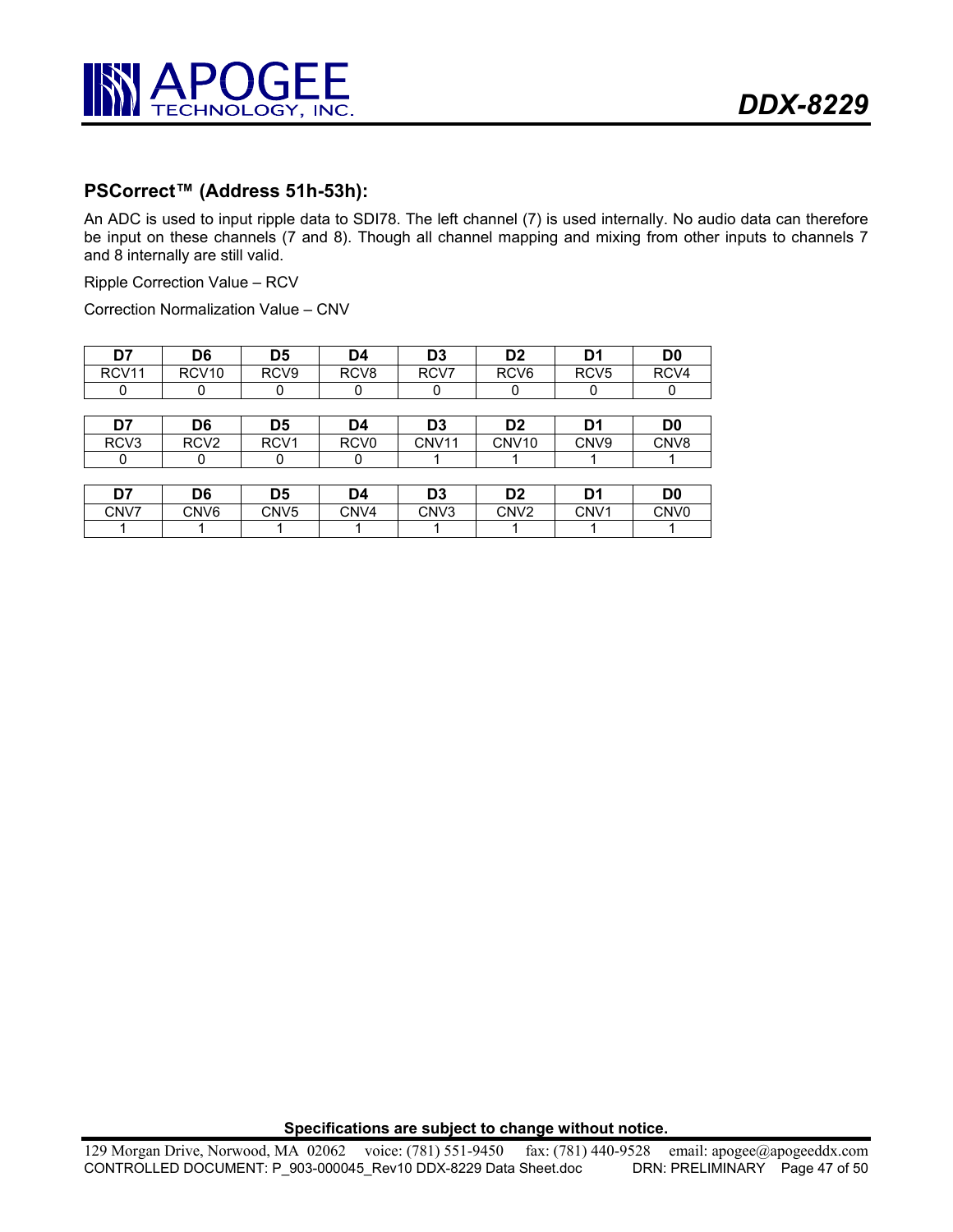

# **5.0 Design Information**

Schematic Diagram



*Figure 25 - Schematic Diagram.*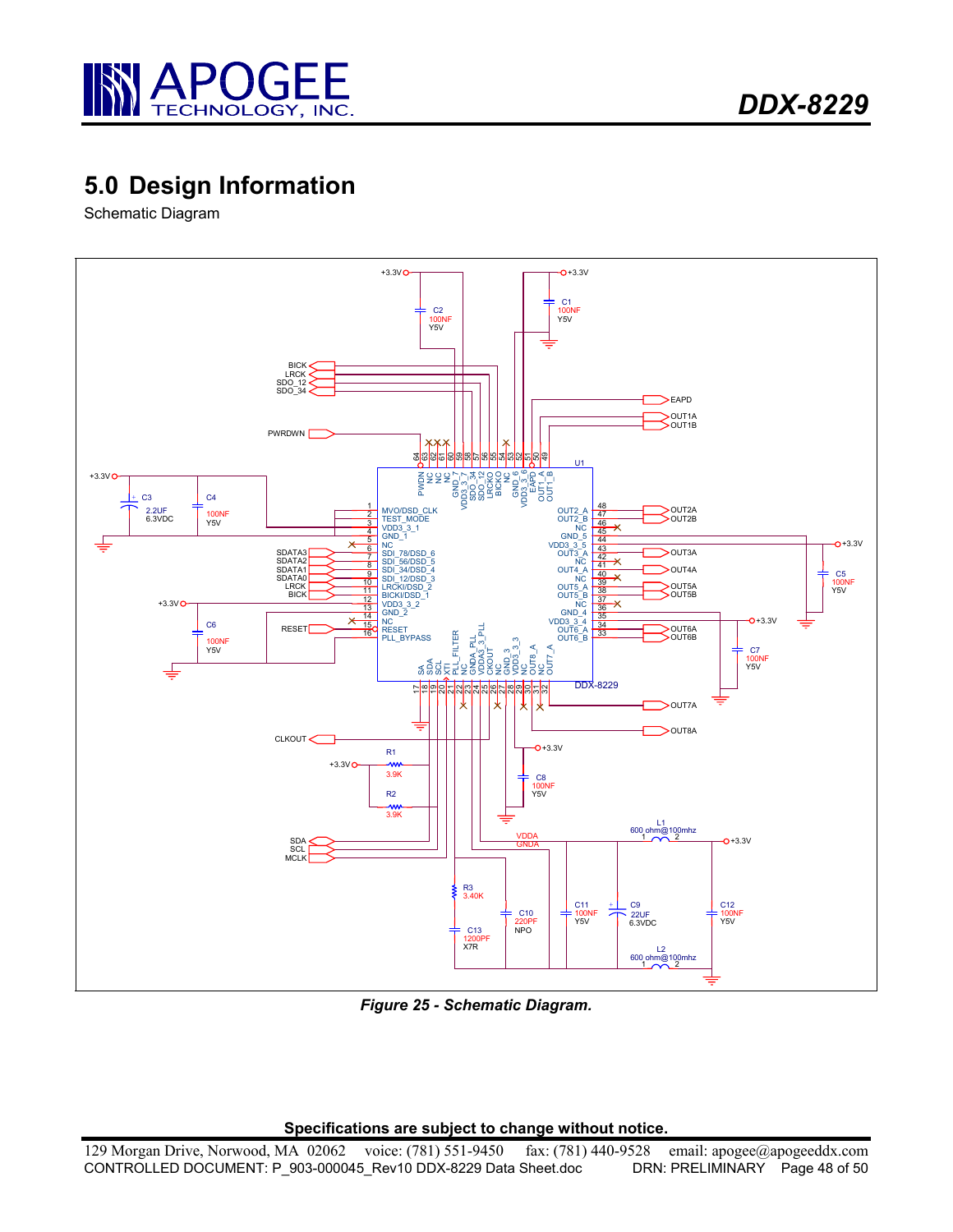

# **6.0 PACKAGE INFORMATION**

# **6.1 Package Outline Drawing**

| DIM. |      | mm    |      |                    | inch   |        |
|------|------|-------|------|--------------------|--------|--------|
|      | MIN. | TYP.  | MAX. | MIN.               | TYP.   | MAX.   |
| Α    |      |       | 1.60 |                    |        | 0.063  |
| A1   | 0.05 |       | 0.15 | 0.002              |        | 0.006  |
| A2   | 1.35 | 1.40  | 1.45 | 0.053              | 0.055  | 0.057  |
| B    | 0.18 | 0.23  | 0.28 | 0.007              | 0.009  | 0.011  |
| С    | 0.12 | 0.16  | 0.20 | 0.0047             | 0.0063 | 0.0079 |
| D    |      | 12.00 |      |                    | 0.472  |        |
| D1   |      | 10.00 |      |                    | 0.394  |        |
| D3   |      | 7.50  |      |                    | 0.295  |        |
| е    |      | 0.50  |      |                    | 0.0197 |        |
| E    |      | 12.00 |      |                    | 0.472  |        |
| Ε1   |      | 10.00 |      |                    | 0.394  |        |
| E3   |      | 7.50  |      |                    | 0.295  |        |
| Г    | 0.40 | 0.60  | 0.75 | 0.0157             | 0.0236 | 0.0295 |
| L1   |      | 1.00  |      |                    | 0.0393 |        |
| Κ    |      |       |      | 0°(min.), 7°(max.) |        |        |